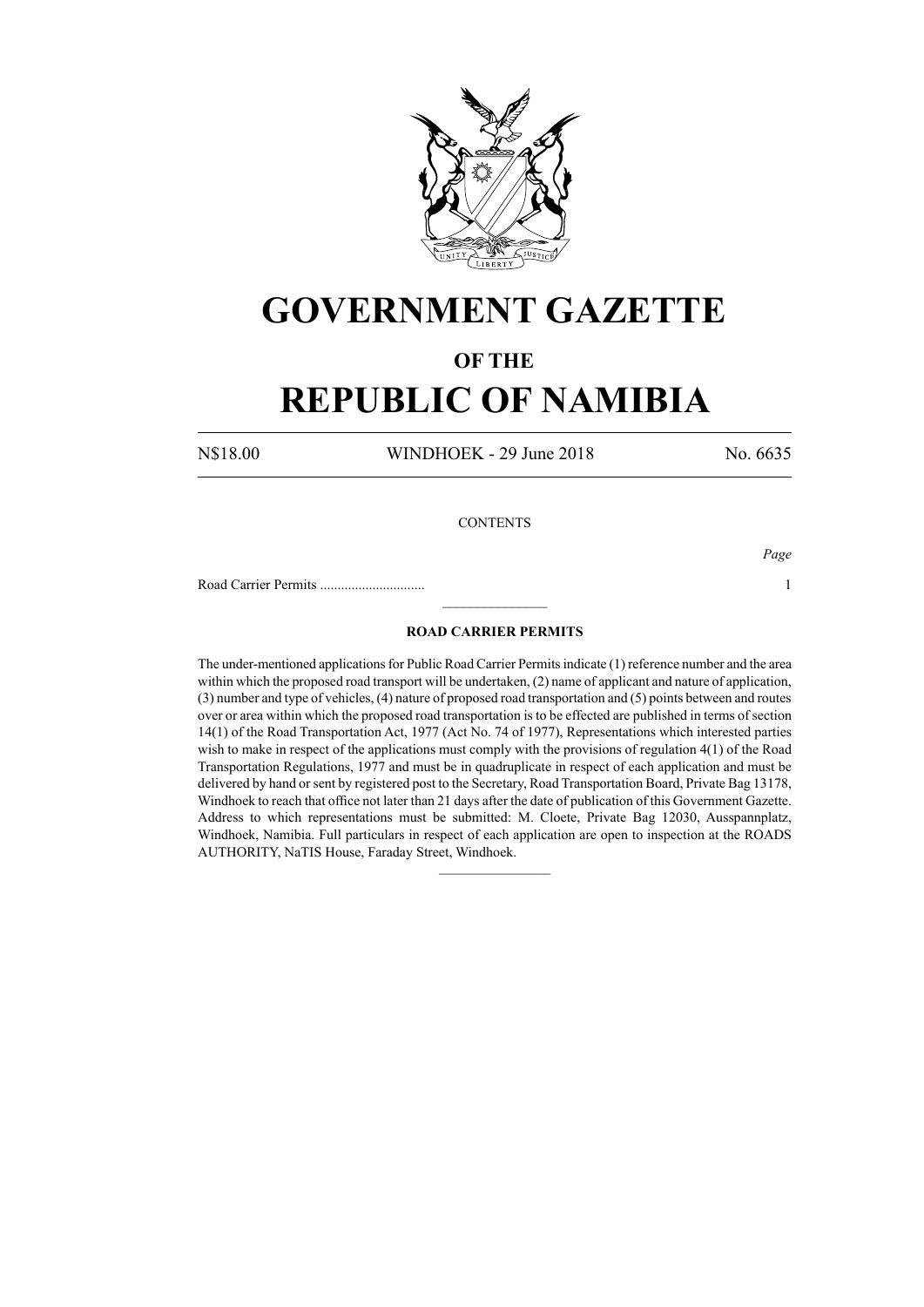App. 160098 (2) S K TAMUTI 87040401002 (3) PO BOX 144, GOBABIS, NAMIBIA (4) New Permanent Authorisation (5A) Taxi Passengers (6A) 1 X Sedan (closed top) (7A) 5 passengers: Taxi passengers and their personal luggage - From Epako location to town Within Gobabis Municipal Area.

App. 160099 (2) N IIPINGE 70080801943 (3) PO BOX 833, GOBABIS, NAMIBIA (4) New Permanent Authorisation (5A) Taxi Passengers (6A) 1 X Sedan (closed top) (7A) 5 passengers: Taxi passengers and their personal luggage - From Epako location to town within Gobabis Municipal Area.

App. 160100 (2) E V KAVETUNA 72101600943 (3) PO BOX 184, OTJIWARONGO, NAMIBIA (4) New Permanent Authorisation (5A) Taxi Passengers (6A) 1 X Sedan (closed top) (7A) 5 passengers: Taxi passengers and their personal luggage - Within Otjiwarongo Municipal Area.

App. 160110 (2) E KALIUS 80062600109 (3) PO BOX 287, OSHAKATI, NAMIBIA (4) New Permanent Authorisation (5A) Taxi Passengers (6A) 1 X Sedan (closed top) (7A) 5 passengers: Taxi passengers and their personal luggage - From Oshakati to Ongwediva via Ondangwa and return the same route.

App. 160115 (2) F KANGUMBE 86081900347 (3) PO BOX 1846, RUNDU, NAMIBIA (4) New Permanent Authorisation (5A) Taxi Passengers (6A) 1 X Sedan (closed top) (7A) 5 passengers: Taxi passengers and their personal luggage - From Sauyemwa to town in Queens Park within Rundu Municipal Area.

App. 160120 (2) S H SHIINDI 92101900197 (3) PO BOX 24093, KATUTURA, WINDHOEK, NAMIBA (4) New Permanent Authorisation (5A) Taxi Passengers (6A) 1 X Sedan (closed top) (7A) 5 passengers: Taxi passengers and their personal luggage - From the location to town within Windhoek Municipal Area.

App. 160124 (2) C TJUNDA 79051210531 (3) PO BOX 4075, WINDHOEK, NAMIBIA (4) New Permanent Authorisation (5A) Taxi Passengers (6A) 1 X Sedan (closed top) (7A) 5 passengers: Taxi passengers and their personal luggage - From Okuryangava taxi rank to town within Windhoek Municipal Area.

App. 160125 (2) C TJUNDA 79051210531 (3) PO BOX 4075, WINDHOEK, NAMIBIA (4) New Permanent Authorisation (5A) Taxi Passengers (6A) 1 X Sedan (closed top) (7A) 5 passengers: Taxi passengers and their personal luggage - From the loctions to town within Rundu Municipal Area.

App. 160129 (2) W H MUNGOMBA 91070100846 (3) PO BOX 2703, RUNDU, NAMIBIA (4) New Permanent Authorisation (5A) Taxi Passengers (6A) 1 X Sedan (closed top) (7A) 5 passengers: Taxi passengers and their personal luggage - From Rundu Shoprite to Pick and Pay within Rundu Municipal Area.

App. 160130 (2) M M MARUNGU 92080601008 (3) PO BOX 2703, RUNDU, NAMIBIA (4) New Permanent Authorisation (5A) Taxi Passengers (6A) 1 X Sedan (closed top) (7A) 5 passengers: Taxi passengers and their personal luggage - From the location to town within Rundu Municipal Area.

App. 160131 (2) T N SIVAMBO 72062810059 (3) PO BOX 98837, WINDHOEK, NAMIBIA (4) New Permanent Authorisation (5A) Taxi Passengers (6A) 1 X Sedan (closed top) (7A) 5 passengers: Taxi passengers and their personal luggage - From Okuryangava taxi rank T352 to Rocky Crest taxi rank T402 within Windhoek Municipal Area.

App. 160132 (2) G NAKANYALA 88121400414 (3) PO BOX 21233, WINDHOEK, NAMIBIA (4) New Permanent Authorisation (5A) Taxi Passengers (6A) 1 X Sedan (closed top) (7A) 5 passengers: Taxi passengers and their personal luggage - From Okuryangava taxi rank T79 to Kleine Kuppe taxi rank T557 within Windhoek Municipal Area.

App. 160138 (2) E D ADAMS 79051700075 (3) PO BOX 8549, NARRAVILLE, WALVIS BAY, NAMIBIA (4) New Permanent Authorisation (5A) Taxi Passengers (6A) 1 X Sedan (closed top) (7A) 5 passengers: Taxi passengers and their personal luggage - From Walvis Bay to Swakomund and return the same route.

App. 160139 (2) F S KANDENGE 91121700543 (3) PO BOX 1395, ONDANGWA, NAMIBIA (4) New Permanent Authorisation (5A) Taxi Passengers (6A) 1 X Sedan (closed top) (7A) 5 passengers: Taxi passengers and their personal luggage - From Ondangwa town Council to Oshakati and return the same route.

App. 160140 (2) M AMADHILA 65061701119 (3) BOX 2788, SWAKOPMUND, 0000 (4) New Permanent Authorisation (5A) Taxi Passengers (6A) 1 X Station wagon (7A) 7 passengers: Taxi passengers and their personal luggage - From Arandis to Swakopmund and return

App. 160142 (2) P G DIERGAARDT 69120410050 (3) PO BOX 20640, WINDHOEK, NAMIBIA (4) New Permanent Authorisation (5A) Taxi Passengers (6A) 1 X Sedan (closed top) (7A) 5 passengers: Taxi passengers and their personal luggage - From Khomasdal to town via Rocky Crest within Windhoek Municipal Area.

App. 160143 (2) E D ADAMS 79051700075 (3) PO BOX 8549, NARRAVILLE, WALVIS BAY, NAMIBIA (4) New Permanent Authorisation (5A) Taxi Passengers (6A) 1 X Station wagon (7A) 7 passengers: Taxi passengers and their personal luggage - From Walvis Bay to Swakomund and return the same route.

App. 160144 (2) L S HAULOFU 86092400766 (3) BOX 1776, KEETMANSHOOP (4) New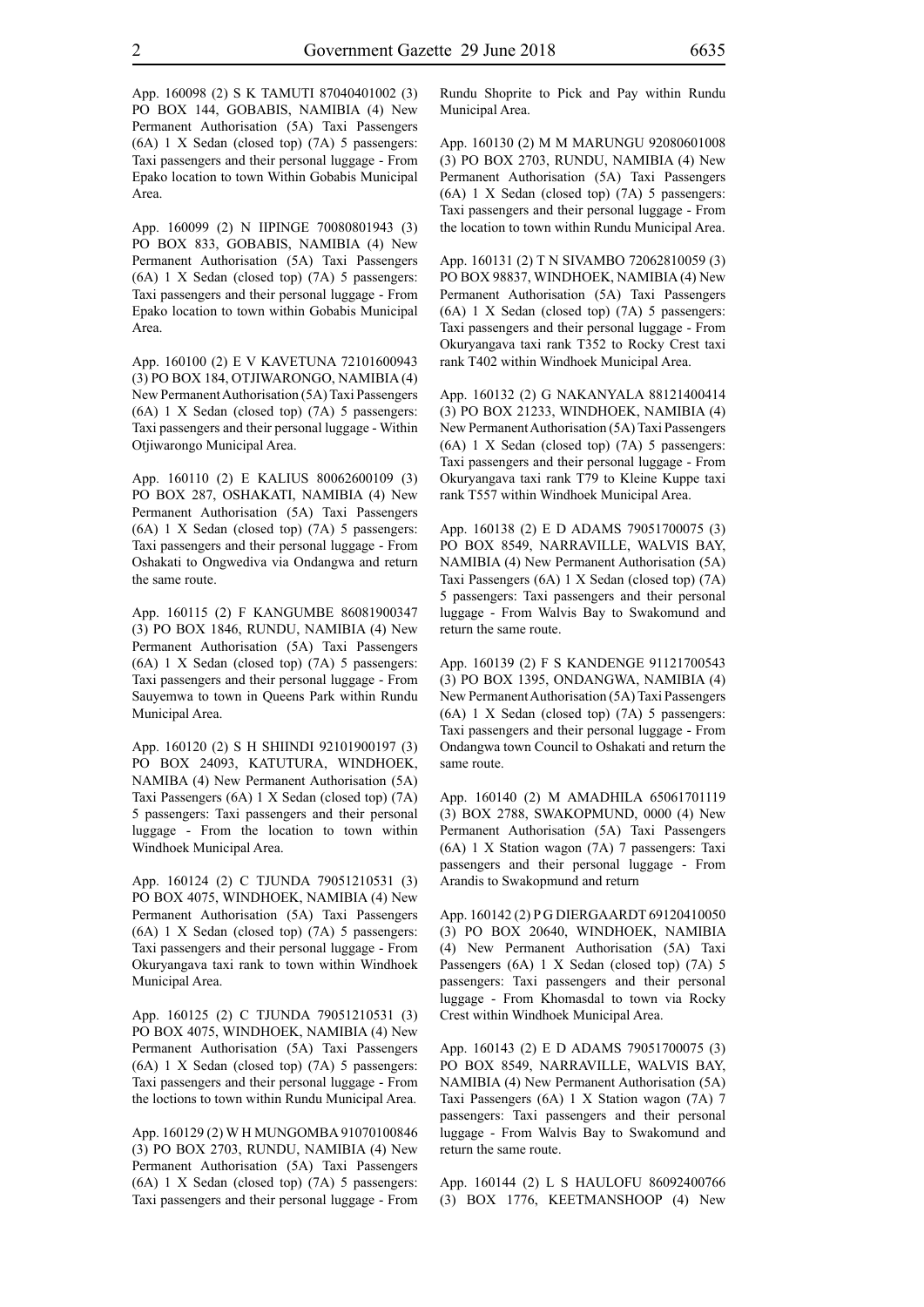Permanent Authorisation (5A) Taxi Passengers (6A) 1 X Sedan (closed top) (7A) 5 passengers: Taxi passengers and their personal luggage - From Keetmanshoop Municipal Area.

App. 160145 (2) S ANTINDI 73121200984 (3) BOX 1604, ONDANGWA (4) New Permanent Authorisation (5A) Taxi Passengers (6A) 1 X Sedan (closed top) (7A) 5 passengers: Taxi passengers and their personal luggage - From Ondangwa to Onkakolo and return the same route.

App. 160148 (2) L T SHEELONGO 93012700072 (3) PO BOX 13178, WINDHOEK, NAMIBIA, 9000 (4) New Permanent Authorisation (5A) Taxi Passengers (6A) 1 X Sedan (closed top) (7A) 5 passengers: Taxi passengers and their personal luggage: From Walvis Bay to Swakopmund.

App. 160149 (2) R INDONGO 83110110032 (3) PO BOX 2391, WALVIS BAY, NAMIBIA (4) New Permanent Authorisation (5A) Taxi Passengers (6A) 1 X Sedan (closed top) (7A) 5 passengers: Taxi passengers and their personal luggage - From Walvis Bay to Swakopmund and return back the same route.

App. 160150 (2) M A MATEUS 84050910462 (3) PO BOX 19, OTJIWARONGO, NAMIBIA (4) New Permanent Authorisation (5A) Taxi Passengers (6A) 1 X Sedan (closed top) (7A) 5 passengers: Taxi passengers and their personal luggage - From DRC Location to town within Otjiwarongo Municipal Area.

App. 160151 (2) N N MULUTA 98091000618 (3) PO BOX 1127, KEETMANSHOOP, NAMIBIA, 9000 (4) New Permanent Authorisation (5A) Taxi Passengers (6A) 1 X Sedan (closed top) (7A) 5 passengers: Passenger and their personal luggage - Within Keetmanshoop Municipal Area.

App. 160152 (2) WEYULU TRANSPORT CC CC201301930 (3) PO BOX 25831, WINDHOEK, NAMIBIA (4) New Permanent Authorisation (5A) Taxi Passengers (6A) 1 X Combi / Micro bus / Minibus (7A) 17 passengers: Taxi passengers and their personal luggage - From Windhoek to Ondangwa and Okongo and return the same route.

App. 160153 (2) NEPHIAN INVESTMENT CC CC201613302 (3) PO BOX 4342, REHOBOTH, NAMIBIA, 9000 (4) New Permanent Authorisation (5A) Taxi Passengers (6A) 2 X Sedan (closed top) (7A) 5 passengers: Passenger and their personal luggage - Ruacana to Outapi and return back the same route.

App. 160154 (2) WEYULU TRANSPORT CC CC201301930 (3) PO BOX 25831, WINDHOEK, NAMIBIA (4) New Permanent Authorisation (5A) Taxi Passengers (6A) 1 X Station wagon (7A) 7 passengers: Taxi passengers and their personal luggage - From Ondangwa, Eenhana to Okongo and return the same route.

App. 160155 (2) PIORCE SHUTTLE & TOURS SERVICES. 20170353 (3) PO BOX 3384, WINDHOEK, NAMIBIA (4) New Permanent Authorisation (5A) Tourists (6A) 1 X Station wagon (7A) 9 passengers: Tourists and their persoanal luggage - From Windhoek and/or other Airports in Namibia on pre-booked tours with a minimum duration of three days to places situated within Namibia inluding places on the borders of Namibia with neighbouring coutries and return to the places of embakation subject to;

App. 160157 (2) I MACHAI 72020900211 (3) PO BOX 1127, KEETMANSHOOP, NAMIBIA (4) New Permanent Authorisation (5A) Taxi Passengers (6A) 1 X Sedan (closed top) (7A) 5 passengers: Taxi passengers and their personal luggage: Within Keetmanshoop Municipal Area.

App. 160161 (2) L KANIME 77061000414 (3) PO BOX 4131, VINETA, SWAKOPMUND, NAMIBIA (4) New Permanent Authorisation (5A) Taxi Passengers (6A) 2 X Sedan (closed top) (7A) 5 passengers: Taxi passengers and their personal luggage - From Mondesa in Swakpmund to Walvis Bay and return back.

App. 160162 (2) D KAMATUKA 85011810097 (3) PO BOX 2829, WALVIS BAY, NAMIBIA (4) New Permanent Authorisation (5A) Taxi Passengers (6A) 1 X Sedan (closed top) (7A) 5 passengers: Taxi passengers and their personal luggage - From Narraville to town within Walvis Bay Municipal Area.

App. 160165 (2) R N NANGOMBE 84090110483 (3) PO BOX 63080, KATUTURA, WINDHOEK, NAMIBIA (4) New Permanent Authorisation (5A) Taxi Passengers (6A) 1 X Sedan (closed top) (7A) 5 passengers: Taxi passengers and their personal luggage - From Otjomuise to town within Windhoek Municipal Area.

App. 160168 (2) E N KAMBINDA 53041600234 (3) PO BOX 4057, RUNDU, NAMIBIA (4) New Permanent Authorisation (5A) Taxi Passengers (6A) 1 X Sedan (closed top) (7A) 5 passengers: Taxi passengers and their personal luggage - From town to the Hospital within Rundu Municipal Area.

App. 160170 (2) A M SHINDIMBA 85021110462 (3) PO BOX 3835, RUNDU, NAMIBIA (4) New Permanent Authorisation (5A) Taxi Passengers (6A) 1 X Sedan (closed top) (7A) 5 passengers: Taxi passengers and their personal luggage - From Kansukwa taxi rank to town within Rundu Municipal Area.

App. 160172 (2) S J POROTO 88042800746 (3) PO BOX 81782, OLYMPIA, WINDHOEK, NMAIBIA (4) New Permanent Authorisation (5A) Taxi Passengers (6A) 1 X Sedan (closed top) (7A) 5 passengers: Taxi passengers and their personal luggage - From Goreangab Dam to town within Windhoek Municipal Area.

App. 160175 (2) S SHILUNGA 89072600622 (3) PO BOX 979, ORANDJAMUND, NAMIBIA (4) New Permanent Authorisation (5A) Taxi Passengers (6A) 1 X Sedan (closed top) (7A) 5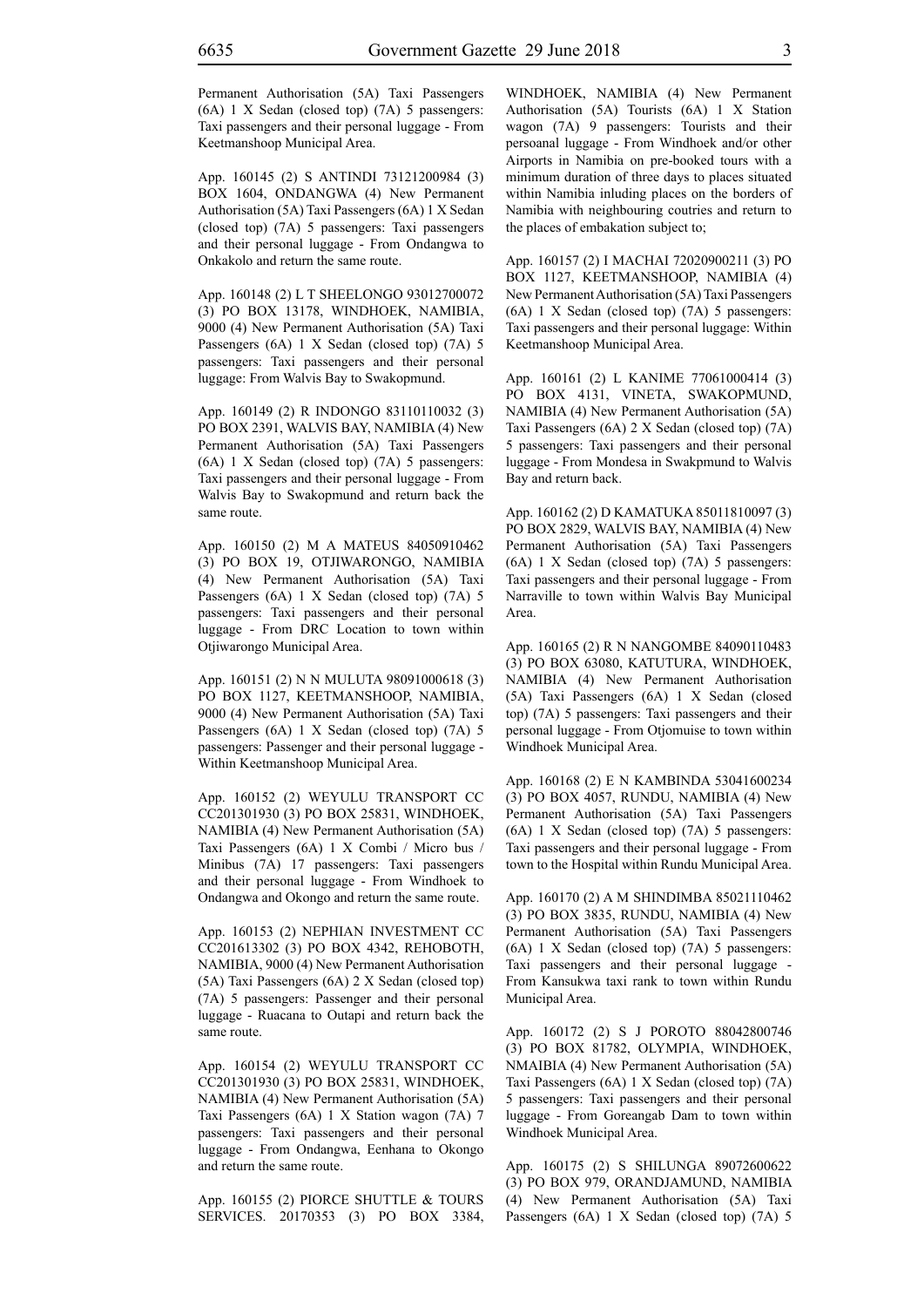passengers: Taxi passengers and their personal luggage - From Orandjamund town to the Airport Swartkop and return the same route.

App. 160182 (2) A SHILUNGA 69111800356 (3) PO BOX 1547, OSHAKATI, NAMIBIA (4) New Permanent Authorisation (5A) Taxi Passengers (6A) 1 X Sedan (closed top) (7A) 5 passengers: Taxi passengers and their personal luggage - From Omusati Region to Ohangwena region via Oshana Region and return the same route.

App. 160184 (2) M U J NDJAVERA 66060602754 (3) PO BOX 479, GOBABIS, NAMIBIA (4) New Permanent Authorisation (5A) Taxi Passengers (6A) 1 X Sedan (closed top) (7A) 5 passengers: Taxi passengers and their personal luggage - From Epako to town at Shoprite within Gobabis Municipal Area.

App. 160185 (2) F KAREMBERA 90040800261 (3) PO BOX 84, RUNDU, NAMIBIA (4) New Permanent Authorisation (5A) Taxi Passengers (6A) 1 X Sedan (closed top) (7A) 5 passengers: Taxi passengers and their personal luggage - From Ndama to Kaisosi via Safari, Tutungeni, Sauyemwa, and town within Rundu Municipal Area.

App. 160193 (2) J M MBANGU 83122610671 (3) PO BOX 1127, KEETMANSHOOP, NAMIBIA (4) New Permanent Authorisation (5A) Taxi Passengers (6A) 1 X Sedan (closed top) (7A) 5 passengers: Taxi passengers and their personal luggage - Within Keetmansshoop Municipal Area.

App. 160195 (2) S IHEMBA SIKONGO 920730 0007 7 (3) PO BOX 2009, RUNDU, NAMIBIA (4) New Permanent Authorisation (5A) Taxi Passengers (6A) 1 X Sedan (closed top) (7A) 5 passengers: Taxi passengers and their personal luggage - Within Rundu Municipal Area.

App. 160197 (2) P S SIMON 87101000053 (3) PO BOX 10702, KHOMASDAL, WINDHOEK, NAMIBIA (4) New Permanent Authorisation (5A) Taxi Passengers (6A) 1 X Sedan (closed top) (7A) 5 passengers: Taxi passengers and their personal luggage - From the locations to town within Windhoek Municipal Area.

App. 160200 (2) EREMBE SAFARIS CC 2011- 0694 (3) PO BOX 40153, AUSSPANNPLATZ, WINDHOEK, NAMIBIA (4) New Permanent Authorisation (5A) Tourists (6A) 1 X Pick-up (7A) 5 passengers: Tourists and their personal luggage: From Windhoek/ Hosea Kutako Internatinal Airport to Hotels, Lodges, Guest Houses and any other tourist attractive destinations in towns such as: Okahandja, Otjiwarongo, Tsumeb, Rundu, Katima Mulilo, Swakopmund, Henties Bay, Walvis Bay, Mariental, Keetmanshoop, Uis, Lüderitz, Kamanjab, Opuwo, Karibib, Khorixas, Outjo, Ondangwa, Oshakati, Grrotfontein and return the same route.

App. 160203 (2) P N JONAS 89091901314 (3) PO BOX 10702, WINDHOEK, NAMIBIA (4) New Permanent Authorisation (5A) Taxi Passengers (6A) 1 X Sedan (closed top) (7A) 5 passengers: Passengers and their personal luggage: From Walvis Bay to Arandis via Swakopmund and return the same route.

App. 160205 (2) M S MUTILIFA 73031200810 (3) PO BOX 10702, KHOMASDAL, WINDHOEK, NAMIBIA (4) New Permanent Authorisation (5A) Taxi Passengers (6A) 1 X Sedan (closed top) (7A) 5 passengers: Taxi passengers and their personal luggage - From the locations to town within Windhoek Municipal Area.

App. 160207 (2) ETTOS LANDER TOURS SERVICES CC. 201800766 (3) BOX 24607, WINDHOEK (4) New Permanent Authorisation (5A) Tourists (6A) 1 X Station wagon (7A) 7 passengers: Tourists and their personal luggage - From Windhoek to Lodge, Guesthouses, B&B, hotels and to all the attractivetourist and return.

App. 160216 (2) L KAYAMBU 80062210203 (3) PO BOX 5307, MDESA, SWAKOPMUND, 9000 (4) New Permanent Authorisation (5A) Taxi Passengers (6A) 1 X Station wagon (7A) 7 passengers: Passenger and their personal luggage - From Swakopmund taxi rank rank to Usako Engine Service station and return back the same route.

App. 160217 (2) A SHIVUTE 68070700610 (3) PO BOX 3888, WALVIS BAY, NAMIBIA, 9000 (4) New Permanent Authorisation (5A) Taxi Passengers (6A) 1 X Sedan (closed top) (7A) 5 passengers: Passenger and their personal luggage - From Walvis Bay to Swakopmund and return.

App. 160219 (2) I M KUSHEKANA 83121211218 (3) PRIVATE BAG 1022, NGWEZE (4) New Permanent Authorisation (5A) Taxi Passengers (6A) 1 X Sedan (closed top) (7A) 5 passengers: Taxi passengers and their personal luggage - Within Katima Mulilo Municipal Area.

App. 160220 (2) B N NEWAKA 57080800366 (3) PO BOX 183, OSHAKATI, NAMIBIA, 9000 (4) New Permanent Authorisation (5A) Taxi Passengers (6A) 1 X Station wagon (7A) 7 passengers: Passenger and their personal luggage - Oshakati to Oshikuku via Okalongo, Uutapi and return back t the same route.

App. 160221 (2) L M SINGUNDE 89102500841 (3) BOX 1594, KEETMANSHOOP (4) New Permanent Authorisation (5A) Taxi Passengers (6A) 1 X Sedan (closed top) (7A) 5 passengers: Taxi passengers and their personal luggage - Within Keetmanshoop Municipal Area.

App. 160222 (2) M S NDJAMBA 89071200337 (3) BOX 1594, KEETMANSHOOP (4) New Permanent Authorisation (5A) Taxi Passengers (6A) 1 X Sedan (closed top) (7A) 5 passengers: Taxi passengers and their personal luggage - Keetmanshoop Municipal Area.

App. 160223 (2) G HAIFO 80020410603 (3) PO BOX 367, SWAKOPMUND, NAMIBIA (4) New Permanent Authorisation (5A) Taxi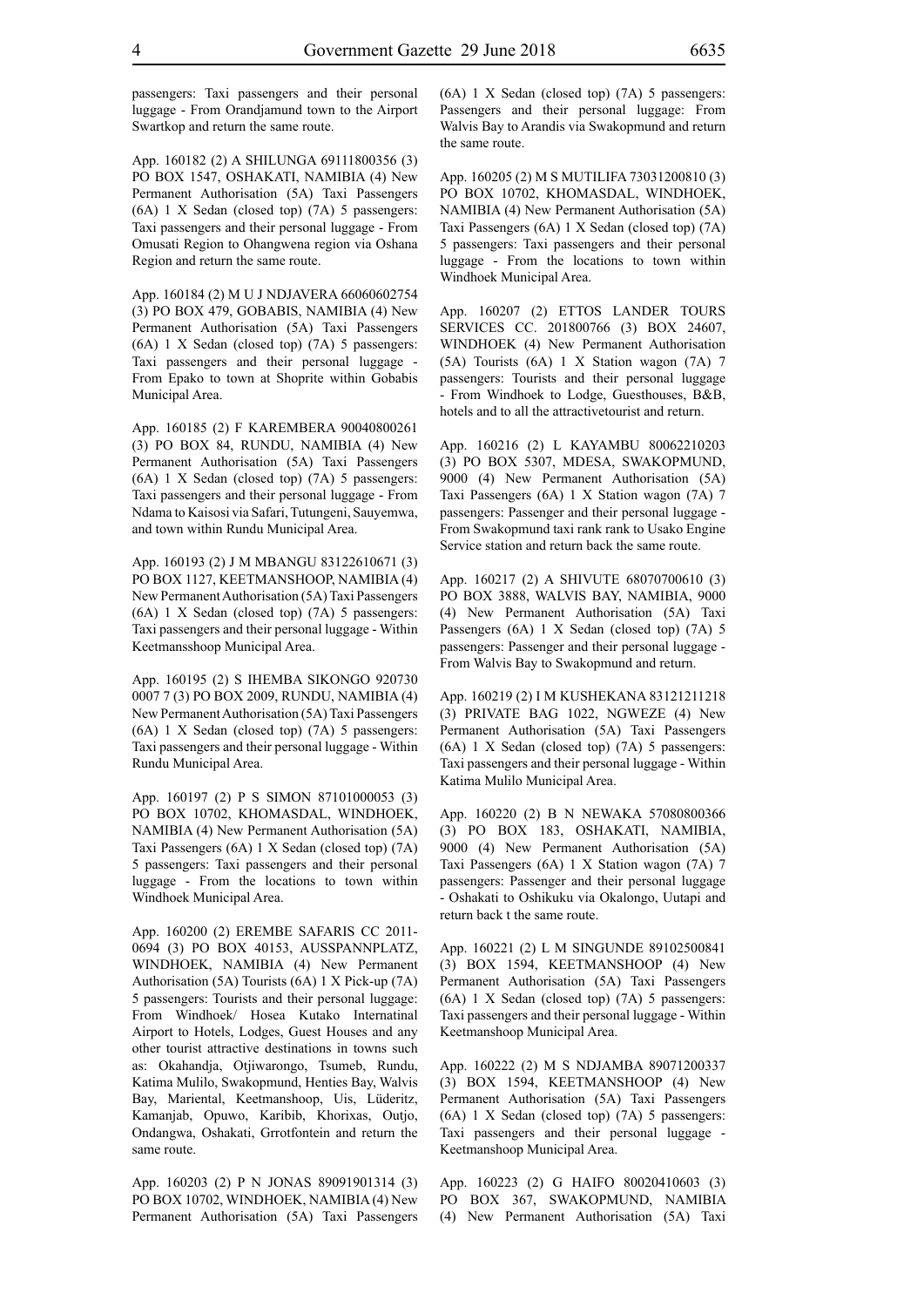Passengers (6A) 1 X Sedan (closed top) (7A) 5 passengers: Passenger and their personal luggage - Within Swakopmund Municipal Area.

App. 160224 (2) Z MAHANDO 89051900872 (3) PO BOX 29261, GROOTFONTEIN, NAMIBIA (4) New Permanent Authorisation (5A) Taxi Passengers (6A) 1 X Sedan (closed top) (7A) 5 passengers: Taxi passengers and their personal luggage - From Blekkies dorp location to town within Grootfontein Municipal Area.

App. 160225 (2) K S H EFRAIM 94091700128 (3) BOX 24, MPUNGU (4) New Permanent Authorisation (5A) Taxi Passengers (6A) 1 X Sedan (closed top) (7A) 5 passengers: Taxi passengers and their personal luggage - From Nkurenkuru and surrouding area.

App. 160226 (2) N R SHIPANGA 790502 1004 7 (3) PO BOX 2724, SWAKOPMUND, NAMIBIA, 9000 (4) New Permanent Authorisation (5A) Taxi Passengers (6A) 1 X Combi / Micro bus / Minibus (7A) 16 passengers: Passenger and their personal luggage - Walvis Bay to Keetmanshoop and return back the same route.

App. 160227 (2) M NGALAGOMBE 82040510079 (3) PO BOX 713, ONDANGWA, NAMIBIA, 9000 (4) New Permanent Authorisation (5A) Taxi Passengers (6A) 1 X Sedan (closed top) (7A) 5 passengers: Passenger and their personal luggage - Ondangwa to Oshakati and return back the same route.

App. 160228 (2) S EFRAIM 68120100646 (3) BOX 24, MPUNGU (4) New Permanent Authorisation (5A) Taxi Passengers (6A) 1 X Sedan (closed top) (7A) 5 passengers: Taxi passengers and their personal luggage - Within Nkurenkuru area.

App. 160229 (2) E K TSHIBANDA 19830517 (3) PO BOX 1416, TSUMEB, NAMIBIA (4) New Permanent Authorisation (5A) Taxi Passengers (6A) 1 X Station wagon (7A) 7 passengers: Taxi passengers and their personal luggage - From Omusati to Erongo via Oshana, Ohangwena and Kavango and return the same route.

App. 160230 (2) P P JASON 57091001672 (3) PO BOX 95407, SOWETO, WINDHOEK, 9000 (4) New Permanent Authorisation (5A) Taxi Passengers (6A) 1 X Station wagon (7A) 7 passengers: Passenger and their personal luggage - From Otjomise to Town and Within Windhoek Municipal Area.

App. 160231 (2) B M MUNUNGA 88100501033 (3) PO BOX 29288, GROOTFONTEIN, NAMIBIA (4) New Permanent Authorisation (5A) Taxi Passengers (6A) 1 X Sedan (closed top) (7A) 5 passengers: Taxi passengers and their personal luggage - From Malanami location to town within Grootfontein Municipal Area.

App. 160232 (2) F P KAKONDA 72080300385 (3) PO BOX 30008, ONANKALI, NAMIBIA, 9000 (4) New Permanent Authorisation (5A) Taxi Passengers (6A) 1 X Sedan (closed top) (7A) 5 passengers: Passenger and their personal luggage - Within Oshakati Municipal Area.

App. 160234 (2) D PETRUS 80041810244 (3) PO BOX 5988, WALVIS BAY, NAMIBIA (4) New Permanent Authorisation (5A) Taxi Passengers (6A) 1 X Sedan (closed top) (7A) 5 passengers: Taxi passengers and their personal luggage - From Walvis Bay to Swakopmund and return the same route.

App. 160235 (2) L HAIMBODI 95030900330 (3) PO BOX 210, OHANGWENA, NAMIBIA, 9000 (4) New Permanent Authorisation (5A) Taxi Passengers (6A) 1 X Sedan (closed top) (7A) 5 passengers: Passenger and their personal luggage - Within Helao Nafidi Municipal Area.

App. 160236 (2) F HAIHAMBO 72032100665 (3) PO BOX 7562 KUISEDMUND, WALVIS BAY, NAMIBIA, 9000 (4) New Permanent Authorisation (5A) Taxi Passengers (6A) 1 X Sedan (closed top) (7A) 5 passengers: Passenger and their personal luggage - Within Walvis Bay Municipal Area. and from Walvis Bay to Swakopmund and return back the same route.

App. 160238 (2) C N NGHISHIIKO 89062200141 (3) PO BOX 23579, WINDHOEK, NAMIBIA, 0000 (4) New Permanent Authorisation (5A) Taxi Passengers (6A) 5 X Sedan (closed top) (7A) 5 passengers: Taxi passengers and their personal luggage: From Katutura to town within Windhoek Municipal Area.

App. 160240 (2) M KAIKO 80051200058 (3) PO BOX 647, GOBABIS, NAMIBIA (4) New Permanent Authorisation (5A) Taxi Passengers (6A) 1 X Sedan (closed top) (7A) 5 passengers: Taxi passengers and their personal luggage - From Epako to town within Gobabis Municipal Area.

App. 160242 (2) I U KAVARI 64080200102 (3) PO BOX 647, GOBABIS, NAMIBIA (4) New Permanent Authorisation (5A) Taxi Passengers (6A) 1 X Sedan (closed top) (7A) 5 passengers: Taxi passengers and their personal luggage - From Epako location to town within Gobabis Municipal Area.

App. 160245 (2) M A N TJOMBO 80091110041 (3) PO BOX 854, KEETMANSHOOP, NAMIBIA (4) New Permanent Authorisation (5A) Taxi Passengers (6A) 1 X Sedan (closed top) (7A) 5 passengers: Taxi passengers and their personal luggage - Within Keetmanshoop Municipal Area.

App. 160250 (2) O KAFURO 57040401290 (3) PO BOX 7113, KUISEBMUND, WALVIS BAY, NAMIBIA (4) New Permanent Authorisation (5A) Passengers (6A) 1 X Combi / Micro bus / Minibus (7A) 12 passengers: Taxi passengers and their personal luggage - From Walvis Bay to Rundu and return the same route.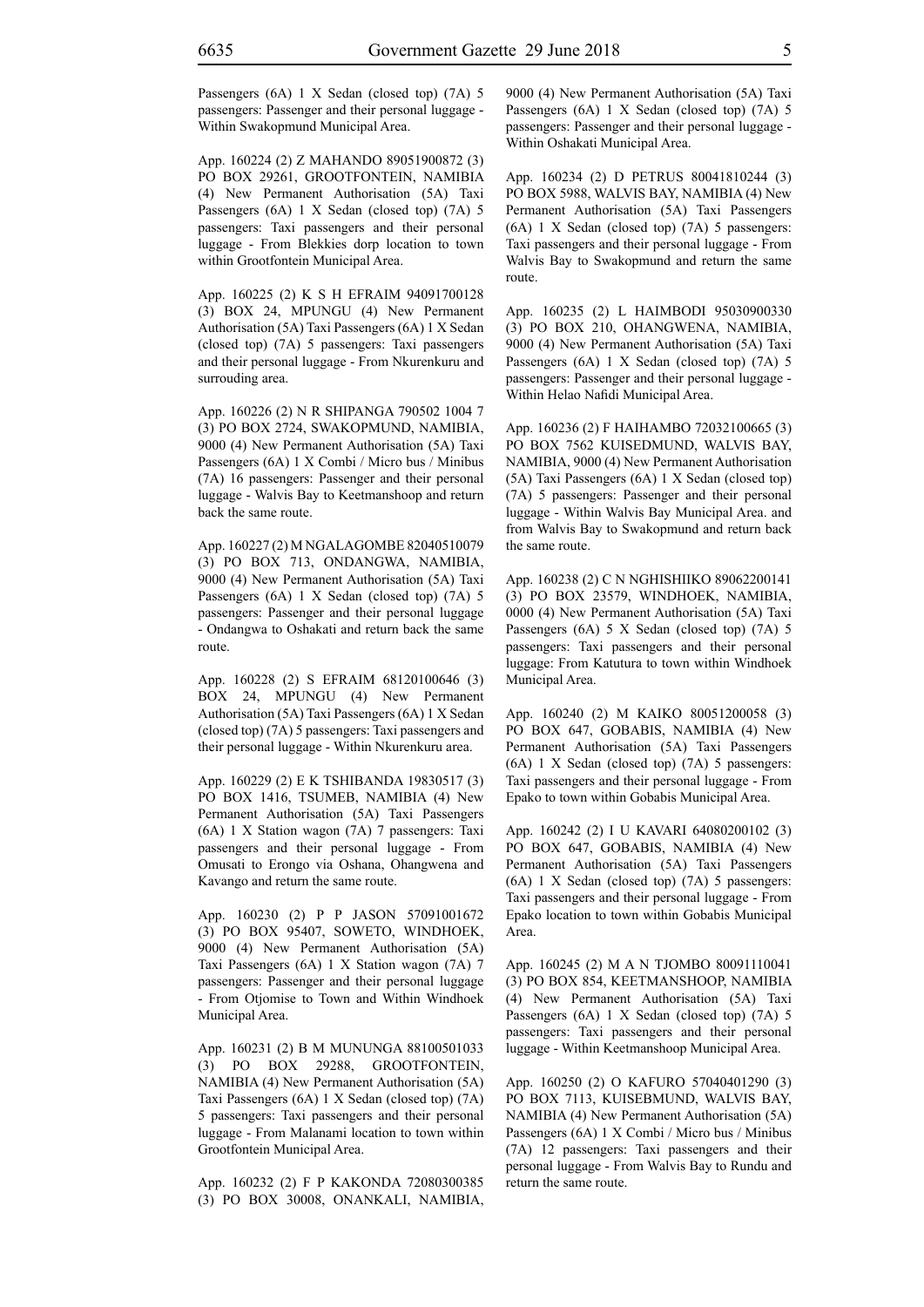App. 160253 (2) J M SHANYENGANA 56062000387 (3) PO BOX 7926, KATUTURA, WINDHOEK, NAMIBIA (4) New Permanent Authorisation (5A) Taxi Passengers (6A) 1 X Sedan (closed top) (7A) 5 passengers: Taxi passengers and their personal luggage - From taxi rank T114 Hakahana to town within Windhoek Municipal Area.

App. 160256 (2) J KADHIKWA 88040200865 (3) PO BOX 1305, EENHANA, NAMIBIA (4) New Permanent Authorisation (5A) Taxi Passengers (6A) 1 X Sedan (closed top) (7A) 5 passengers: Taxi passengers and their personal luggage - From Eenhana to Ondangwa and return the same route.

App. 160259 (2) T GORESES 56121400013 (3) PO BOX 315, GOBABIS, NAMIBIA (4) New Permanent Authorisation (5A) Taxi Passengers (6A) 1 X Sedan (closed top) (7A) 5 passengers: Taxi passengers and their personal luggage - Within Gobabis Municipal Area.

App. 160260 (2) A N OLAVI 851002 1001 7 (3) PO BOX 1053, OUTAPI, NAMIBIA (4) New Permanent Authorisation (5A) Taxi Passengers (6A) 1 X Sedan (closed top) (7A) 5 passengers: Taxi passengers and their personal luggage - From Opuwo to Outapi via Oshakati and return the same route.

App. 160264 (2) M IIKUTI 74123000029 (3) PO BOX 23900, WINDHOEK, NAMIBIA (4) New Permanent Authorisation (5A) Passengers (6A) 1 X Combi / Micro bus / Minibus (7A) 16 passengers: Passengers and their personal luggage - From Windhoek to Ruacana and return the same route.

App. 160268 (2) M IIKUTI 74123000029 (3) PO BOX 23900, WINDHOEK, NAMIBIA (4) New Permanent Authorisation (5A) Taxi Passengers (6A) 1 X Combi / Micro bus / Minibus (7A) 16 passengers: Taxi passengers and their personal luggage - From taxi rank T209 to Prosperiata taxi rank T513 Within Windhoek Municipal Area.

App. 160270 (2) L KANIME 79111210184 (3) PO BOX 4131, VINETA, SWAKOPMUND, NAMIBIA (4) New Permanent Authorisation (5A) Taxi Passengers (6A) 1 X Sedan (closed top) (7A) 5 passengers: Taxi passengers and their personal luggage - From Mondesa location to town within Swakpmund Municipal Area.

App. 160273 (2) L KANIME 79111210184 (3) PO BOX 4131, VINETA, SWAKOPMUND, NAMIBIA (4) New Permanent Authorisation (5A) Taxi Passengers (6A) 1 X Sedan (closed top) (7A) 5 passengers: Taxi passengers and their personal luggage - From Mondesa location to town within Swakpmund Municipal Area.

App. 160276 (2) W F DE WEE 71061800105 (3) PO BOX 3882, REHOBOTH, NAMIBIA (4) New Permanent Authorisation (5A) Taxi Passengers (6A) 1 X Combi / Micro bus / Minibus (7A) 14 passengers: Passengers and their personal luggage - From Rehoboth to Walvis Bay via Windhoek and return the same route.

App. 160278 (2) G JOHANNES 85080810793 (3) PO BOX 2509, OTJIWARONGO, NAMIBIA (4) New Permanent Authorisation (5A) Taxi Passengers (6A) 1 X Sedan (closed top) (7A) 5 passengers: Taxi passengers and their personal luggage - From Orwetoveni to town within Otjiwarongo Municipal Area.

App. 160281 (2) P SHIWEDA 87042000382 (3) PO BOX 8362, SWAKOPMUND, NAMIBIA (4) New Permanent Authorisation (5A) Taxi Passengers (6A) 1 X Station wagon (7A) 7 passengers: Taxi passengers and their personal luggage - From Katutura to town within Windhoek Municipal Area.

App. 160283 (2) P SHIWEDA 87042000382 (3) PO BOX 8362, SWAKOPMUND, NAMIBIA (4) New Permanent Authorisation (5A) Taxi Passengers (6A) 1 X Sedan (closed top) (7A) 5 passengers: Taxi passengers and their personal luggage - From Katutura to town within Windhoek Municipal Area.

App. 160285 (2) I H SHIKWAMBI 66090301108 (3) PO BOX 4698, WINDHOEK, NAMIBIA (4) New Permanent Authorisation (5A) Taxi Passengers (6A) 1 X Combi / Micro bus / Minibus (7A) 16 passengers: Taxi passengers and their personal luggage - From taxi rank T22 Khomasdal to taxi rank T706 in town within Windhoek Municipal Area.

App. 160287 (2) L AMUNDJEMBO 68062200841 (3) PO BOX 62074, KATUTURA, WINDHOEK, NAMIBIA (4) New Permanent Authorisation (5A) Taxi Passengers (6A) 1 X Sedan (closed top) (7A) 5 passengers: Taxi passengers and their personal luggage: From taxi rank T153 Havana to town within Windhoek Municipal Area.

App. 160291 (2) L S NDARA 95053000611 (3) PO BOX 86, RUNDU, NAMIBIA (4) New Permanent Authorisation (5A) Taxi Passengers (6A) 1 X Sedan (closed top) (7A) 5 passengers: Passenger and their personal luggage - From Saeukile taxi rank to Rundu return back the same route.

App. 160293 (2) L S NDARA 95053000611 (3) PO BOX 86, RUNDU, NAMIBIA (4) New Permanent Authorisation (5A) Taxi Passengers (6A) 1 X Sedan (closed top) (7A) 5 passengers: Passenger and their personal luggage - From Ndama taxi rank to Rundu Town and return back the same route.

App. 160295 (2) S M SITEKETA 83080811518 (3) PO BOX 6095, NKURENKURU, NAMIBIA (4) New Permanent Authorisation (5A) Taxi Passengers (6A) 1 X Sedan (closed top) (7A) 5 passengers: Taxi passengers and their personal luggage: Within Nkurenkuru Municipal Area.

App. 160297 (2) Z J FERNANDU 6602189900712 (3) PO BOX 23, RUNDU, NAMIBIA, 9000 (4)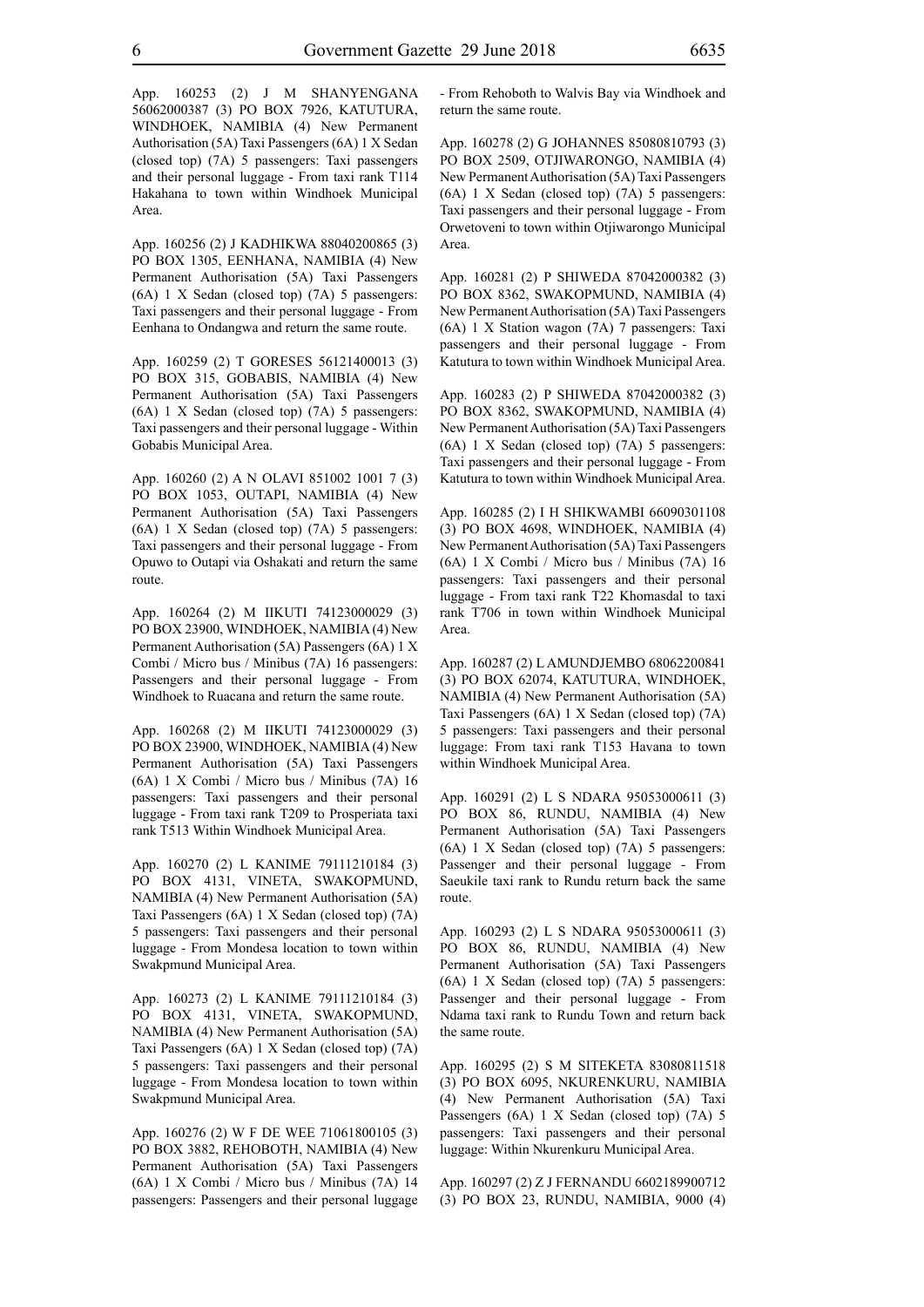New Permanent Authorisation (5A) Taxi Passengers (6A) 1 X Sedan (closed top) (7A) 5 passengers: Taxi passengers and their personal luggage: From Maria Mwengere taxi rank to Rundu town and return the same route.

App. 160298 (2) V H NAUNDJOBA 81052010164 (3) PO BOX 5182, SWAKOPMUND, NAMIBIA (4) New Permanent Authorisation (5A) Taxi Passengers (6A) 1 X Station wagon (7A) 7 passengers: Taxi passengers and their personal luggage - From Swakopmund taxi rank to Arandis and return the same route.

App. 160299 (2) A MWATALE 82092910450 (3) PO BOX 5182, SWAKOMUND, MONDESA (4) New Permanent Authorisation (5A) Taxi Passengers (6A) 1 X Sedan (closed top) (7A) 5 passengers: Taxi passengers and their personal luggage - From DRC location to Vineta and return the same route.

App. 160303 (2) J O NELUMBU 77090510026 (3) PO BOX 3568, WALVIS BAY, NAMIBIA (4) New Permanent Authorisation (5A) Taxi Passengers (6A) 1 X Bus (single deck) (7A) 23 passengers: Taxi passengers and their personal luggage - From Walvis Bay to Outapi and return the same route.

App. 160304 (2) E D ADAMS 79051700075 (3) PO BOX 8549, NARRAVILLE, WALVIS BAY, NAMIBIA (4) New Permanent Authorisation (5A) Taxi Passengers (6A) 1 X Station wagon (7A) 7 passengers: Taxi passengers and their personal luggage: From Walvis Bay to Windhoek and return back the same route.

App. 160308 (2) K K ALBANUS 85061211065 (3) PO BOX 1127, KEETMASHOOP, NAMIBIA (4) New Permanent Authorisation (5A) Taxi Passengers (6A) 1 X Sedan (closed top) (7A) 5 passengers: Taxi passengers and their personal luggage - Within Keetmanshoop Municipal Area.

App. 160312 (2) J M MBANGU 83122610671 (3) PO BOX 1127, KEETMANSHOOP, NAMIBIA (4) New Permanent Authorisation (5A) Taxi Passengers (6A) 1 X Sedan (closed top) (7A) 5 passengers: Taxi passengers and their personal luggage - Within Keetmanshoop Municipal Area.

App. 160315 (2) J M MBANGU 83122610671 (3) PO BOX 1127, KEETMANSHOOP, NAMIBIA (4) New Permanent Authorisation (5A) Taxi Passengers (6A) 1 X Sedan (closed top) (7A) 5 passengers: Taxi passengers and their personal luggage - Within Keetmanshoop Municipal Area.

App. 160317 (2) VETU INVESTMENT CC CC201404265 (3) PO BOX 931, WINDHOEK, NAMIBIA (4) New Permanent Authorisation (5A) Taxi Passengers (6A) 1 X Sedan (closed top) (5B) Taxi Passengers (6B) 1 X Sedan (closed top) (7A) 5 passengers: Taxi passengers and their personal luggage - Within Windhoek Municipal Area. (7B) 5 passengers: From Namibia, Caprivi, Andara.

App. 160320 (2) K SHIHEPO 85030810439 (3) PO BOX 19391, OMUTHIYA, NAMIBIA (4) New Permanent Authorisation (5A) Taxi Passengers (6A) 1 X Sedan (closed top) (7A) 5 passengers: Taxi passengers and their personal luggage - From Oshakati to Ondangwa and return the same route.

App. 160321 (2) V N ANTON 99102500361 (3) PO BOX 86, RUNDU, NAMIBIA (4) New Permanent Authorisation (5A) Taxi Passengers (6A) 1 X Sedan (closed top) (7A) 5 passengers: Taxi passengers and their personal luggage - From Mangeti taxi rank to the Lodge and return the same route.

App. 160325 (2) E G KINDINU 99012400600 (3) PO BOX 86, RUNDU, NAMIBIA (4) New Permanent Authorisation (5A) Taxi Passengers (6A) 2 X Sedan (closed top) (7A) 5 passengers: Taxi passengers and their personal luggage - From Tuhingireni settlement to Rundu state hospital taxi rank and Within Rundu Municipal Area.

App. 160326 (2) T V SHIFURA 84042910653 (3) PO BOX 86, RUNDU, NAMIBIA (4) New Permanent Authorisation (5A) Taxi Passengers (6A) 2 X Sedan (closed top) (7A) 5 passengers: Taxi passengers and their personal luggage - From Vungu-Vungu settlement to Rundu secondary school and Within Rundu Municipal Area.

App. 160330 (2) V K NAFUKA 82062310137 (3) PO BOX 631, OMUTHIYA, NAMIBIA (4) New Permanent Authorisation (5A) Taxi Passengers (6A) 1 X Station wagon (7A) 7 passengers: Taxi passengers and their personal luggage - From Omuthiya to Ondangwa and return the same route.

App. 160331 (2) S N SHIMANENI 85040210175 (3) PO BOX 12030, OSHAKATI, NAMIBIA (4) New Permanent Authorisation (5A) Taxi Passengers (6A) 1 X Combi / Micro bus / Minibus (7A) 16 passengers: Taxi passengers and their personal luggage - From Oshakati to Windhoek and return the same route.

App. 160337 (2) BENNY TRANSFERS AND TOURS CC. 201403341 (3) PO BOX 27020, WINDHOEK, NAMIBIA (4) New Permanent Authorisation (5A) Taxi Passengers (6A) 1 X Combi / Micro bus / Minibus (7A) 5 passengers: Tourists transfer and their personal luggage - From Airport to town, Guesthouse and Swakopmund return the same route.

App. 160342 (2) E AM-GABEB 87070100272 (3) PO BOX 60451, KATUTURA, WINDHOEK (4) New Permanent Authorisation (5A) Taxi Passengers (6A) 1 X Sedan (closed top) (7A) 5 passengers: Taxi passengers and their personal luggage - Within Windhoek Municipal Area.

App. 160349 (2) AFRICAN EAGLE OF SOUTH-ERN AFRICA TERRITORIES (NAMIBIA) 201405639 (3) PO BOX 90008, WINDHOEK, NAMIBIA (4) New Permanent Authorisation (5A) Tourists (6A) 1 X Combi / Micro bus / Minibus (7A) 17 passengers: Tourists and their personal luggage - From Hosea Kutako International Airport to Lodges-Hotels-Guest house and any other tourists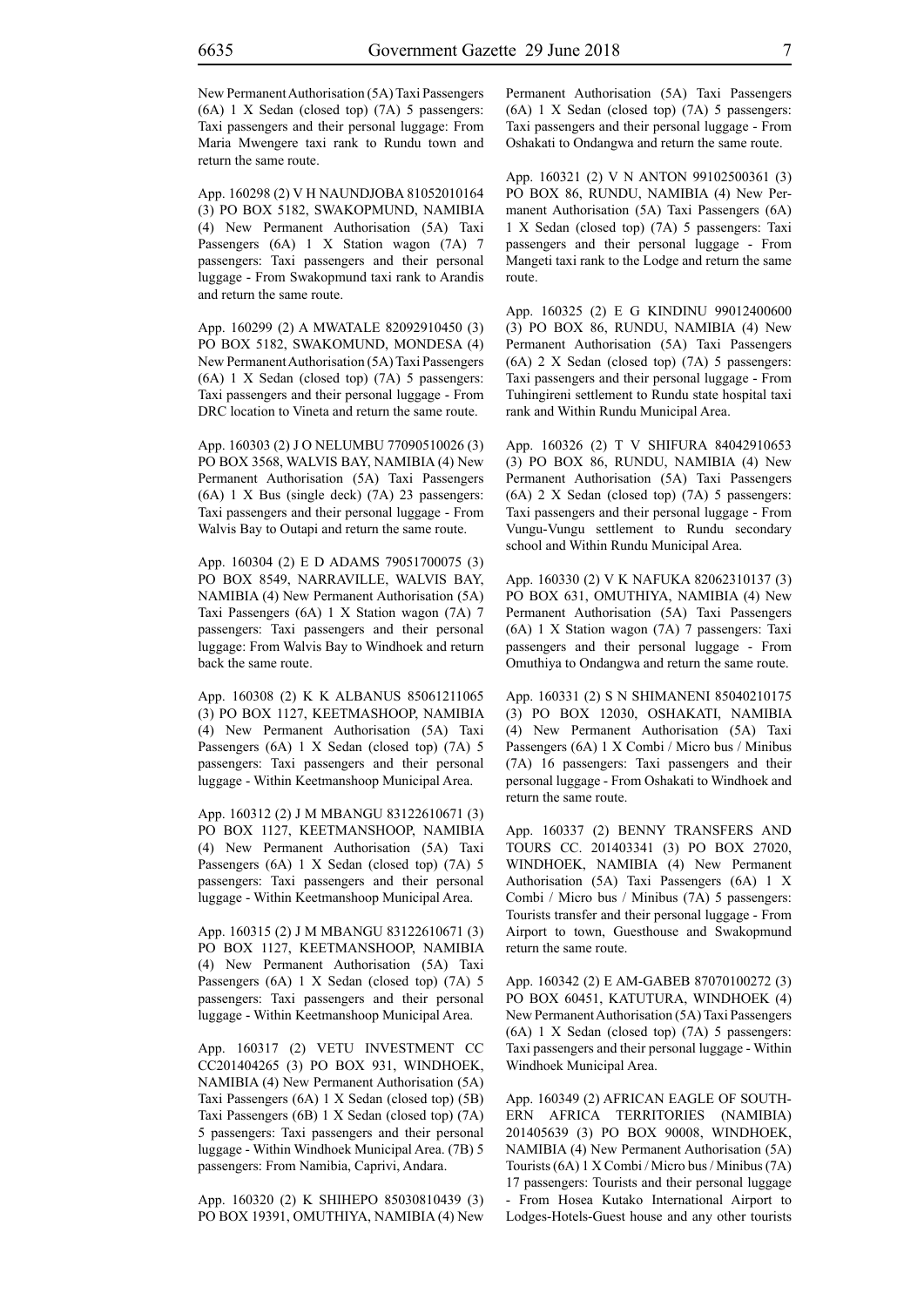attractive destination within Namibia to town such as Okahandja, Otjiwarongo, Otavi, Tsumeb, Grootfontein, Rundu, Swakopmund, Walvis Bay, Khorias, Opuwo, Outjo and return the same route.

App. 160352 (2) S N MOOTSENG 87032300170 (3) PO BOX 4424, WINDHOEK, NAMIBIA (4) New Permanent Authorisation (5A) Taxi Passengers (6A) 1 X Station wagon (7A) 7 passengers: Taxi passengers and their personal luggage - Within Windhoek Municipal Area.

App. 160358 (2) N B SHIPINGANA 86012100647 (3) PO BOX 3455, RUNDU, NAMIBIA (4) New Permanent Authorisation (5A) Taxi Passengers (6A) 1 X Sedan (closed top) (7A) 5 passengers: Taxi passengers and their personal luggage: From Sikanduko to Kaisosi within Rundu Municipal Area.

App. 160359 (2) I H GOTTLIEB 87012900423 (3) PO BOX 5406, WALVIS BAY, NAMIBIA (4) New Permanent Authorisation (5A) Taxi Passengers (6A) 1 X Sedan (closed top) (7A) 5 passengers: Taxi passengers and their personal luggage: From Narraville to Walvis Bay at Outuseb Primary School and return the same route.

App. 160360 (2) S AMADHILA 65021500074 (3) PO BOX 61935, KATUTURA, WINDHOEK, NAMIBIA (4) New Permanent Authorisation (5A) Passengers (6A) 1 X Combi / Micro bus / Minibus (7A) 16 passengers: Passengers and their personal luggage: From Windhoek to Oshifo and return the same route.

App. 160362 (2) N AMUTENYA 570921 1005 7 (3) PO BOX 661, ONDANGWA, NAMIBIA (4) New Permanent Authorisation (5A) Passengers (6A) 1 X Station wagon (7A) 8 passengers: Passengers and their personal luggage: From Ondangwa to Omuthiya and return the same route.

App. 160366 (2) V W KANDUME 79110110038 (3) BOX 662, SWAKOPMUND (4) New Permanent Authorisation (5A) Passengers (6A) 4 X Combi / Micro bus / Minibus (7A) 16 passengers: Passengers and their personal luggage - From Walvis Bay, Swakopmund, Arandis, Usakos, Karibib, Omaruru, Otjiworongo, Otavi, Tsumeb, Ondangwa, Oshikango, Eenhana, Okongo.

App. 160368 (2) V W KANDUME 79110110038 (3) BOX 662, SWAKOPMUND (4) New Permanent Authorisation (5A) Taxi Passengers (6A) 5 X Station wagon (7A) 7 passengers: Taxi passengers and their personal luggage - From Walvis Bay to Arandis and back the same route.

App. 160369 (2) TATIANA TRADING ENTER-PRISES CC. 20081294 (3) BOX 13287, EEN-HANA (4) New Permanent Authorisation (5A) Passengers (6A) 4 X Combi / Micro bus / Minibus (7A) 16 passengers: Passengers and their personal luggage - From Walvis Bay,Swakopmund, Arandis, Usakos, Karibib, Omaruru, Otjiworongo, Otavi, Tsumeb, Ondangwa, Oshikango, Eenhana, Okongo.

App. 160370 (2) L S THIGURU 95051200540 (3) PO BOX 3575, RUNDU, NAMIBIA (4) New Permanent Authorisation (5A) Taxi Passengers (6A) 1 X Sedan (closed top) (7A) 5 passengers: Taxi passengers and their personal luggage: From Millenium Park to Rainbow Village and return the same route.

App. 160371 (2) A ASHEENDO 65113000108 (3) PO BOX 267, WALVIS BAY, NAMIBIA (4) New Permanent Authorisation (5A) Taxi Passengers (6A) 1 X Sedan (closed top) (7A) 5 passengers: Taxi passengers and their personal luggage: From Tutaleni to Salt Pan in Walvis Bay and return the same route.

App. 160376 (2) A FANUEL 90080800254 (3) PO BOX 242001, WINDHOEK, NAMIBIA (4) New Permanent Authorisation (5A) Taxi Passengers (6A) 1 X Sedan (closed top) (7A) 5 passengers: Taxi passengers and their personal luggage - From Katutura to town and return the same route.

App. 160380 (2) KORIUS INVESTMENT CC CC201614560 (3) PO BOX 15134, OKONGO, NAMIBIA (4) New Permanent Authorisation (5A) Taxi Passengers (6A) 1 X Combi / Micro bus / Minibus (7A) 16 passengers: Taxi passengers and their personal luggage - From Okongo to Windhoek and return the same route.

App. 160382 (2) KORIUS INVESTMENT CC CC201614560 (3) PO BOX 15134, OKONGO, NAMIBIA (4) New Permanent Authorisation (5A) Taxi Passengers (6A) 1 X Combi / Micro bus / Minibus (7A) 14 passengers: Taxi passengers and their personal luggage - From Okongo to Windhoek and return the same route.

App. 160385 (2) S K ANTON 97052700492 (3) PO BOX 86, RUNDU, NAMIBIA (4) New Permanent Authorisation (5A) Taxi Passengers (6A) 1 X Sedan (closed top) (7A) 5 passengers: Taxi passengers and their personal luggage - From Queenspark location to town and Within Rundu Municipal Area.

App. 160388 (2) K LIMBUTI 48091100779 (3) PO BOX 86, RUNDU, NAMIBIA (4) New Permanent Authorisation (5A) Taxi Passengers (6A) 1 X Sedan (closed top) (7A) 5 passengers: Taxi passengers and their personal luggage - From Lodge to Galaxy Mall and Within Rundu Municipal Area.

App. 160391 (2) M E HAIHAMBO 67122800636 (3) BOX 1477, WINDHOEK, 900000 (4) New Permanent Authorisation (5A) Taxi Passengers (6A) 1 X Sedan (closed top) (7A) 5 passengers: Taxi-passenger and their personal luggage - From taxi rank No. 34 situated within Rocky Crest to the City centre of Windhoek and return.

App. 160392 (2) J JOHANNES 71012100545 (3) PO BOX 1345, LÜDERITZ, NAMIBIA (4) New Permanent Authorisation (5A) Taxi Passengers (6A) 1 X Sedan (closed top) (7A) 5 passengers: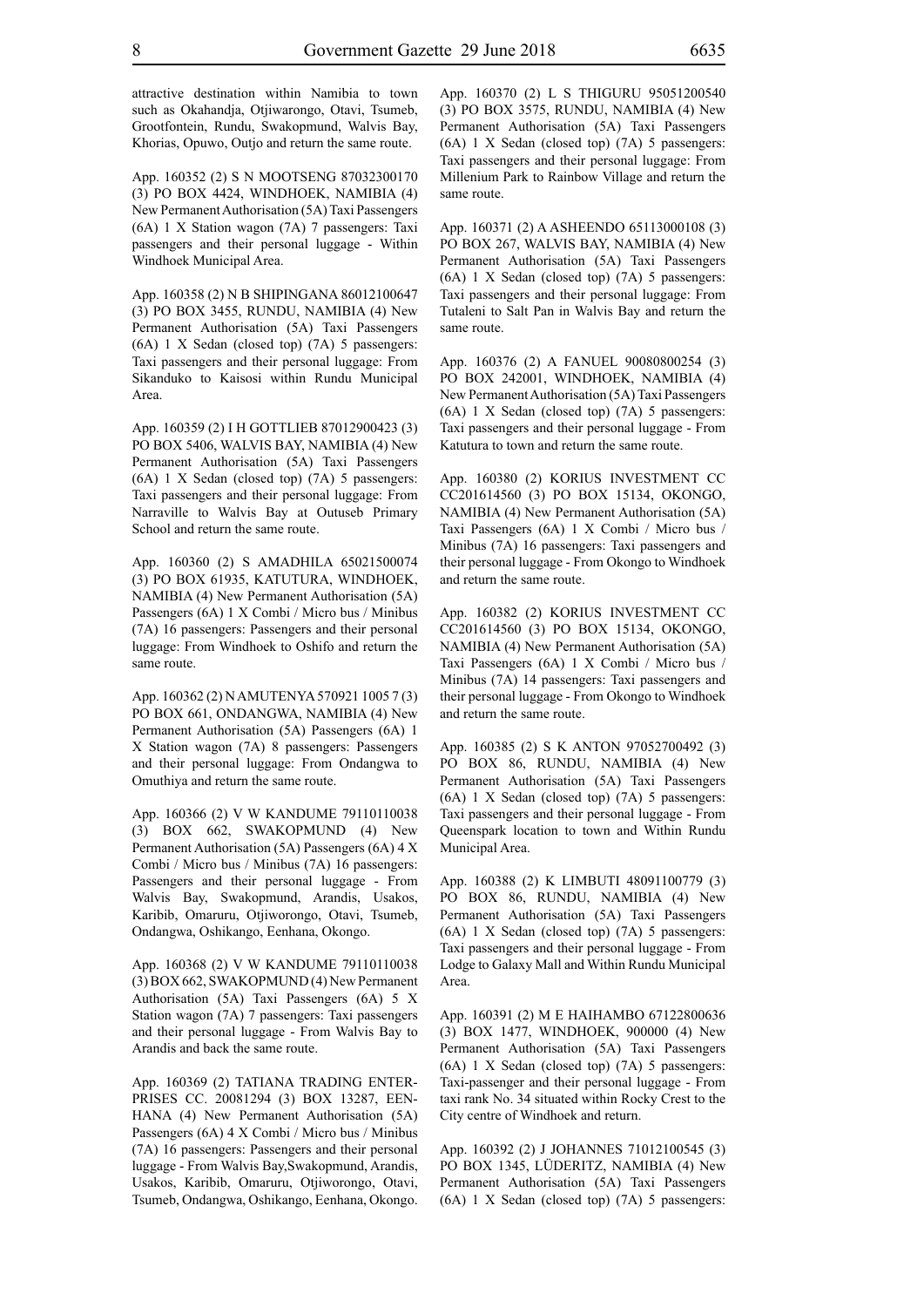Taxi passengers and their personal luggage - Within Lüderitz Municipal Area.

App. 160399 (2) D KALIMBA 76041510483 (3) PO BOX 1766, WALVIS BAY, NAMIBIA (4) New Permanent Authorisation (5A) Taxi Passengers (6A) 1 X Sedan (closed top) (7A) 5 passengers: Taxi passengers and their personal luggage - From Narraville location to town and return the same route.

App. 160401 (2) DAVIS MUTONGA SIUKUTA 63031000129 (3) PO BOX 878, NGWEZE, KATIMA MULILO (4) New Permanent Authorisation (5A) Taxi Passengers (6A) 1 X Sedan (closed top) (7A) 5 passengers: Taxi passengers and their personal luggage - From Walvis Bay to Swakopmund and return the same route.

App. 160402 (2) H KUHLMANN 79030100257 (3) PO BOX 803, MARIENTAL, NAMIBIA, 9000 (4) New Permanent Authorisation (5A) Taxi Passengers (6A) 1 X Sedan (closed top) (7A) 5 passengers: Taxi passengers and their personal luggage - Within Mariental Municipal Area.

App. 160403 (2) Z H KUHLMANN 82071110250 (3) PO BOX 803, MARIENTAL, NAMIBIA (4) New Permanent Authorisation (5A) Taxi Passengers (6A) 1 X Sedan (closed top) (7A) 5 passengers: Taxi passengers and their personal luggage - Within Mariental Municipal Area.

App. 160413 (2) A WILBARD 69060800877 (3) PO BOX 64968, WINDHOEK, NAMIBIA (4) New Permanent Authorisation (5A) Taxi Passengers (6A) 1 X Sedan (closed top) (7A) 5 passengers: Taxi passengers and their personal luggage - From Goreangab to Cimbebasia and Grove Mall and return the same route.

App. 160416 (2) UDIGU AIRPORT SHUTTLE CC CC201705703 (3) PO BOX 80872, OLYMPIA, WINDHOEK, NAMIBIA (4) New Permanent Authorisation (5A) Taxi Passengers (6A) 1 X Sedan (closed top) (7A) 5 passengers: Taxi passengers and their personal luggage - From Hosea International Airport to Hotels-Guest House-B&B and Within Windhoek Municipal Area.

App. 160421 (2) V O MOKWENA 74112910107 (3) PO BOX 901, GOBABIS, NAMIBIA (4) New Permanent Authorisation (5A) Taxi Passengers (6A) 1 X Sedan (closed top) (7A) 5 passengers: Taxi passengers and their personal luggage - Within Gobabis Municipal Area.

App. 160424 (2) L A IILENDE 79073110173 (3) PO BOX 318, OUTAPI, OMBALANTU, NAMIBIA (4) New Permanent Authorisation (5A) Taxi Passengers (6A) 1 X Sedan (closed top) (7A) 5 passengers: Taxi passengers and their personal luggage - From Outapi to Tsandi and return the same route.

App. 160428 (2) V V KAMHULU 89070300532 (3) PO BOX 16700, OTJIWARONGO, NAMIBIA (4) New Permanent Authorisation (5A) Taxi Passengers (6A) 1 X Sedan (closed top) (7A) 5 passengers: Taxi passengers and their personal luggage - From DRC location to Ombili location and Within Otjiwarongo Municipal Area.

App. 160430 (2) M N HAILAULA 93010800142 (3) PO BOX 16700, OTJIWARONGO, NAMIBIA (4) New Permanent Authorisation (5A) Taxi Passengers (6A) 1 X Sedan (closed top) (7A) 5 passengers: Taxi passengers and their personal luggage - From DRC location to town, Ombili and Within Otjiwarongo Municipal Area.

App. 160437 (2) BUFFALO CAR HIRE CC CC201710855 (3) PO BOX 21422, WINDHOEK, NAMIBIA (4) New Permanent Authorisation (5A) Tourists (6A) 1 X Bus (single deck) (7A) 30 passengers: Tourists and their personal luggage - From Windhoek to Etosha-Rundu-Lüderitz -Opuwo-Walvis Bay and return the same route.

App. 160441 (2) BUFFALO CAR HIRE CC CC201710855 (3) PO BOX 21422, WINDHOEK, NAMIBIA (4) New Permanent Authorisation (5A) Tourists (6A) 1 X Bus (single deck) (7A) 41 passengers: Tourists and their personal luggage - From Windhoek to Keetmanshoop-Sossusvlei-Walvis Bay-Spitkoppe-Opuwo and return the same route.

App. 160449 (2) N N SHIGWEDHA 89080200611 (3) PO BOX 3358, OSHAKATI, NAMIBIA (4) New Permanent Authorisation (5A) Taxi Passengers (6A) 1 X Sedan (closed top) (7A) 5 passengers: Taxi passengers and their personal luggage - From Omwandi to Oshakati and return the same route.

App. 160453 (2) M N LUNGAMENI 86080800837 (3) PO BOX 13091, EENHANA, NAMIBIA (4) New Permanent Authorisation (5A) Taxi Passengers (6A) 1 X Station wagon (7A) 7 passengers: Taxi passengers and their personal luggage: From Eenhana to Ongangwa and return the same route.

App. 160454 (2) C MUKUVE 88060200917 (3) PO BOX 952, RUNDU, NAMIBIA (4) New Permanent Authorisation (5A) Taxi Passengers (6A) 1 X Sedan (closed top) (7A) 5 passengers: Taxi passengers and their personal luggage: From Rainbow Villlage to town within Rundu Municipal Area.

App. 160456 (2) B J NDARA 88091200293 (3) PO BOX 27020, WINDHOEK, NAMIBIA (4) New Permanent Authorisation (5A) Taxi Passengers (6A) 1 X Sedan (closed top) (7A) 14 passengers: Taxi passengers and their personal luggage: From Goreangab location to Hosea Kutako International Airport and return the same route. Rundu Municipal Area.

App. 160459 (2) G S THOMAS 84062710102 (3) PO BOX 21006, KATUTURA, WINDHOEK, 9000 (4) New Permanent Authorisation (5A) Taxi Passengers (6A) 1 X Sedan (closed top) (7A) 5 passengers: Taxi passengers and their personal luggage - From Otjomuise to town and return the same route.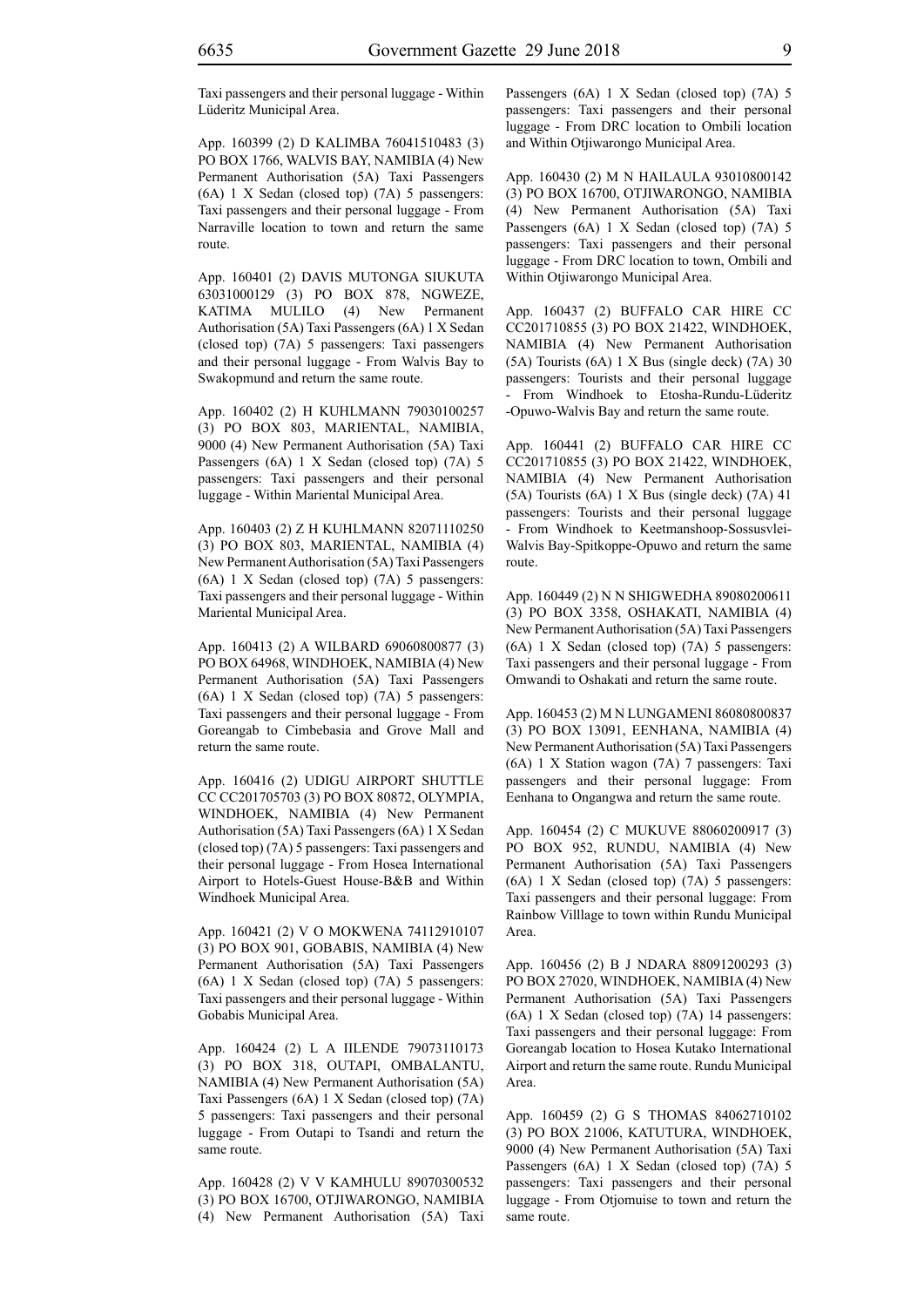App. 160462 (2) G S THOMAS 84062710102 (3) PO BOX 21006, KATUTURA, WINDHOEK, 9000 (4) New Permanent Authorisation (5A) Taxi Passengers (6A) 1 X Sedan (closed top) (7A) 5 passengers: Taxi passengers and their personal luggage - Within Windhoek Municipal Area.

App. 160465 (2) WELWITSCHIA SHUTTLE SERVICES CC. 20050110 (3) PO BOX 107, SWAKOPMUND, NAMIBIA (4) New Permanent Authorisation (5A) Taxi Passengers (6A) 1 X Sedan (closed top) (7A) 5 passengers: Tourists and their personal luggage - From Walvis Bay Airport to Rooikop-Swakopmund-Arandis-Usakos-Karibib-Okahandja-Windhoek-Hosea International Airport and return the same route.

App. 160470 (2) ODYSSEY CAR & EQUIPMENT RENTALS CC CC201311146 (3) PO BOX 20938, WINDHOEK, NAMIBIA (4) New Permanent Authorisation (5A) Tourists (6A) 1 X Pick-up (7A) 5 passengers: Tourists and their personal luggage - From Windhoek to Waterberg-Etosha-Twyfelfontein-Swakopmund-Walvis Bay-Sesriem-Namibrand-Kalahari and return the same route.

App. 160475 (2) A N NANGOLO 86062400350 (3) PO BOX 62426, KATUTURA, WINDHOEK (4) New Permanent Authorisation (5A) Taxi Passengers (6A) 1 X Sedan (closed top) (7A) 5 passengers: Taxi passengers and their personal luggage - Within Windhoek Municipal Area.

App. 160478 (2) A MUPUPA 82050610718 (3) PO BOX 62065, WINDHOEK, NAMIBIA (4) New Permanent Authorisation (5A) Taxi Passengers (6A) 1 X Sedan (closed top) (7A) 5 passengers: Taxi passengers and their personal luggage - Within Windhoek Municipal Area.

App. 160480 (2) A M SHIYEPO 87072500030 (3) PO BOX 6066, VINETA, SWAKOPMUND, NAMIBIA (4) New Permanent Authorisation (5A) Taxi Passengers (6A) 1 X Sedan (closed top) (7A) 5 passengers: Taxi passengers and their personal luggage - From Tulinawa location to town and return the same route.

App. 160483 (2) J T S MASEKA 80100210562 (3) PO BOX 5170, RUNDU, NAMIBIA (4) New Permanent Authorisation (5A) Taxi Passengers (6A) 2 X Sedan (closed top) (7A) 5 passengers: Taxi passengers and their personal luggage - From Sauyemwa to town and return the same route.

App. 160486 (2) RAB BUSINESS TRUST T/A SESEMBO HUNTING SAFARIS T21814 (3) PO BOX 7213, OTJIWARONGO, NAMIBIA (4) New Permanent Authorisation (5A) Tourists (6A) 1 X Combi / Micro bus / Minibus (7A) 8 passengers: Hunting tourists and their personal luggage - From Windhoek to Mariental- Lüderitz -Keetmanshoop-Okahandja-Karibib-Usakos-Swakopmund-Otjiwarongo-Outjo-Kamanjab-Tsumeb-Grootfontein-Rundu and Katima Mulilo and return the same route.

App. 160496 (2) F HAMUNYELA 63072000921 (3) PO BOX 96280, WINDHOEK, NAMIBIA (4) New Permanent Authorisation (5A) Taxi Passengers (6A) 1 X Sedan (closed top) (7A) 5 passengers: Taxi passengers and their personal luggage - From Katutura to town and return the same route.

App. 160499 (2) ETTOS LANDER TOURS SERVICES CC. 201800766 (3) BOX 24607, WINDHOEK (4) New Permanent Authorisation (5A) Tourists (6A) 2 X Station wagon (7A) 7 passengers: Tourists and their personal luggage - From Windhoek to Lodge, Guesthouses, B&B, hotels and to all the attractivetourist and return.

App. 160516 (2) A L MUKUVE 78121010284 (3) PO BOX 1414, RUNDU, NAMIBIA (4) New Permanent Authorisation (5A) Taxi Passengers (6A) 1 X Sedan (closed top) (7A) 5 passengers: Taxi passengers and their personal luggage: From Mupini to UNAM Campus and return the same route.

App. 160518 (2) HM MBEREMA 83050810424 (3) PO BOX 39, RUNDU, NAMIBIA, 9000 (4) New Permanent Authorisation (5A) Taxi Passengers (6A) 1 X Sedan (closed top) (7A) 5 passengers: Persons and their personal luggage - From Engine taxi rank to UNAM Rundu Campus taxi pick up and return via the same route.

App. 160519 (2) S K KAMWANGA 85020910147 (3) BOX 2169, RUNDU (4) New Permanent Authorisation (5A) Taxi Passengers (6A) 2 X Sedan (closed top) (7A) 5 passengers: Persons and their personal luggage - From Ndama location to Rundu Campus and with Municipal Area.

App. 160520 (2) S K KAMWANGA 85020910147 (3) BOX 2169, RUNDU (4) New Permanent Authorisation (5A) Taxi Passengers (6A) 2 X Sedan (closed top) (7A) 5 passengers: Persons and their personal luggage - From Ndama location to Rundu town and within Rundu Municipal Area.

App. 160521 (2) D M HAMUTENYA 90052500306 (3) PO BOX 2778, RUNDU, NAMIBIA, 9000 (4) New Permanent Authorisation (5A) Taxi Passengers (6A) 1 X Sedan (closed top) (7A) 5 passengers: Persons and their personal luggage - Within Rundu Municipal Area.

App. 160522 (2) D M HAMUTENYA 90052500306 (3) PO BOX 2778, RUNDU, NAMIBIA, 9000 (4) New Permanent Authorisation (5A) Taxi Passengers (6A) 1 X Sedan (closed top) (7A) 5 passengers: Persons and their personal luggage - From Kehemu to Town Ok Food taxi rank pick up and return via the same route.

App. 160523 (2) P T HAMUTENYA 90050900498 (3) PO BOX 86, RUNDU, NAMIBIA, 9000 (4) New Permanent Authorisation (5A) Taxi Passengers (6A) 2 X Sedan (closed top) (7A) 5 passengers: Taxi passengers and their personal luggage - From Kayengo Villlage to Rundu Army Base and within Rundu Municipal Area.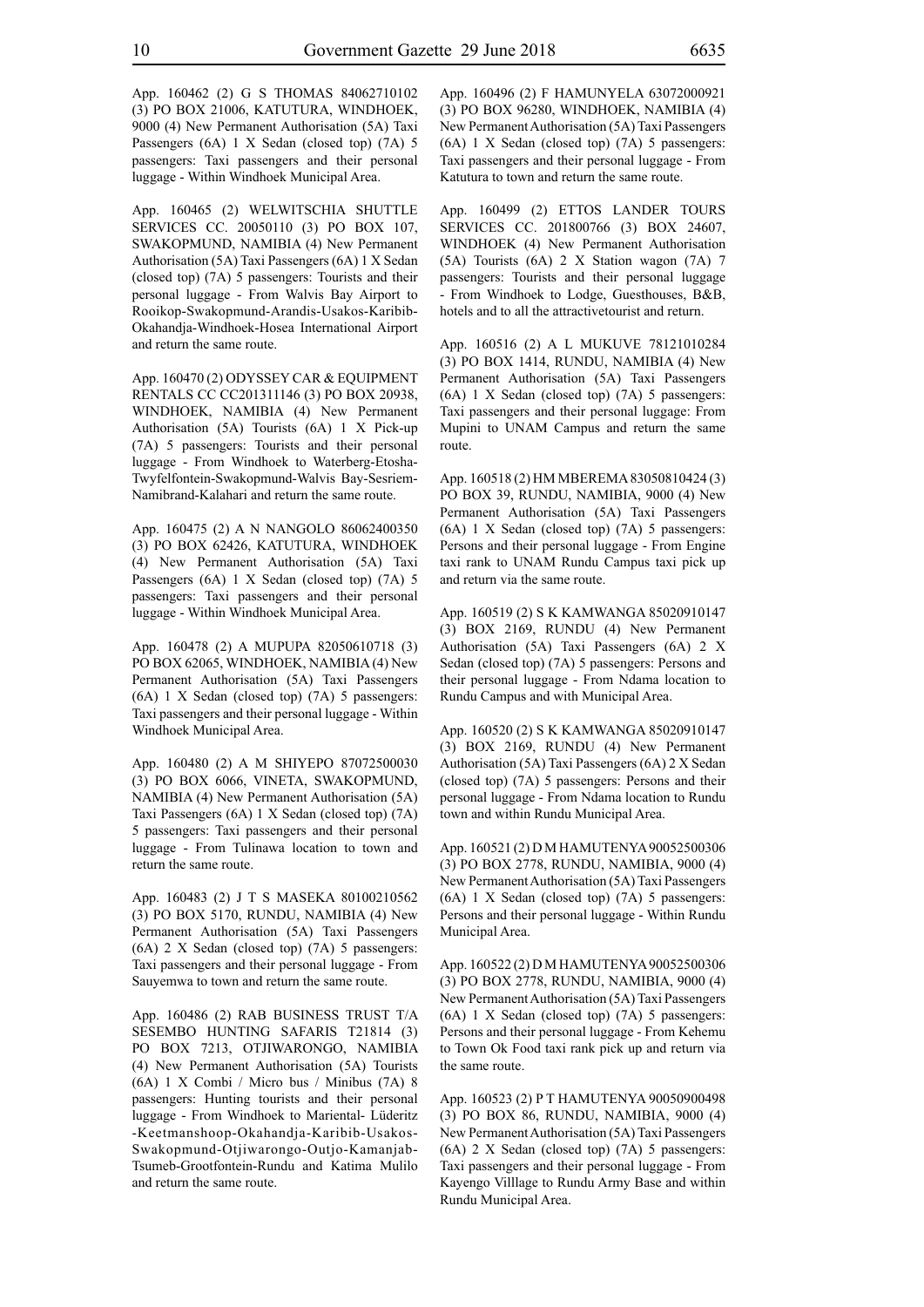App. 160528 (2) E N NGHILIWA 86040700394 (3) PO BOX 130256, EENHANA, NAMIBIA (4) New Permanent Authorisation (5A) Passengers (6A) 1 X Combi / Micro bus / Minibus (7A) 16 passengers: Passengers and their personal luggage: From Eenhana to Windhoek via Nkurenkuru and return the same route.

App. 160530 (2) TAVIZA INVESTMENT CC201711638 (3) PO BOX 268, OKAKARARA, NAMIBIA, 9000 (4) New Permanent Authorisation (5A) Taxi Passengers (6A) 1 X Station wagon (7A) 7 passengers: Taxi passengers and their personal luggage -Within the border of Katutura constituency.

App. 160531 (2) N EIASER 91031000658 (3) BOX 2613, OTJIWARONGO (4) New Permanent Authorisation (5A) Taxi Passengers (6A) 1 X Hatch back (7A) 5 passengers: Taxi passengers and their personal luggage: Within Otiwarong Municipal Area.

App. 160532 (2) L KAYAMBU 800622 (3) BOX 5307, MONDESA, SWAKOPMUND, 90000 (4) New Permanent Authorisation (5A) Passengers (6A) 2 X Combi / Micro bus / Minibus (7A) 9 passengers: Passengers and their perosnal luggage - From Windhoek to Usakos via Karibib and return.

App. 160533 (2) M N LUNGAMENI 86080800837 (3) PO BOX 13091, EENHANA, NAMIBIA (4) New Permanent Authorisation (5A) Passengers (6A) 1 X Bus (single deck) (7A) 23 passengers: Passengers and their personal luggage: From Eenhana to Windhoek and return the same route.

App. 160534 (2) J N SHATIPAMBA 79061410304 (3) PO BOX 62013, KATUTURA, WINDHOEK, NAMIBIA (4) New Permanent Authorisation (5A) Taxi Passengers (6A) 1 X Hatch back (7A) 5 passengers: Taxi passengers and their personal luggage: From taxi rank T404 Rocky Crest to town within Windhoek Municipal Area.

App. 160535 (2) J N NAHOLO 84061410458 (3) PO BOX 65985, KATUTURA, WINDHOEK, 9000 (4) New Permanent Authorisation (5A) Taxi Passengers (6A) 1 X Combi / Micro bus / Minibus (7A) 15 passengers: Taxi passengers and their personal luggage - From Windhoek to Rosh Pinah and return the same route.

App. 160538 (2) J SHIMI 71030100519 (3) PO BOX 5674, AUSSPANNPLATZ, WINDHOEK, NAMIBIA (4) New Permanent Authorisation (5A) Passengers (6A) 1 X Combi / Micro bus / Minibus (7A) 16 passengers: Passengers and their personal luggage: From Windhoek to Omuvelo Wakasamane border post and return the same route.

App. 160539 (2) L MALAKIA 52021000923 (3) PO BOX 8521, WINDHOEK, NAMIBIA, 9000 (4) New Permanent Authorisation (5A) Taxi Passengers (6A) 1 X Combi / Micro bus / Minibus (7A) 16 passengers: Taxi passengers and their personal luggage - From Windhoek to Oshakati and return the same route.

App. 160541 (2) F LASARUS 83030710548 (3) PO BOX 8521, WINDHOEK, NAMIBIA (4) New Permanent Authorisation (5A) Taxi Passengers (6A) 1 X Combi / Micro bus / Minibus (7A) 10 passengers: Taxi passengers and their personal luggage - From Windhoek to Groot-Aub and return back the same route.

App. 160543 (2) H N HAKUSEMBE 93051300578 (3) PO BOX 863, RUNDU, NAMIBIA (4) New Permanent Authorisation (5A) Taxi Passengers (6A) 1 X Sedan (closed top) (7A) 5 passengers: Taxi passengers and their personal luggage: From Kehemu to Matende and return the same route.

App. 160544 (2) P T HAMUTENYA 90050900498 (3) PO BOX 86, RUNDU, NAMIBIA, 9000 (4) New Permanent Authorisation (5A) Taxi Passengers (6A) 2 X Sedan (closed top) (7A) 5 passengers: Taxi passengers and their personal luggage - From Kanisukwa village to Rundu Senior Secondary Villlage and within Rundu Municipal Area.

App. 160545 (2) P T HAMUTENYA 90050900498 (3) PO BOX 86, RUNDU, NAMIBIA, 9000 (4) New Permanent Authorisation (5A) Taxi Passengers (6A) 2 X Sedan (closed top) (7A) 5 passengers: Taxi passengers and their personal luggage - From Kasote location to Rundu Army Base and within Rundu Municipal Area.

App. 160546 (2) L N AMOOMO 78070910208 (3) PO BOX 95470, WINDHOEK, NAMIBIA, 9000 (4) New Permanent Authorisation (5A) Taxi Passengers (6A) 1 X Sedan (closed top) (7A) 5 passengers: Taxi passengers and their personal luggage - From Katutura to Windhoek and within Windhoek Municipal Area.

App. 160550 (2) P S NDARA 87091701054 (3) PO BOX 86, RUNDU, NAMIBIA, 9000 (4) New Permanent Authorisation (5A) Taxi Passengers (6A) 1 X Sedan (closed top) (7A) 5 passengers: Taxi passengers and their personal luggage - From Kasote location to Rundu town namely OK Food taxi pick up and within Rundu Municipal Area.

App. 160551 (2) L F D KALENGA 90032301049 (3) PO BOX 3585, OSHAKATI (4) New Permanent Authorisation (5A) Taxi Passengers (6A) 1 X Sedan (closed top) (7A) 5 passengers: Taxi passengers and their personal luggage - From Havana taxi rank T126 to Katutura Hospital taxi rank T1 and within Windhoek Municipal Area.

App. 160556 (2) MILE SHUTTLE AND TRANS-PORTATION CC CC201708461 (3) PO BOX 3632, ONGWEDIVA, NAMIBIA, 9000 (4) New Permanent Authorisation (5A) Taxi Passengers (6A) 1 X Sedan (closed top) (7A) 5 passengers: Taxi passengers and their personal luggage - From Ongwediva to Oshakati and return back the same route.

App. 160557 (2) MILE SHUTTLE AND TRANS-PORTATION CC CC201708461 (3) PO BOX 3632, ONGWEDIVA, NAMIBIA, 9000 (4) New Permanent Authorisation (5A) Taxi Passengers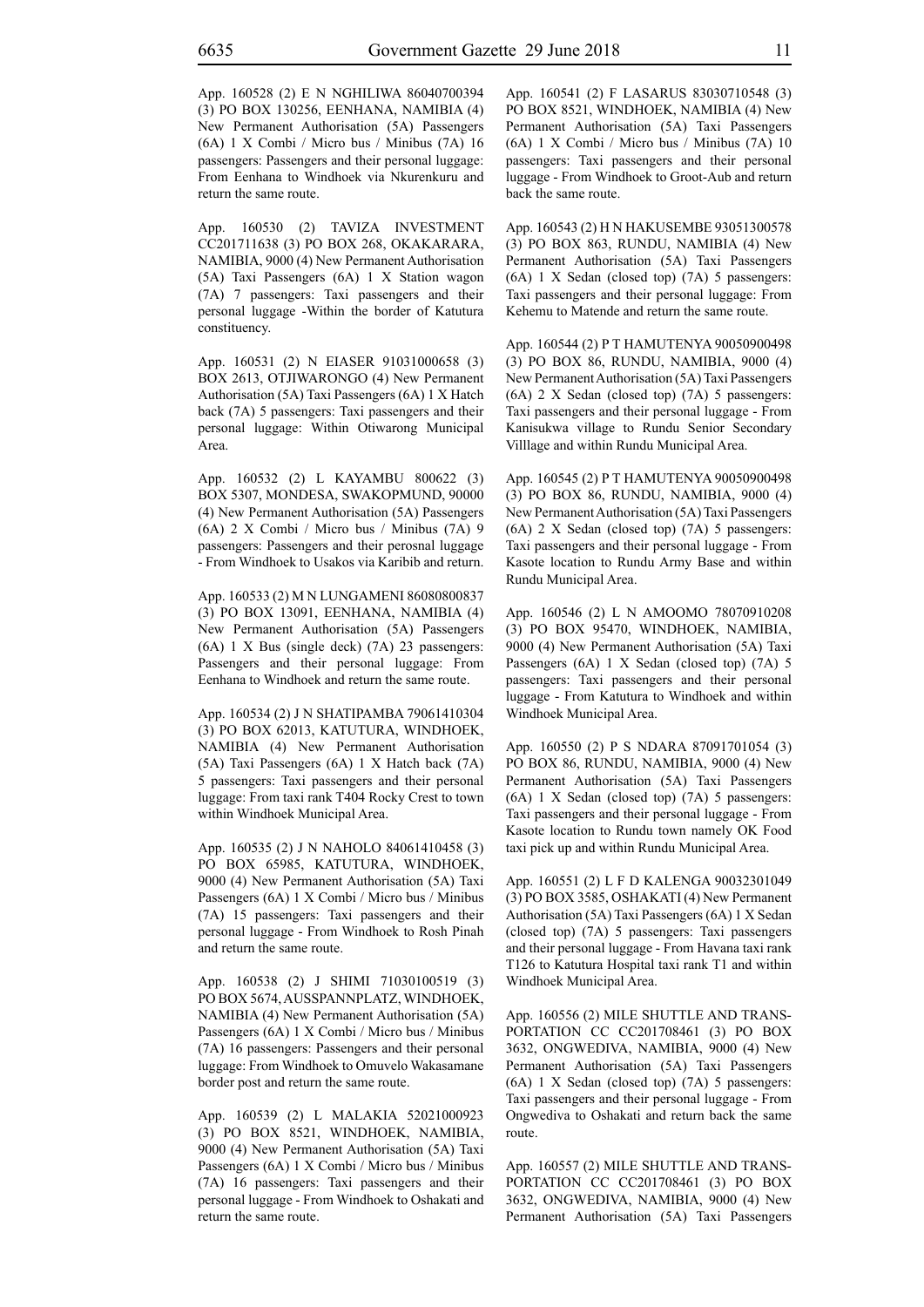(6A) 2 X Sedan (closed top) (7A) 5 passengers: Taxi passengers and their personal luggage - From Ongwediva to Oshakati and return back the same route.

App. 160560 (2) B S EELU 860816 0029 7 (3) PO BOX 2557, WINDHOEK, NAMIBIA, 9000 (4) New Permanent Authorisation (5A) Taxi Passengers (6A) 1 X Sedan (closed top) (7A) 5 passengers: Taxi passengers and their personal luggage - Within City of Windhoek only.

App. 160561 (2) B S EELU 860816 0029 7 (3) PO BOX 2557, WINDHOEK, NAMIBIA, 9000 (4) New Permanent Authorisation (5A) Taxi Passengers (6A) 1 X Sedan (closed top) (7A) 5 passengers: Taxi passengers and their personal luggage -Within Okahandja Municipal Area.

App. 160571 (2) LARISSA INVESTMENT CC20011716 (3) PO BOX 8739, BACHBECMAT, WINDHOEK, 9000 (4) New Permanent Authorisation (5A) Taxi Passengers (6A) 1 X Sedan (closed top) (7A) 5 passengers: Taxi passengers and their personal luggage - From Akosombo street, Goreangab, Windhoek and within Windhoek Municipal Area.

App. 160573 (2) LARISSA INVESTMENT CC20011716 (3) PO BOX 8739, BACHBECMAT, WINDHOEK, 9000 (4) New Permanent Authorisation (5A) Taxi Passengers (6A) 1 X Station wagon (7A) 8 passengers: Taxi passengers and their personal luggage - From Windhoek to Oshakati and return back the same route.

App. 160574 (2) A MOONGO 69042310022 (3) PO BOX 1612, OSHAKATI, NAMIBIA, 9000 (4) New Permanent Authorisation (5A) Taxi Passengers (6A) 1 X Sedan (closed top) (7A) 5 passengers: Taxi passengers and their personal luggage - From Ondangwa Oshakati, Eenhana and return back the same route.

App. 160578 (2) P S NDARA 87091701054 (3) PO BOX 86, RUNDU, NAMIBIA, 9000 (4) New Permanent Authorisation (5A) Taxi Passengers (6A) 1 X Sedan (closed top) (7A) 5 passengers: Taxi passengers and their personal luggage - Within Rundu Municipal Area.

App. 160583 (2) F T LUKAS 82050310207 (3) PO BOX 7392, WALVIS BAY, NAMIBIA (4) New Permanent Authorisation (5A) Passengers (6A) 1 X Bus (single deck) (7A) 68 passengers: Taxi Passengers and their personal luggage: From Oshakati to Oranjemund and return back the same route.

App. 160586 (2) D T M LUKAS 80093010273 (3) BOX 7392, WALVIS BAY (4) New Permanent Authorisation (5A) Taxi Passengers (6A) 2 X Station wagon (7A) 7 passengers: Taxi passengers and their luggage - Within Walvis Bay Municipal Area and to Swakopmund.

App. 160588 (2) B N NAKAPALA 68011800892 (3) PO BOX 66, WALVIS BAY, NAMIBIA, 9000 (4) New Permanent Authorisation (5A) Passengers (6A) 1 X Bus (single deck) (7A) 28 passengers: Taxi passengers and their personal luggage - From Walvis Bay to Okalongo and return back the same routes.

App. 160591 (2) B J U KAMEITJO 70111000076 (3) PO BOX 26586, WINDHOEK, NAMIBIA, 9000 (4) New Permanent Authorisation (5A) Taxi Passengers (6A) 1 X Sedan (closed top) (7A) 5 passengers: Taxi passengers and their personal luggage: From Kilimanjaro location to Town and Within Windhoek Municipal Area.

App. 160594 (2) L UUGWANGA 71122400756 (3) PO BOX 700, OKAHAO, NAMIBIA, 9000 (4) New Permanent Authorisation (5A) Taxi Passengers (6A) 1 X Station wagon (7A) 7 passengers: Taxi passengers and their personal luggage: From and between Okahao and Tsandi and return back the same route.

App. 160596 (2) J D UUGWANGA 80083110119 (3) PO BOX 700, OKAHAO, NAMIBIA, 9000 (4) New Permanent Authorisation (5A) Taxi Passengers (6A) 1 X Sedan (closed top) (7A) 5 passengers: Taxi passengers and their personal luggage: Between Okahao, Tsandi and Outapi Town and return back the same route.

App. 160601 (2) J N KAMBONDE 78081100393 (3) PO BOX 28199, AUAS VALLEY, WIND-HOEK, 9000 (4) New Permanent Authorisation (5A) Taxi Passengers (6A) 1 X Sedan (closed top) (7A) 5 passengers: Taxi passengers and their personal luggage: From Katutura Okuryangava to Town and Within Windhoek Municipal Area.

App. 160604 (2) A MITA 78101300139 (3) PO BOX 5113, WALVIS BAY, NAMIBIA, 9000 (4) New Permanent Authorisation (5A) Taxi Passengers (6A) 1 X Station wagon (7A) 7 passengers: Taxi passengers and their personal luggage: Within Walvis Bay Municipal Area.

App. 160607 (2) E KAZAO 74032400474 (3) PO BOX 62677, SOWETO, WINDHOEK, 9000 (4) New Permanent Authorisation (5A) Taxi Passengers (6A) 1 X Sedan (closed top) (7A) 5 passengers: Taxi passengers and their personal luggage: From Katutura to Town and Within Windhoek Municipal Area.

App. 160610 (2) M NANYEMBA 61090901968 (3) PO BOX 61506, KATUTURA, WINDHOEK, 9000 (4) New Permanent Authorisation (5A) Taxi Passengers (6A) 1 X Sedan (closed top) (7A) 5 passengers: Taxi passengers and their personal luggage: From Otjomuise taxi rank to Windhoek North, Khomasdal and Windhoek West and Within Windhoek Municipal Area.

App. 160617 (2) B TEBELE 66092800551 (3) PO BOX 850, GOBABIS, NAMIBIA, 9000 (4) New Permanent Authorisation (5A) Taxi Passengers (6A) 1 X Sedan (closed top) (7A) 5 passengers: Taxi passengers and their personal luggage: From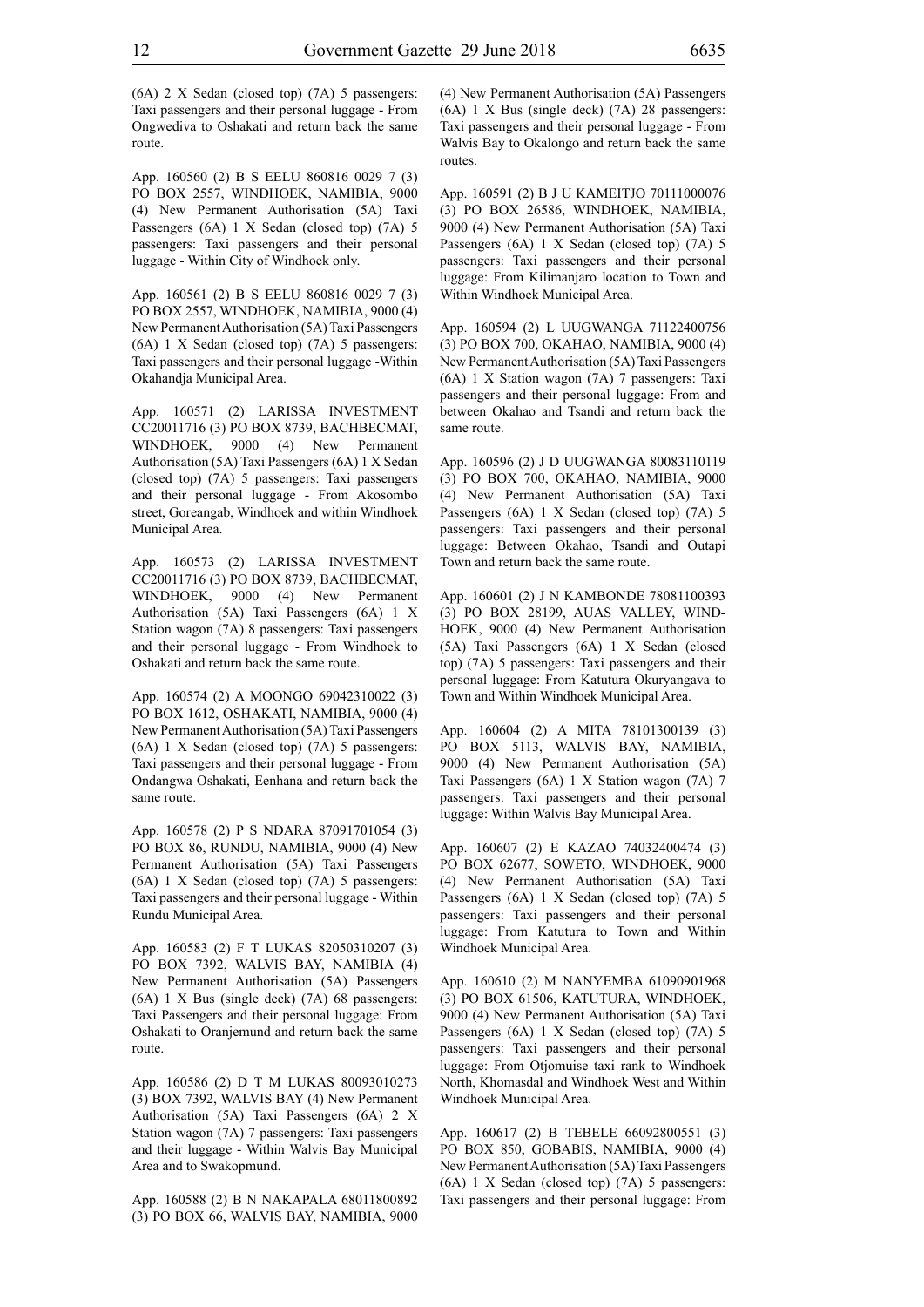Mbanderu Block and surrounding taxi rank T61 to town Taxi rank T12 and back.

App. 160620 (2) B THUDINYANE 77091410335 (3) PRIVATE BAG 5024, SWAKOPMUND, NAMIBIA, 9000 (4) New Permanent Authorisation (5A) Taxi Passengers (6A) 1 X Sedan (closed top) (7A) 5 passengers: Taxi passengers and their personal luggage: From Mondesa taxi rank T121 to town CBD T16 and back.

App. 160622 (2) S I GERHARD 900914 0018 7 (3) PO BOX 25488, WINDHOEK, NAMIBIA, 9000 (4) New Permanent Authorisation (5A) Taxi Passengers (6A) 1 X Sedan (closed top) (7A) 5 passengers: Taxi passengers and their personal luggage: From Khomasdal taxi rank T350 to town and Within Windhoek Municipal Area.

App. 160625 (2) SHIJEPO ENDRU INVEST-MENT CC CC201608912 (3) PO BOX 99954, WINDHOEK, NAMIBIA, 9000 (4) New Permanent Authorisation (5A) Taxi Passengers (6A) 1 X Sedan (closed top) (7A) 5 passengers: Taxi passengers and their personal luggage: From Otjomise taxi rank to town and Within Windhoek Municipal Area.

App. 160628 (2) T S SINDIMBA 77062000221 (3) PO BOX 3774, RUNDU, NAMIBIA, 9000 (4) New Permanent Authorisation (5A) Taxi Passengers (6A) 1 X Station wagon (7A) 8 passengers: Taxi passengers and their personal luggage: From Nkure-nkuru Rundu to Divundu and return back the same route.

App. 160630 (2) S IIPINGE 68120900146 (3) PO BOX 1750, KEETMANSHOOP, NAMIBIA, 9000 (4) New Permanent Authorisation (5A) Taxi Passengers (6A) 1 X Sedan (closed top) (7A) 5 passengers: Taxi passengers and their personal luggage: Within Keetmanshoop Municipal Area.

App. 160634 (2) N L HAINGURA 84121210778 (3) PO BOX 2417, RUNDU, NAMIBIA, 9000 (4) New Permanent Authorisation (5A) Taxi Passengers (6A) 2 X Sedan (closed top) (7A) 5 passengers: Taxi passengers and their personal luggage: From Sikali location to Rundu Town and Within Rundu Municipal Area.

App. 160636 (2) S A LIKUWA 790506 1003 7 (3) PRIVATE BAG 2028, RUNDU, NAMIBIA, 9000 (4) New Permanent Authorisation (5A) Taxi Passengers (6A) 2 X Sedan (closed top) (7A) 5 passengers: Taxi passengers and their personal luggage: From Rundu State Hospital taxi rank to New Sewage Ndama location taxi rank and Within Rundu Municipal Area.

App. 160639 (2) S A LIKUWA 790506 1003 7 (3) PRIVATE BAG 2028, RUNDU, NAMIBIA, 9000 (4) New Permanent Authorisation (5A) Taxi Passengers (6A) 1 X Sedan (closed top) (7A) 5 passengers: Taxi passengers and their personal luggage: From Rundu town to Kalai Boundary Namibia and Angola which is 8 Km away and return back the same route.

App. 160641 (2) S A LIKUWA 790506 1003 7 (3) PRIVATE BAG 2028, RUNDU, NAMIBIA, 9000 (4) New Permanent Authorisation (5A) Taxi Passengers (6A) 2 X Sedan (closed top) (7A) 5 passengers: Taxi passengers and their personal luggage: Within Rundu Municipal Area.

App. 160643 (2) T N KALENGA 86040500034 (3) PO BOX 11707, OSHAKATI, NAMIBIA, 9000 (4) New Permanent Authorisation (5A) Taxi Passengers (6A) 1 X Sedan (closed top) (7A) 5 passengers: Taxi passengers and their personal luggage: Oshakati to Ondangwa and return back the same route.

App. 160644 (2) C SIKONGO 71102300624 (3) BOX 2707, WINDHOEK (4) New Permanent Authorisation (5A) Taxi Passengers (6A) 2 X Sedan (closed top) (7A) 5 passengers: Taxi passengers and their personal luggage: From Masivi location to Rundu town and Within Rundu Municipal Area.

App. 160649 (2) V M MBEREMA 81072110474 (3) PO BOX 913, RUNDU, NAMIBIA, 9000 (4) New Permanent Authorisation (5A) Taxi Passengers (6A) 2 X Sedan (closed top) (7A) 5 passengers: Taxi passengers and their personal luggage: From Otjiwarongo Town Square to Mall taxi rank to extension 5 and 6 and Within Rundu Municipal Area.

App. 160651 (2) M B MUYAKUI 87072400451 (3) PO BOX 1201, NGWEZE, KATIMA MULILO, 9000 (4) New Permanent Authorisation (5A) Taxi Passengers (6A) 1 X Sedan (closed top) (7A) 5 passengers: Taxi passengers and their personal luggage: From taxi rank No. 2 to Namweza location and Within Ngweze Municipal Area.

App. 160652 (2) A K AMUNYELA 74101610096 (3) PO BOX 25456, WINDHOEK, NAMIBIA (4) New Permanent Authorisation (5A) Taxi Passengers (6A) 1 X Sedan (closed top) (7A) 5 passengers: Taxi passengers and their personal luggage - From taxi rank T12 to Kapps farm and return the same route.

App. 160653 (2) JASON VISTORINA 681212- 01039 (3) PO BOX 5177, OSHIKUKU, NAMIBIA (4) New Permanent Authorisation (5A) Taxi Passengers (6A) 1 X Sedan (closed top) (7A) 5 passengers: Taxi passengers and their personal luggage - From Oshikuku to Ompumbu and return the same route.

App. 160656 (2) A AMWAAMA 85071510820 (3) PO BOX 61935, KATUTURA, WINDHOEK, NAMIBIA (4) New Permanent Authorisation (5A) Taxi Passengers (6A) 1 X Combi / Micro bus / Minibus (7A) 16 passengers: Taxi passengers and their personal luggage - From taxi rank T530 Prosperita to Klein Okapuka and return the same route.

App. 160657 (2) H N HAUSIKU 88093000836 (3) PO BOX 1188, GOBABIS, NAMIBIA (4) New Permanent Authorisation (5A) Taxi Passengers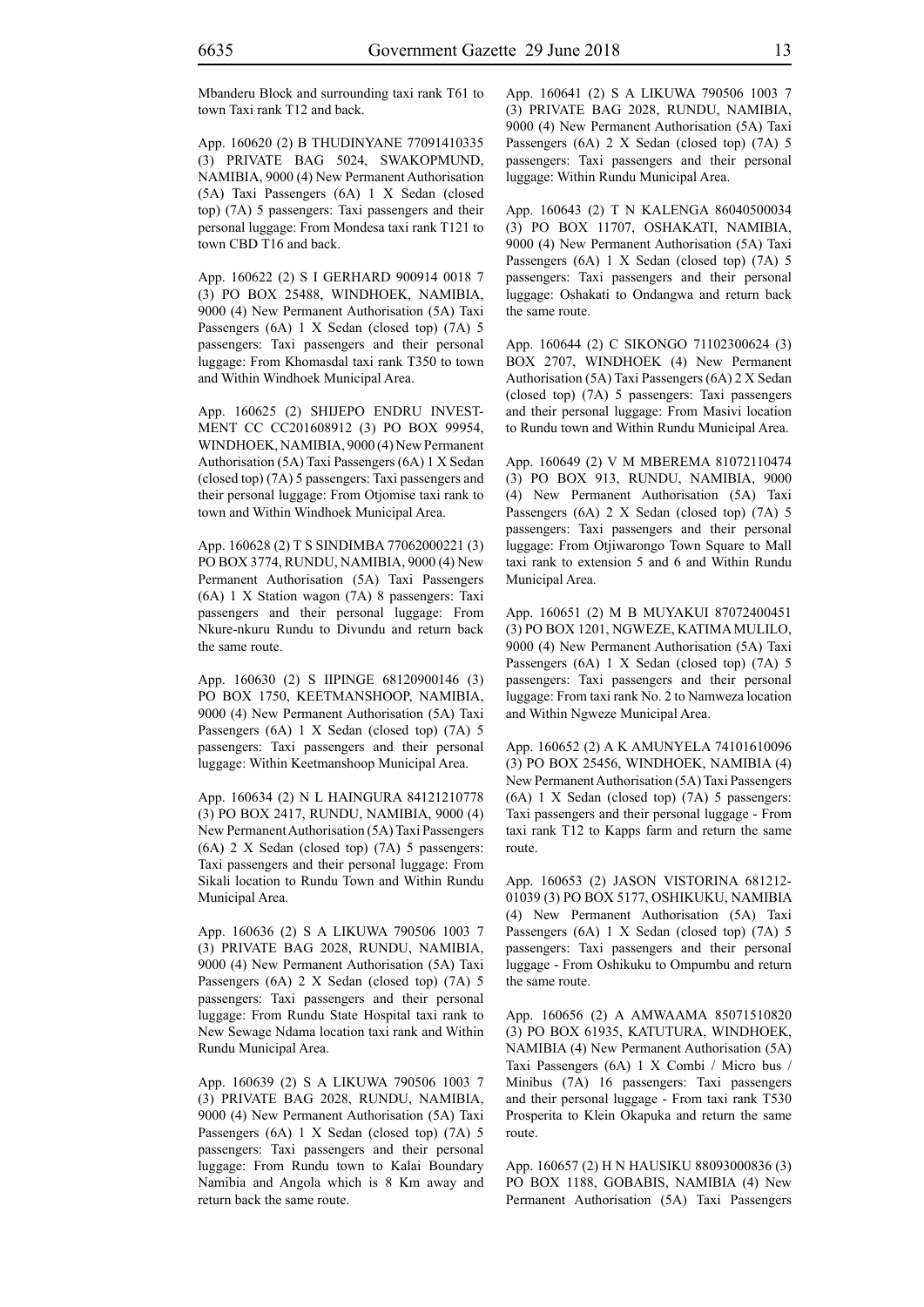App. 160658 (2) SURE SHUTTLE TRANSFER AND TOURS CC. 201704696 (3) PO BOX 24339, WINDHOEK, NAMIBIA (4) New Permanent Authorisation (5A) Tourists (6A) 2 X Sedan (closed top) (7A) 5 passengers: Tourists as well as their personal effects - From Hosea Kutako International Airport to Hotels, Guesthouse and to city tours urban and rural transfer chauffeurs to drive on for any occacion around places within Namibia and return

App. 160659 (2) P A NANDE 92081601052 (3) PO BOX 6011, AUSSPANNPLATZ, WINDHOEK, NAMIBIA (4) New Permanent Authorisation (5A) Taxi Passengers (6A) 1 X Sedan (closed top) (7A) 5 passengers: Taxi passengers and their personal luggage - From taxi rank T890 Ausspannplatz to town within Windhoek Municipal Area.

App. 160660 (2) A N SAKARIA 84092210957 (3) PO BOX 63270, WANAHEDA, NAMIBIA, 9000 (4) New Permanent Authorisation (5A) Taxi Passengers (6A) 1 X Sedan (closed top) (7A) 5 passengers: Taxi passengers and their personal luggage: Within Windheok Municipal Area.

App. 160663 (2) NDIMULUNDE V N 67042500318 (3) PO BOX 13877, EENHANA, NAMIBIA, 9000 (4) New Permanent Authorisation (5A) Taxi Passengers (6A) 1 X Sedan (closed top) (7A) 5 passengers: Passenger and their personal luggage-From Eenhana to Oshikango and return back the same route.

App. 160667 (2) M GOAGOSEB 80011410078 (3) PO BOX 493, KARASBURG, NAMIBIA, 9000 (4) New Permanent Authorisation (5A) Taxi Passengers (6A) 1 X Sedan (closed top) (7A) 5 passengers: Passenger and their personal luggage - Within Karasburg Municipal Area.

App. 160668 (2) L B ROGERS 73032210240 (3) PO BOX 72234, WINDHOEK, NAMIBIA, 9000 (4) New Permanent Authorisation (5A) Taxi Passengers (6A) 1 X Sedan (closed top) (7A) 5 passengers: Passenger and their personal luggage - Within Rehoboth Municipal Area.

App. 160670 (2) L B ROGERS 73032210240 (3) PO BOX 72234, WINDHOEK, NAMIBIA, 9000 (4) New Permanent Authorisation (5A) Taxi Passengers (6A) 1 X Station wagon (7A) 5 passengers: Passenger and their personal luggage - Within Rehoboth Municipal Area.

App. 160672 (2) J J BEUKES 88072000853 (3) PO BOX 72234, WINDHOEK, NAMIBIA, 9000 (4) New Permanent Authorisation (5A) Taxi Passengers (6A) 1 X Sedan (closed top) (7A) 5 passengers: Passenger and their personal luggage - Within Rehoboth Municipal Area.

App. 160675 (2) K BAPAZO 92072900565 (3) PO BOX 4548, RUNDU (4) New Permanent Authorisation (5A) Taxi Passengers (6A) 1 X Sedan (closed top) (7A) 5 passengers: Taxi passengers and their personal luggage: Within Rundu Municipal Area.

App. 160676 (2) NANGOLO IMMANUEL MEKONDJO 85040411111 (3) PRIVATE BAG 13215, WINDHOEK, NAMIBIA, 9000 (4) New Permanent Authorisation (5A) Taxi Passengers (6A) 1 X Sedan (closed top) (7A) 5 passengers: Taxi passengers and their personal luggage - From Ondangwa to Oshakati and back.

App. 160678 (2) T MUKALELE 70022400508 (3) PRIVATE BAG 13341, WINDHOEK, NAMIBIA, 9000 (4) New Permanent Authorisation (5A) Taxi Passengers (6A) 1 X Sedan (closed top) (7A) 5 passengers: Taxi passengers and their personal luggage: Within Windhoek Municipal Area.

App. 160682 (2) J N SHIKUNDUKA 83061010602 (3) PO BOX 789, OSHAKATI, NAMIBIA, 9000 (4) New Permanent Authorisation (5A) Taxi Passengers (6A) 1 X Sedan (closed top) (7A) 5 passengers: Taxi passengers and their personal luggage: Within Helao Nafidi Town Council.

App. 160686 (2) D M MATAKALA 85082710947 (3) PO BOX 349, SWAKOPMUND, NAMIBIA, 9000 (4) New Permanent Authorisation (5A) Taxi Passengers (6A) 1 X Sedan (closed top) (7A) 5 passengers: Taxi passengers and their personal luggage: Wthin Swakopmund Municipal Area.

App. 160687 (2) ETAMEKO TOURS AND CAR HIRE CC. 201312655 (3) BOX 4263, WALVIS BAY (4) New Permanent Authorisation (5A) Tourists (6A) 1 X Sedan (closed top) (7A) 5 passengers: Tourists as well as their personal luggage - From Walvis Bay, Omaruru Game Lodge, Etosha National Park, Namutoni Halali, Waterberg, Arebbusch Lodge, and return.

App. 160689 (2) D M MATAKALA 85082710947 (3) PO BOX 349, SWAKOPMUND, NAMIBIA, 9000 (4) New Permanent Authorisation (5A) Taxi Passengers (6A) 1 X Sedan (closed top) (7A) 5 passengers: Taxi passengers and their personal luggage: Within Swakopmund Municipal Area.

App. 160693 (2) S SHILUNGA 66100100770 (3) PO BOX 21020, WINDHOEK, NAMIBIA, 900 (4) New Permanent Authorisation (5A) Taxi Passengers (6A) 1 X Sedan (closed top) (7A) 5 passengers: Taxi passengers and their personal luggage: From Ombili taxi to UNAM taxi rank and within Windhoek Municipal Area.

App. 160696 (2) O NEUNDA 61020100494 (3) PO BOX 21020, WINDHOEK, NAMIBIA, 9000 (4) New Permanent Authorisation (5A) Taxi Passengers (6A) 1 X Sedan (closed top) (7A) 5 passengers: Taxi passengers and their personal luggage: From Okuryangava taxi rank to UNAM taxi rank and within Windhoek Municipal Area.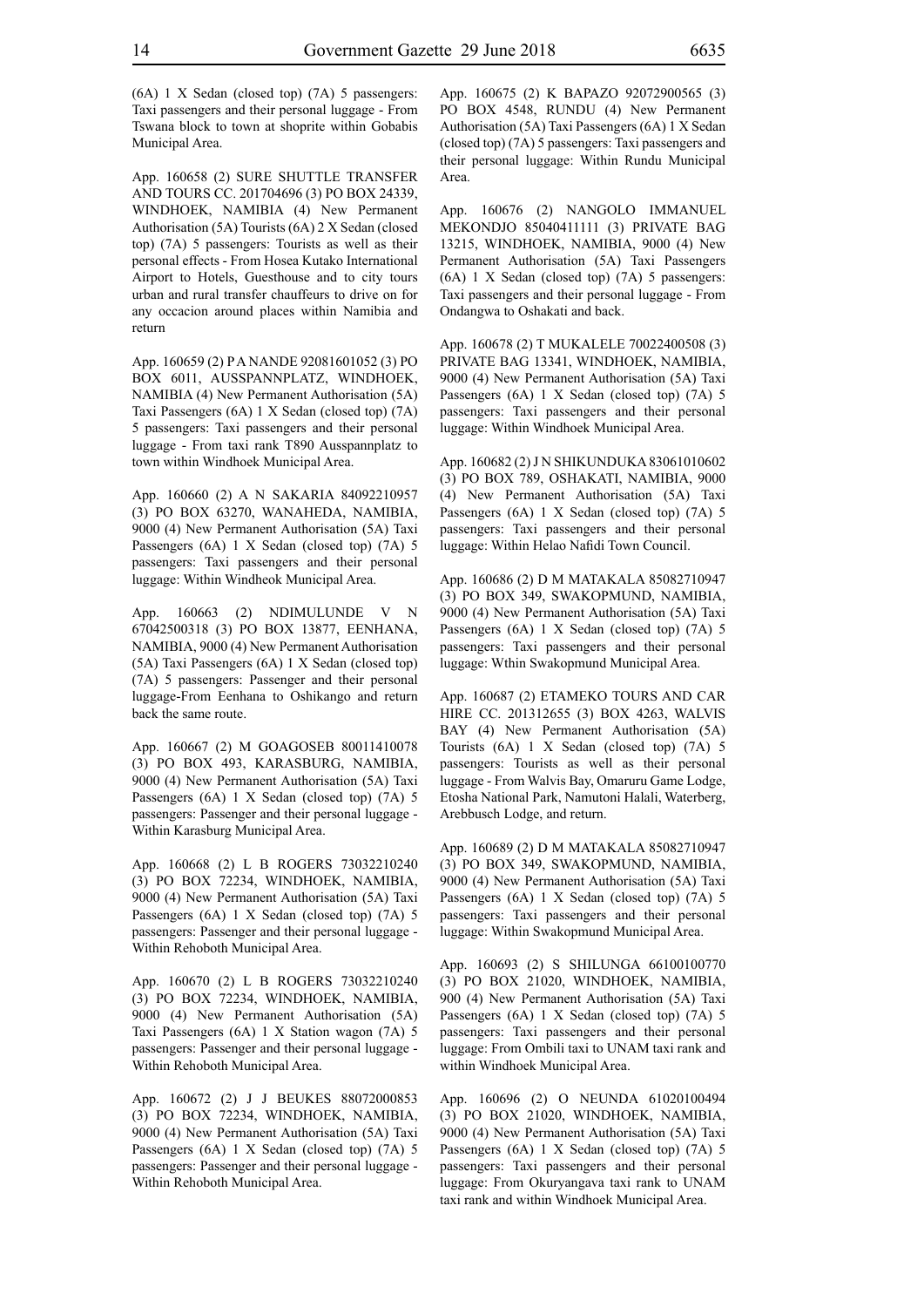App. 160702 (2) L T KAMATI 76080300095 (3) PO BOX 1772, RUNDU, NAMIBIA (4) New Permanent Authorisation (5A) Taxi Passengers (6A) 1 X Sedan (closed top) (7A) 5 passengers: Taxi passengers and their personal luggage: Rundu town Kavango East and within Rundu Municipal Area.

App. 160706 (2) K S NDERURA 77030500458 (3) PO BOX 3014, OPUWO, NAMIBIA, 9000 (4) New Permanent Authorisation (5A) Taxi Passengers (6A) 1 X Combi / Micro bus / Minibus (7A) 15 passengers: Taxi passengers and their personal luggage: From Opuwo to Sesfontein 150 km and rturn back the same route.

App. 160709 (2) K S NDERURA 77030500458 (3) PO BOX 3014, OPUWO, NAMIBIA, 9000 (4) New Permanent Authorisation (5A) Taxi Passengers (6A) 1 X Station wagon (7A) 7 passengers: Taxi passengers and their personal luggage: From Opuwo to Oshakati and return back the same route.

App. 160711 (2) U MUPIA 81110410069 (3) PO BOX 50, OPUWO, NAMIBIA, 9000 (4) New Permanent Authorisation (5A) Taxi Passengers (6A) 1 X Sedan (closed top) (7A) 5 passengers: Taxi passengers and their personal luggage: Within Opuwo Municipal Area.

App. 160713 (2) U MUPIA 81110410069 (3) PO BOX 50, OPUWO, NAMIBIA, 9000 (4) New Permanent Authorisation (5A) Taxi Passengers (6A) 1 X Combi / Micro bus / Minibus (7A) 15 passengers: Taxi passengers and their personal luggage: From Opuwo to Windhoek via Kamanjamab, Outjo, Otjiwarongo, Okahandja and return back the same route.

App. 160718 (2) M I NANGOMBE 82021410517 (3) BOX 96209, WINDHOEK, NAMIBIA (4) New Permanent Authorisation (5A) Taxi Passengers (6A) 1 X Sedan (closed top) (7A) 5 passengers: Taxi passengers and their personal luggage: From taxi rank T209 Goreagab to Town and within Windhoek Municipal Area.

App. 160719 (2) NDIMULUNDE V N 67042- 500318 (3) PO BOX 13877, EENHANA, NAMIBIA, 9000 (4) New Permanent Authorisation (5A) Taxi Passengers (6A) 1 X Sedan (closed top) (7A) 5 passengers: Taxi passengers and their personal luggage: Within Helao Nafidi Town council Municipal Area.

App. 160720 (2) NDIMULUNDE V N 67042- 500318 (3) PO BOX 13877, EENHANA, NAMIBIA, 9000 (4) New Permanent Authorisation (5A) Taxi Passengers (6A) 1 X Sedan (closed top) (7A) 5 passengers: Taxi passengers and their personal luggage: From Eenhana to Oshikango and Within Helao Nafidi Municipal Area.

App. 160732 (2) F P EKANDJO 87090700127 (3) PO BOX 1295, KEETMANSHOOP, 0000 (4) New Permanent Authorisation (5A) Taxi Passengers (6A) 1 X Sedan (closed top) (7A) 5 passengers: Taxi passenger and their personal luggage - Within Keetmanshoop Municipal Area.

App. 160736 (2) F P EKANDJO 87090700127 (3) PO BOX 1295, KEETMANSHOOP, 0000 (4) New Permanent Authorisation (5A) Taxi Passengers (6A) 1 X Sedan (closed top) (7A) 5 passengers: Taxi passenger and their personal luggage - Within Keetmanshoop Municipal Area.

App. 160737 (2) A N NAKATHILA 79010710440 (3) PO BOX 11, TSANDI-UUKWALUDHI, NAMIBIA, 9000 (4) New Permanent Authorisation (5A) Taxi Passengers (6A) 1 X Sedan (closed top) (7A) 5 passengers: Taxi passengers and their personal luggage: From Outapi to Oshakati via Tsandi and return back the same route.

App. 160747 (2) J NDANGO 85050410894 (3) PO BOX 201, OKAHANDJA, NAMIBIA, 9000 (4) New Permanent Authorisation (5A) Taxi Passengers (6A) 1 X Sedan (closed top) (7A) 5 passengers: Taxi passengers and their personal luggage: Within Okahandja Municipal Area.

App. 160751 (2) L N MUNGONENA 57061500786 (3) PO BOX 23579, WINDHOEK, NAMIBIA, 9000 (4) New Permanent Authorisation (5A) Taxi Passengers (6A) 3 X Sedan (closed top) (7A) 5 passengers: Taxi passengers and their personal luggage: From Katutura Okuryangava to UNAM and within Windhoek Municipal Area.

App. 160756 (2) MACON TRANSPORT NAMIBIA (PTY) LTD CC20180065 (3) PO BOX 91179, KLEIN WINDHOEK, WINDHOEK, NAMIBIA (4) New Permanent Authorisation (5A) Taxi Passengers (6A) 2 X Bus (double deck) (7A) 48 passengers: Taxi passengers and their personal luggage: From Windhoek to Oshikango and return back the same route.

App. 160760 (2) G E SIKA-NARTEY 93061200096 (3) PO BOX 7426, OTJIWARONGO, NAMIBIA (4) New Permanent Authorisation (5A) Taxi Passengers (6A) 1 X Sedan (closed top) (7A) 5 passengers: Taxi passengers and their personal luggage: Within Otjiwarongo Municipal Area.

App. 160763 (2) VETJIWA VIJANDA TRANS-PORT CC CC201411973 (3) PO BOX 7234, SWAKOPMUND, NAMIBIA (4) New Permanent Authorisation (5A) Taxi Passengers (6A) 1 X Combi / Micro bus / Minibus (7A) 14 passengers: Taxi passengers and their personal luggage - From Swakopmund to Walvis Bay and return the same route.

App. 160764 (2) VETJIWA VIJANDA TRANS-PORT CC CC201411973 (3) PO BOX 7234, SWAKOPMUND, NAMIBIA (4) New Permanent Authorisation (5A) Taxi Passengers (6A) 1 X Combi / Micro bus / Minibus (7A) 14 passengers: Taxi passengers and their personal luggage - From Swakopmund to Henties Bay and return the same route.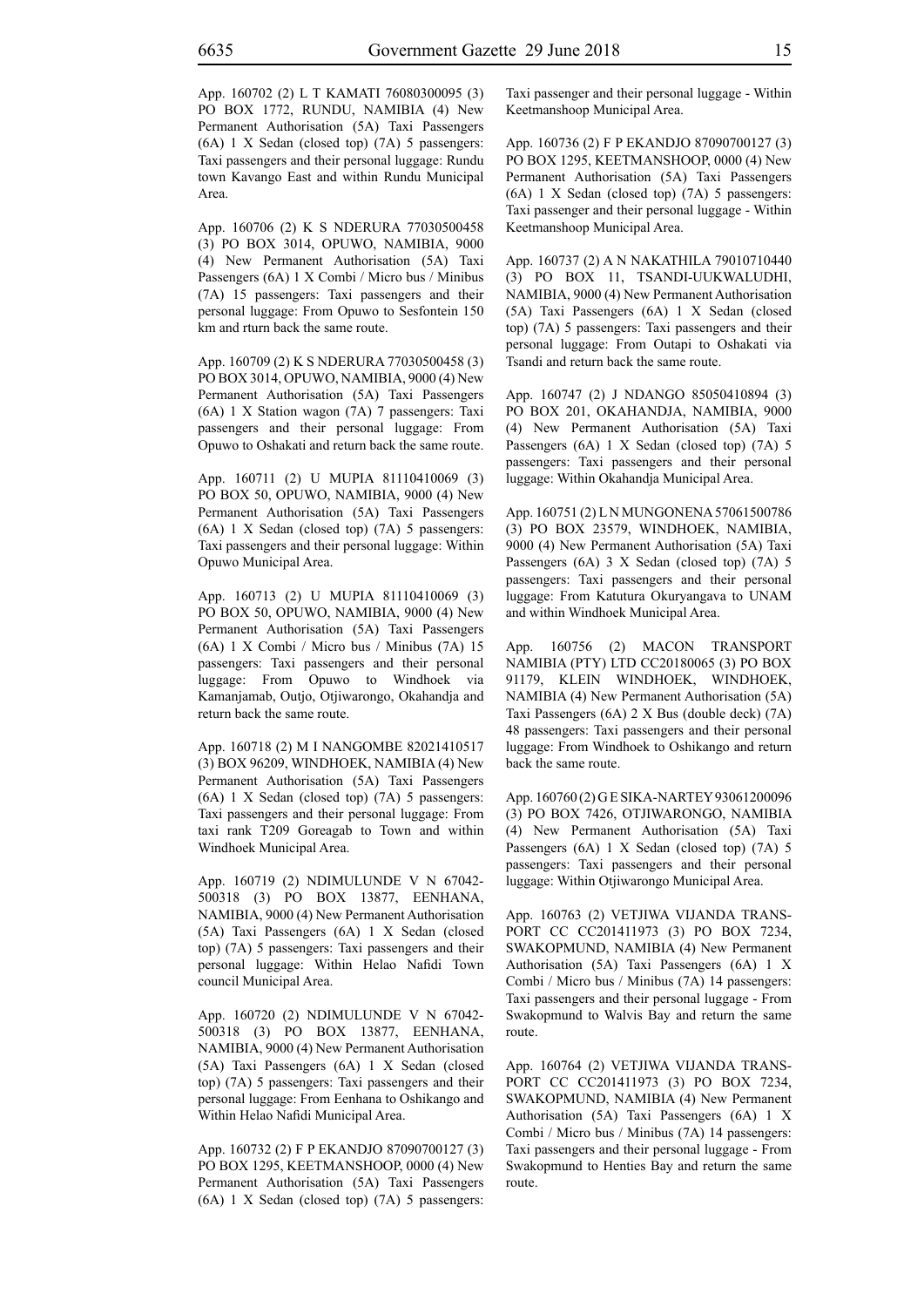App. 160765 (2) VETJIWA VIJANDA TRANS-PORT CC CC201411973 (3) PO BOX 7234, SWAKOPMUND, NAMIBIA (4) New Permanent Authorisation (5A) Taxi Passengers (6A) 1 X Combi / Micro bus / Minibus (7A) 14 passengers: Taxi passengers and their personal luggage - From Swakopmund to Oshakati and return the same route.

App. 160766 (2) P NAFUKA 77011400389 (3) PO BOX 689, KEETMANSHOOP, NAMIBIA (4) New Permanent Authorisation (5A) Taxi Passengers (6A) 1 X Sedan (closed top) (7A) 5 passengers: Taxi passengers and their personal luggage - Within Keetmanshoop Municipal Area.

App. 160767 (2) S H ISAK 88040401232 (3) PO BOX 3129, WALVIS BAY, NAMIBIA (4) New Permanent Authorisation (5A) Taxi Passengers (6A) 1 X Sedan (closed top) (7A) 5 passengers: Taxi passengers and their personal luggage - Within Walvis Bay Municipal Area.

App. 160768 (2) P K SINGARURE 82020610019 (3) PO BOX 808, RUNDU, NAMIBIA (4) New Permanent Authorisation (5A) Taxi Passengers (6A) 1 X Sedan (closed top) (7A) 5 passengers: Taxi passengers and their personal luggage: From Tungileni location to Rundu and return back the same route and Within Rundu Municipal Area.

App. 160769 (2) M A TOIVO 8805100712 (3) BOX 638, KEETMANSHOOP (4) New Permanent Authorisation (5A) Taxi Passengers (6A) 1 X Hatch back (7A) 5 passengers: Taxi passengers and their personal luggage - Within Keetmanshoop Municipal Area.

App. 160771 (2) N T WILBARD 88030301340 (3) PO BOX 1875, KUISEBMUND, 0000 (4) New Permanent Authorisation (5A) Taxi Passengers (6A) 1 X Sedan (closed top) (7A) 5 passengers: Taxi passenger and their personal luggage - Within Walvis Bay Municipal Area.

App. 160772 (2) M MUKUVE 73092500172 (3) PO BOX 845, RUNDU, NAMIBIA, 9000 (4) New Permanent Authorisation (5A) Taxi Passengers (6A) 1 X Sedan (closed top) (7A) 5 passengers: Taxi passengers and their personal luggage - Within Rundu Municipal Area.

App. 160773 (2) J MWAAMBELWA 84031510888 (3) PO BOX 638, OUTAPI, NAMIBIA, 9000 (4) New Permanent Authorisation (5A) Taxi Passengers (6A) 1 X Sedan (closed top) (7A) 5 passengers: Taxi passengers and their personal luggage: Within Uutapi Municipal Area.

App. 160775 (2) S SHOOMBE 80060310022 (3) BOX 7097, KUISEBMUND, 0000 (4) New Permanent Authorisation (5A) Taxi Passengers (6A) 1 X Sedan (closed top) (7A) 5 passengers: Taxi passenger and their personal luggage - Within Walvis Bay Municipal Area to Swakopmund

App. 160776 (2) M MUSESE 89050100740 (3) BOX 1351, RUNDU (4) New Permanent Authorisation (5A) Taxi Passengers (6A) 1 X Sedan (closed top) (7A) 5 passengers: Taxi passengers and their personal luggage - Within Rundu Municipal Area.

App. 160777 (2) JOHANNA SHUTLE SERVICE CC 201706866 (3) PO BOX 7459, KUISEBMOND, 0000 (4) New Permanent Authorisation (5A) Taxi Passengers (6A) 2 X Sedan (closed top) (7A) 5 passengers: Taxi passenger and their personal luggage - From Walvis Bay to Swakopmund and Walvis Bay and return.

App. 160778 (2) V M SIMASIKU 74043010222 (3) BOX 2012, NGWEZE, 0000 (4) New Permanent Authorisation (5A) Taxi Passengers (6A) 1 X Combi / Micro bus / Minibus (7A) 14 passengers: Taxi passenger and their personal luggage - From within Katima Mulilo Municipal Area.

App. 160779 (2) D TJADUMPA 88090401414 (3) PO BOX 62839, WANAHEDA, WINDHOEK, 9000 (4) New Permanent Authorisation (5A) Taxi Passengers (6A) 1 X Sedan (closed top) (7A) 5 passengers: Taxi passengers and their personal luggage: Within Outapi Municipal Area.

App. 160780 (2) S K KASERA 86033000501 (3) PO BOX 638, KEETMANSHOOP, NAMIBIA (4) New Permanent Authorisation (5A) Taxi Passengers (6A) 1 X Sedan (closed top) (7A) 5 passengers: Taxi passengers and their personal luggage - Within Keetmanshoop Municipal Area.

App. 160781 (2) B F LOUW 87041500926 (3) PRIVATE BAG 22186, KEETMANSHOOP (4) New Permanent Authorisation (5A) Taxi Passengers (6A) 1 X Sedan (closed top) (7A) 5 passengers: Taxi passenger and their personal luggage - Within Keetmanshoop Municipal Area.

App. 160782 (2) J K KAMATI 89082700301 (3) PO BOX 2017, RUNDU, NAMBIA (4) New Permanent Authorisation (5A) Taxi Passengers (6A) 1 X Sedan (closed top) (7A) 5 passengers: Taxi passengers and their personal luggage - Within Rundu Municipal Area.

App. 160783 (2) U L TSUSEB 86041800171 (3) PO BOX 2124, SWAKOPMUND, NAMIBIA (4) New Permanent Authorisation (5A) Taxi Passengers (6A) 1 X Sedan (closed top) (7A) 5 passengers: Taxi passengers and their personal luggage: From Swakopmund to Walvis Bay and return the same route.

App. 160784 (2) A S WILLEM 86070500628 (3) PO BOX 2477, RUNDU, NAMIBIA, 9000 (4) New Permanent Authorisation (5A) Taxi Passengers (6A) 1 X Sedan (closed top) (7A) 5 passengers: Txi passenger and their personal luggage - Within Rundu Municipal Area.

App. 160785 (2) S KANYETU 85040810857 (3) PO BOX 691, RUNDU, NAMIBIA (4) New Permanent Authorisation (5A) Taxi Passengers (6A) 1 X Sedan (closed top) (7A) 5 passengers: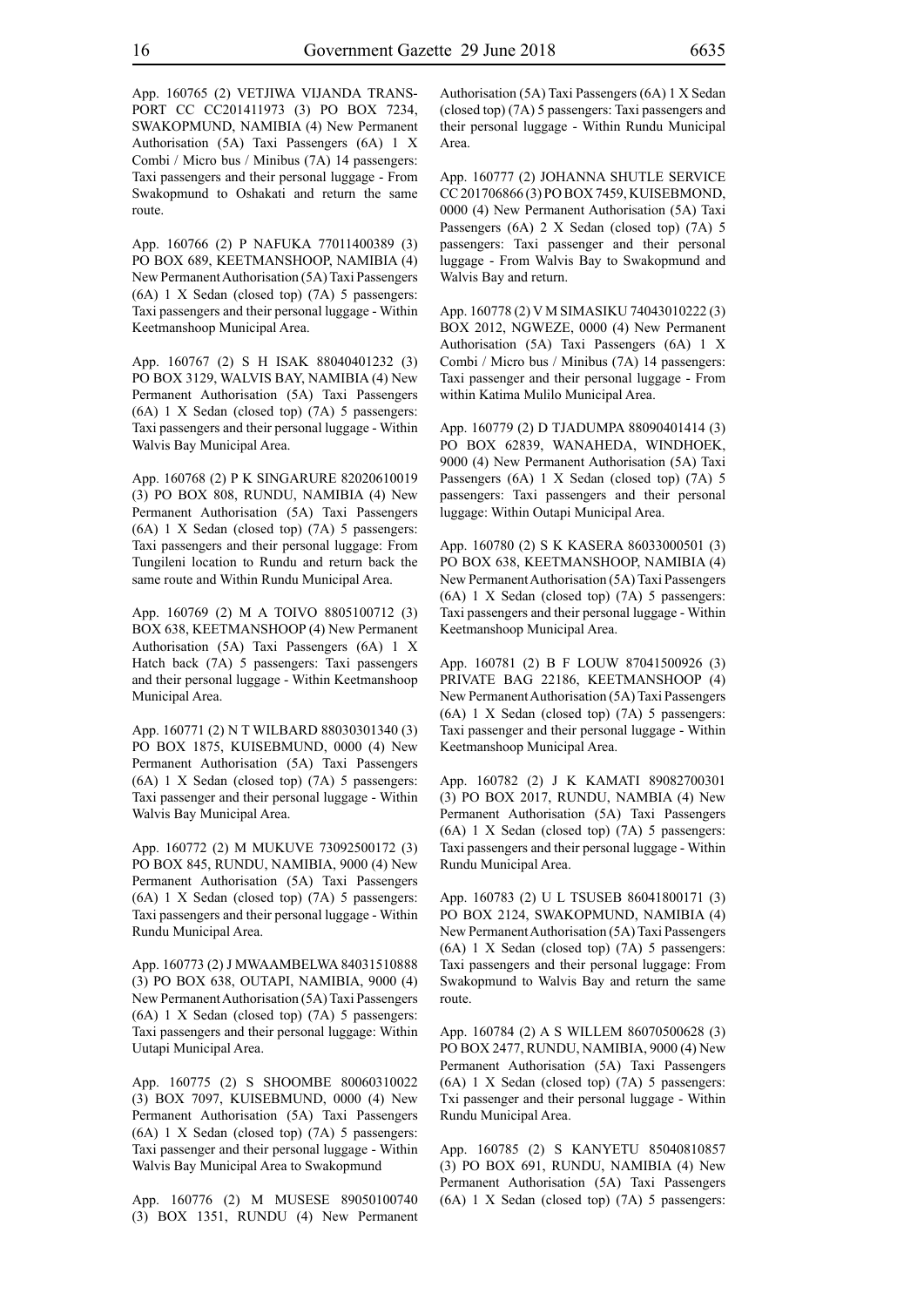Taxi passengers and their personal luggage: From Salaim taxi rank within Rundu Municipal Area.

App. 160786 (2) H JONAH 77121800314 (3) PO BOX 2124, SWAKOPMUND, NAMIBIA (4) New Permanent Authorisation (5A) Taxi Passengers (6A) 1 X Sedan (closed top) (7A) 5 passengers: Taxi passengers and their personal luggage: From Swakopmund to Walvis Bay and return the same route.

App. 160787 (2) W S F MWAMBU 41121100074 (3) BOX 2477, RUNDU (4) New Permanent Authorisation (5A) Taxi Passengers (6A) 1 X Sedan (closed top) (7A) 5 passengers: Taxi passenger and their personal luggage - Within Rundu Municipal Area

App. 160788 (2) E T BEUKES 88110700187 (3) PO BOX 7425, SWAKOPMUND, NAMIBIA (4) New Permanent Authorisation (5A) Taxi Passengers (6A) 1 X Station wagon (7A) 9 passengers: Passengers and their personal luggage: From Swakopmund to Windhoek and return the same route.

App. 160789 (2) E T BEUKES 88110700187 (3) PO BOX 7425, SWAKOPMUND, NAMIBIA (4) New Permanent Authorisation (5A) Taxi Passengers (6A) 1 X Sedan (closed top) (7A) 5 passengers: Taxi passengers and their personal luggage: From Swakopmund to Walvis Bay and return the same route.

App. 160790 (2) M MUKUVE 73092500172 (3) PO BOX 845, RUNDU, NAMIBIA, 9000 (4) New Permanent Authorisation (5A) Taxi Passengers (6A) 1 X Sedan (closed top) (7A) 5 passengers: Taxi passengers and their personal luggage - From Nakaza village to town Within Rundu Municipal Area.

App. 160791 (2) S S HAMUTENYA 850107 1034 7 (3) PO BOX 1136, SWAKOPMUND, NAMIBIA (4) New Permanent Authorisation (5A) Taxi Passengers (6A) 1 X Sedan (closed top) (7A) 5 passengers: Taxi passengers and their personal luggage: From Swakopmund to Walvis Bay and return the same route.

App. 160792 (2) R SLIVANUS 53051710024 (3) BOX 2477, RUNDU (4) New Permanent Authorisation (5A) Taxi Passengers (6A) 1 X Sedan (closed top) (7A) 5 passengers: Taxi passenger and their personal luggage - Within Rundu Municipal Area

App. 160793 (2) T H NESHILA 76082410114 (3) PO BOX 3178, ONGWEDIVA, NAMIBIA (4) New Permanent Authorisation (5A) Passengers (6A) 1 X Combi / Micro bus / Minibus (7A) 16 passengers: Passengers and their personal luggage: From Ongwediva to Klein-Aub via Windhoek and return the same route.

App. 160794 (2) S N HANGO 87112800161 (3) BOX 382, OSHAKATI, 0000 (4) New Permanent Authorisation (5A) Taxi Passengers (6A) 1 X Sedan (closed top) (7A) 5 passengers: Taxi passengers and their personal luggage - Within Ondangwa Municipal Area and Oshakati and return

App. 160795 (2) P KALIPA 87082200102 (3) PO BOX 242, RUNDU, NAMIBIA (4) New Permanent Authorisation (5A) Taxi Passengers (6A) 1 X Sedan (closed top) (7A) 5 passengers: Taxi passengers and their personal luggage: Within Rundu Municipal Area.

App. 160796 (2) T HAININGA 75030410015 (3) PO BOX 2490, WALVIS BAY, NAMIBIA, 9000 (4) New Permanent Authorisation (5A) Taxi Passengers (6A) 1 X Sedan (closed top) (7A) 5 passengers: Taxi passengers and their personal luggage: From Kari Hagendorn to Town City Centre and within Windhoek Municipal Area.

App. 160797 (2) F P SHILONGO 86121500816 (3) PO BOX 63153, KATUTURA, WINDHOEK, NAMIBIA (4) New Permanent Authorisation (5A) Taxi Passengers (6A) 1 X Sedan (closed top) (7A) 5 passengers: Taxi passengers and their personal luggage: From taxi rank T210 Goreangab to Oamites and return the same route.

App. 160798 (2) F A AMADHILA 87010400385 (3) PO BOX 382, OSHAKATI, 0000 (4) New Permanent Authorisation (5A) Taxi Passengers (6A) 1 X Sedan (closed top) (7A) 5 passengers: Taxi passengers and their personal luggage - Within Oshakati and Ongwediva

App. 160800 (2) S K KASERA 86033000501 (3) PO BOX 638, KEETMANSHOOP, NAMIBIA (4) New Permanent Authorisation (5A) Taxi Passengers (6A) 1 X Sedan (closed top) (7A) 5 passengers: Taxi passengers and their personal luggage: Within Keetmanshoop Municipal Area.

App. 160801 (2) K E MWIYA 86121300442 (3) PO BOX 60671, KATUTURA, WINDHOEK, NAMIBIA (4) New Permanent Authorisation (5A) Taxi Passengers (6A) 1 X Sedan (closed top) (7A) 5 passengers: Taxi passengers and their personal luggage: From Vanahenda taxi ran T142 to Ausspannplatz and within Windhoek Municipal Area.

App. 160802 (2) M KATONGO 90110800206 (3) BOX 86, RUNDU (4) New Permanent Authorisation (5A) Taxi Passengers (6A) 1 X Sedan (closed top) (7A) 5 passengers: Taxi passengers and their personal luggage - From Kaisosi to Rundul and return back.

App. 160803 (2) J M IHEMBA 84031510462 (3) PO BOX 1183, GOBABIS, NAMIBIA (4) New Permanent Authorisation (5A) Taxi Passengers (6A) 1 X Sedan (closed top) (7A) 5 passengers: Taxi passengers and their personal luggage: From Nossobville to town via Damara block within Gobabis Municipal Area.

App. 160804 (2) K D SHIVINGA 91082100803 (3) PO BOX 1448, OSHAKATI, 0000 (4) New Permanent Authorisation (5A) Taxi Passengers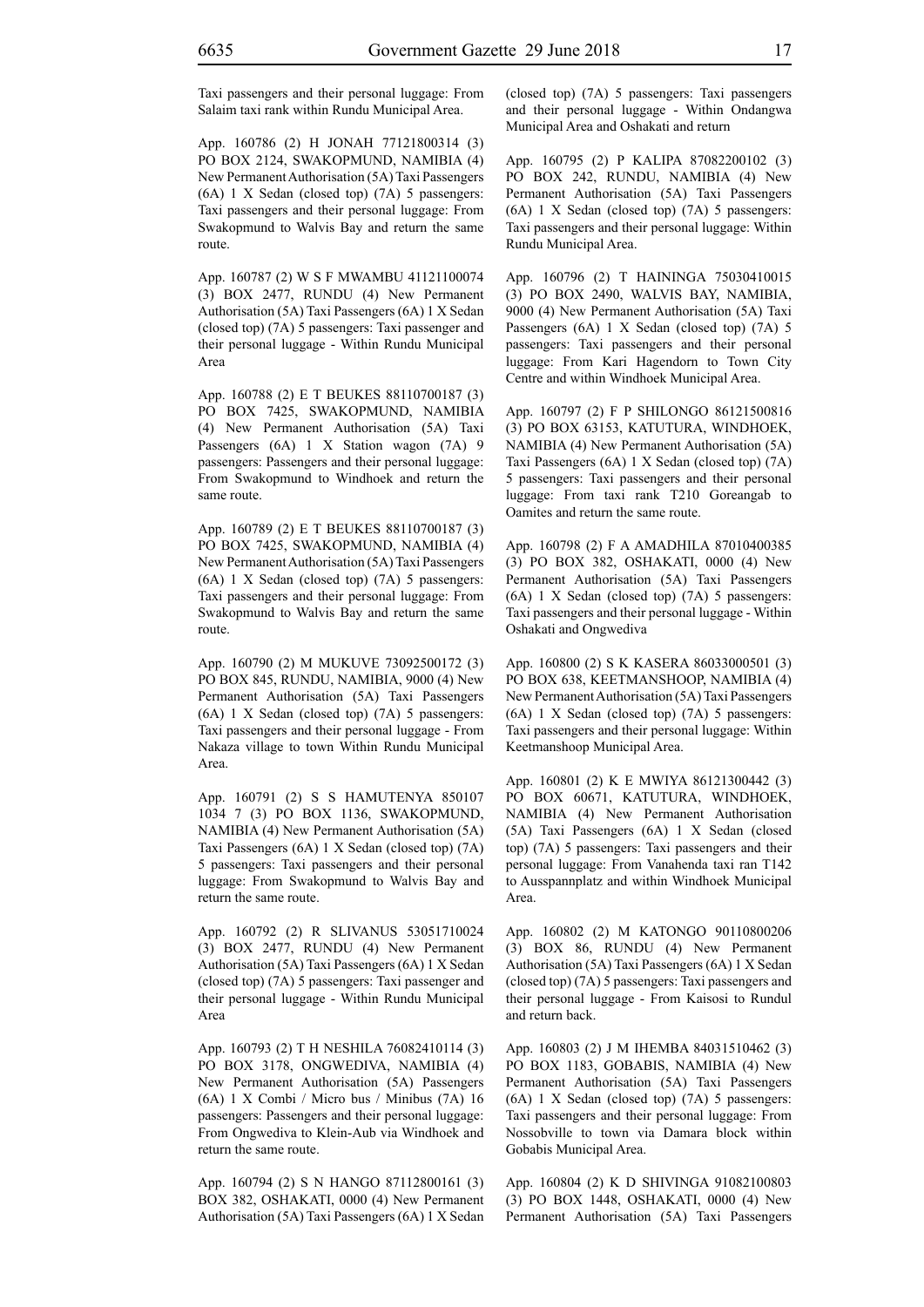(6A) 1 X Sedan (closed top) (7A) 5 passengers: Taxi passengers and their personal luggage - From Oshakati, Ongwediva, Ondangwa to Oshikango

App. 160806 (2) F S IITA 86012400705 (3) PO BOX 1750, KEETMANSHOOP, NAMIBIA (4) New Permanent Authorisation (5A) Taxi Passengers (6A) 1 X Sedan (closed top) (7A) 5 passengers: Taxi passengers and their personal luggage: From Westdene location to town within Keetmanshoop Municipal Area.

App. 160807 (2) A S WILLEM 86070500628 (3) PO BOX 2477, RUNDU, NAMIBIA, 9000 (4) New Permanent Authorisation (5A) Taxi Passengers (6A) 1 X Sedan (closed top) (7A) 5 passengers: Taxi passengers and their personal luggage: Within Rundu Municipal Area.

App. 160808 (2) S K JOACKIM 90061201510 (3) BOX 86, RUNDU (4) New Permanent Authorisation (5A) Taxi Passengers (6A) 1 X Sedan (closed top) (7A) 5 passengers: Taxi passengers and their personal luggage - From Suyema to Rundu and return back.

App. 160809 (2) L C LINGEZA 77030410122 (3) PO BOX 27713, WINDHOEK, NAMIBIA (4) New Permanent Authorisation (5A) Taxi Passengers (6A) 1 X Sedan (closed top) (7A) 5 passengers: Taxi passengers and their personal luggage: From taxi rank T617 Klein Windhoek to Otjomuise within Windhoek Municipal Area.

App. 160811 (2) M H KAUMA 80092010695 (3) PO BOX 691, RUNDU, NAMIBIA, 9000 (4) New Permanent Authorisation (5A) Taxi Passengers (6A) 1 X Sedan (closed top) (7A) 5 passengers: Taxi passengers and their personal luggage: From Sauyema location to Rundu Town and within Rundu Municipal Area.

App. 160812 (2) S N ABED 88091400594 (3) PO BOX 3215, WALVIS BAY, NAMIBIA (4) New Permanent Authorisation (5A) Taxi Passengers (6A) 1 X Sedan (closed top) (7A) 5 passengers: Taxi passengers and their personal luggage: From Walvis Bay to Swakopmund via Langstrand and Dolphinstrand and return the same route.

App. 160813 (2) A T ERNESTO 86013000549 (3) PO BOX 2613, OTJIWARONGO, NAMIBIA, 9000 (4) New Permanent Authorisation (5A) Taxi Passengers (6A) 1 X Sedan (closed top) (7A) 5 passengers: Taxi passengers and their personal luggage: From Kaisosi to Rundu Town and within Rundu Municipal Area.

App. 160814 (2) P K SINGARURE 82020610019 (3) PO BOX 808, RUNDU, NAMIBIA (4) New Permanent Authorisation (5A) Taxi Passengers (6A) 2 X Sedan (closed top) (7A) 5 passengers: Taxi passengers and their personal luggage: From Rainbow village to Rundu Campus within Rundu Municipal Area.

App. 160815 (2) P NDILIMO 790906 1043 7 (3) PO BOX 2110, RUNDU, NAMIBIA (4) New Permanent Authorisation (5A) Taxi Passengers (6A) 1 X Sedan (closed top) (7A) 5 passengers: Taxi passengers and their personal luggage: From Kehemu taxi rank to town within Rundu Municipal Area.

App. 160816 (2) S S KANGONGA 82071211235 (3) PO BOX 61321, KATUTURA, WINDHOEK, NAMIBIA (4) New Permanent Authorisation (5A) Taxi Passengers (6A) 1 X Sedan (closed top) (7A) 5 passengers: Taxi passengers and their personal luggage: From taxi rank T352 Otjiwarongo to Grove Mall within Windhoek Municipal Area.

App. 160817 (2) KJ K WAKUDUMO 84050410613 (3) PO BOX 2019, RUNDU, NAMIBIA, 9000 (4) New Permanent Authorisation (5A) Taxi Passengers (6A) 2 X Sedan (closed top) (7A) 5 passengers: Taxi passenger and their personal luggage: From from Ndama location to Rundu town and Within Rundu Municipal Area.

App. 160820 (2) S KANYETU 85040810857 (3) PO BOX 691, RUNDU, NAMIBIA (4) New Permanent Authorisation (5A) Taxi Passengers (6A) 1 X Sedan (closed top) (7A) 5 passengers: Taxi passenger and their personal luggage: From Kayirayira taxi rank to Sauyemwa taxi rank and return back the route.

App. 160823 (2) J S LILUNGWE 82092710699 (3) PO BOX 1999, RUNDU, NAMIBIA, 9000 (4) New Permanent Authorisation (5A) Taxi Passengers (6A) 1 X Sedan (closed top) (7A) 5 passengers: Taxi passengers and their personal: Within Rundu Municipal Area.

App. 160825 (2) G KORNELIUS 88070500514 (3) PO BOX 4687, WALVIS BAY, NAMIBIA (4) New Permanent Authorisation (5A) Taxi Passengers (6A) 1 X Sedan (closed top) (7A) 5 passengers: Taxi passengers and their personal luggage: Within Walvis Bay Municipal Area.

App. 160827 (2) J S LILUNGWE 82092710699 (3) PO BOX 1999, RUNDU, NAMIBIA, 9000 (4) New Permanent Authorisation (5A) Taxi Passengers (6A) 1 X Sedan (closed top) (7A) 5 passengers: Taxi passengers and their personal luggage: Within Rundu Municipal Area.

App. 160828 (2) J S LILUNGWE 82092710699 (3) PO BOX 1999, RUNDU, NAMIBIA, 9000 (4) New Permanent Authorisation (5A) Taxi Passengers (6A) 1 X Sedan (closed top) (7A) 5 passengers: Taxi passengers and their personal luggage: Within Rundu Municipal Area.

App. 160830 (2) C N NGHISHIIKO 89062200141 (3) PO BOX 23579, WINDHOEK, NAMIBIA, 0000 (4) New Permanent Authorisation (5A) Taxi Passengers (6A) 1 X Sedan (closed top) (7A) 5 passengers: Taxi passenger and their personal luggage: From Katutura to Khomasdal and Within Windhoek Municipal Area.

App. 160832 (2) L N TIMOTEUS 79062910130 (3) PO BOX 980, OUTAPI, NAMIBIA (4) New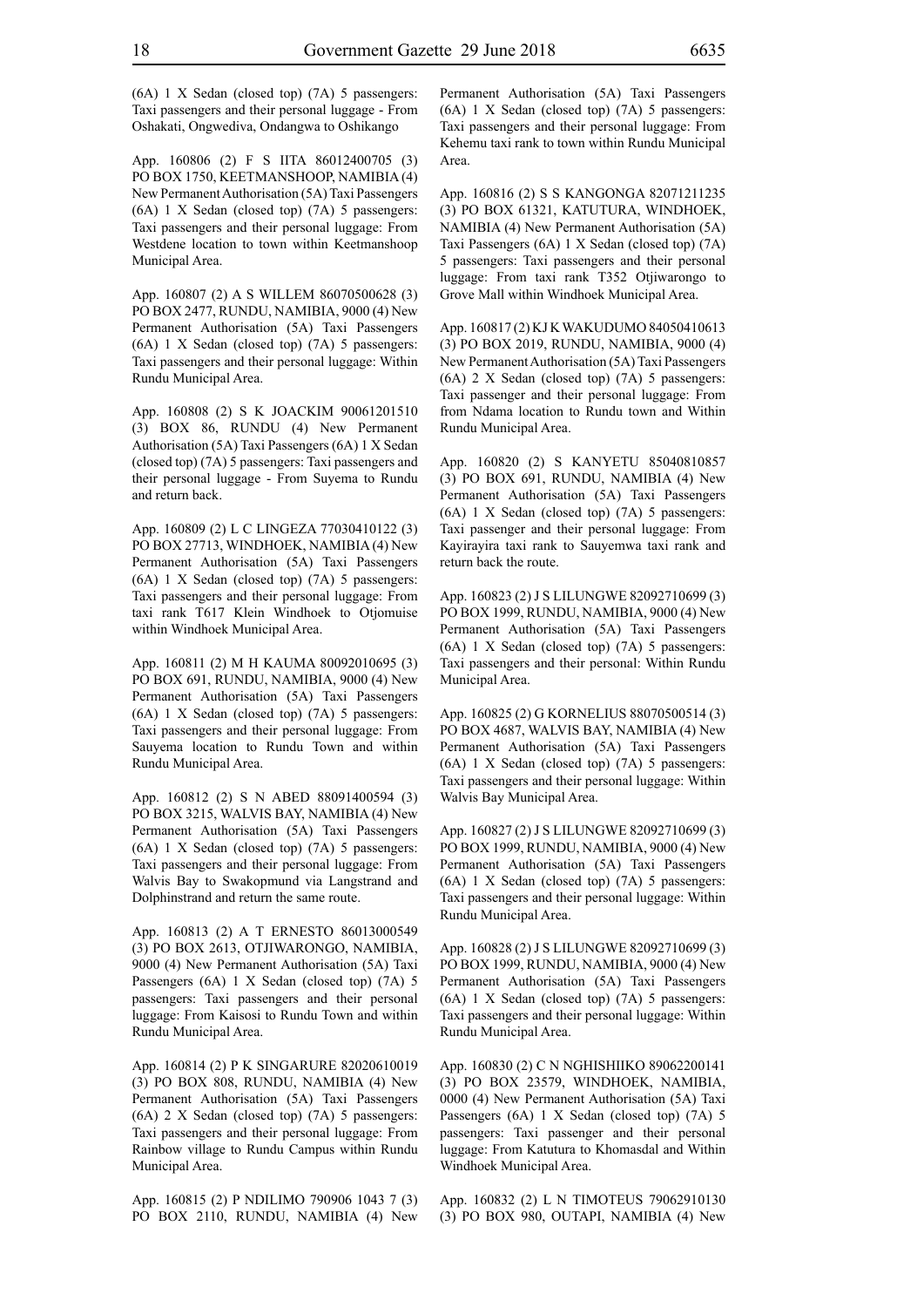Permanent Authorisation (5A) Taxi Passengers (6A) 1 X Station wagon (7A) 7 passengers: Taxi passengers and their personal luggage: From Outapi to Opuwo and return the same route.

App. 160834 (2) E H SHANGARA 72060310059 (3) PO BOX 86, RUNDU, NAMIBIA, 9000 (4) New Permanent Authorisation (5A) Taxi Passengers (6A) 1 X Sedan (closed top) (7A) 5 passengers: Taxi passenger and their personal luggage: From Kayirayira taxi rank to Rundu and Within Rundu Municipal Area.

App. 160841 (2) A D NATHANIEL 90032101171 (3) PO BOX 3907, REHOBOTH, NAMIBIA, 9000 (4) New Permanent Authorisation (5A) Taxi Passengers (6A) 2 X Sedan (closed top) (7A) 5 passengers: Taxi passenger and their personal luggage: Within Rehoboth Municipal Area.

App. 160842 (2) S N MULIPUSHENI 8811- 0300758 (3) PO BOX 18150, OKALONGO, NAMIBIA (4) New Permanent Authorisation (5A) Taxi Passengers (6A) 1 X Sedan (closed top) (7A) 5 passengers: Taxi passengers and their personal luggage: From Oshakati to Okalongo and return the same route.

App. 160844 (2) L M C BOOIS 96112100134 (3) PO BOX 3907, REHOBOTH, NAMIBIA, 9000 (4) New Permanent Authorisation (5A) Taxi Passengers (6A) 2 X Sedan (closed top) (7A) 5 passengers: Taxi passenger and their personal luggage: Within Rehoboth Municipal Area.

App. 160848 (2) J HAMBO 72100500163 (3) PO BOX 28175, WINDHOEK, NAMIBIA, 9000 (4) New Permanent Authorisation (5A) Taxi Passengers (6A) 1 X Sedan (closed top) (7A) 5 passengers: Taxi passenger and their personal luggage: Within Windhoek Municipal Area.

App. 160850 (2) J HAMBO 72100500163 (3) PO BOX 28175, WINDHOEK, NAMIBIA, 9000 (4) New Permanent Authorisation (5A) Taxi Passengers (6A) 1 X Sedan (closed top) (7A) 5 passengers: Taxi passenger and their personal luggage: Within Windhoek Municipal Area.

App. 160854 (2) T K KAUNA 87091100727 (3) PO BOX 940, GOBABIS, NAMIBIA (4) New Permanent Authorisation (5A) Taxi Passengers (6A) 1 X Sedan (closed top) (7A) 5 passengers: Taxi passenger and their personal luggage: Within Gobabis Municipal Area.

App. 160858 (2) R KWEDHI 91070200131 (3) PO BOX 2003, ORWETOVENI, OTJIWARONGO (4) New Permanent Authorisation (5A) Taxi Passengers (6A) 1 X Sedan (closed top) (7A) 5 passengers: Taxi passenger and their personal luggage: Within Otjiwarongo Municipal Area.

App. 160861 (2) E SINTANGO 64080500092 (3) PO BOX 7027, WINDHOEK, NAMIBIA, 9000 (4) New Permanent Authorisation (5A) Taxi Passengers (6A) 1 X Sedan (closed top) (7A) 5 passengers: Taxi passenger and their personal luggage: From Ombili to town and Within Windhoek Municipal Area.

App. 160865 (2) DREAM DAYS TRAVEL AND TOURS CC CC201616240 (3) PO BOX 27988, WINDHOEK, NAMIBIA, 9000 (4) New Permanent Authorisation (5A) Tourists (6A) 1 X Station wagon (7A) 7 passengers: Tourists and their personal luggage: From Hosea Kutako International Airport to Hotels, Guest Houses, Hunting Farms, Cast Farms, and Pre-Booked places and any other tourist attractive destinations in Windhoek, Walvis Bay, Swakopmund, Rundu, Katima Mulilo, Ruacana, Sossesvlei, Skeleton coast, Etosha National Park, Mariental and Henties Bay and return the same route.

App. 160871 (2) LOT TOUR SERVICES CC CC201709445 (3) PO BOX 3335, WALVIS BAY, NAMIBIA (4) New Permanent Authorisation (5A) Tourists (6A) 1 X Station wagon (7A) 7 passengers: Tourists and their personal luggage - From Walvis Bay to Swakopmund, Henties Bay and Karibib and return back.

App. 160872 (2) J NDESHITILA 800216 1007 7 (3) PO BOX 624, OUTAPI, NAMIBIA, 9000 (4) New Permanent Authorisation (5A) Taxi Passengers (6A) 1 X Sedan (closed top) (7A) 5 passengers: Taxi passengers and their personal luggage: Within Oshakati Municipal Area.

App. 160875 (2) L M MASHUNA 83112110439 (3) PO BOX 144, GOBABIS, NAMIBIA (4) New Permanent Authorisation (5A) Taxi Passengers (6A) 1 X Sedan (closed top) (7A) 5 passengers: Taxi passengers and their personal luggage - From Epako loctaion to town Within Gobabis Municipal Area.

App. 160877 (2) P K NDONDI 79011610350 (3) PO BOX 4099, RUNDU, NAMIBIA, 9000 (4) New Permanent Authorisation (5A) Taxi Passengers (6A) 1 X Sedan (closed top) (7A) 5 passengers: Tourist and their belongings on pere booked tours - From Hosea Kutako International Airport to Windhoek,Kalahari Desert,Fish River Canyon, Lüderitz, Sossusvlei at Desert Camp, Walvis Bay at Pelican Bay Hotel, Skeleton Coast Park, Damaraland, Etosha National Park and back to Windhoek at Hosea Kutako International Airport.

App. 160878 (2) F T FILIPUS 82033110249 (3) PO BOX 965, OHANGWENA, NAMIBIA (4) New Permanent Authorisation (5A) Taxi Passengers (6A) 1 X Sedan (closed top) (7A) 5 passengers: Taxi passengers and their personal luggage - From Oshikango to Oshakati via Ondangwa and return the same route.

App. 160880 (2) S S HAMUTENYA 850107 1034 7 (3) PO BOX 1136, SWAKOPMUND, NAMIBIA (4) New Permanent Authorisation (5A) Taxi Passengers (6A) 1 X Sedan (closed top) (7A) 5 passengers: Taxi passengers and their personal luggage - From Swakopmund to Walvis Bay and return the same route.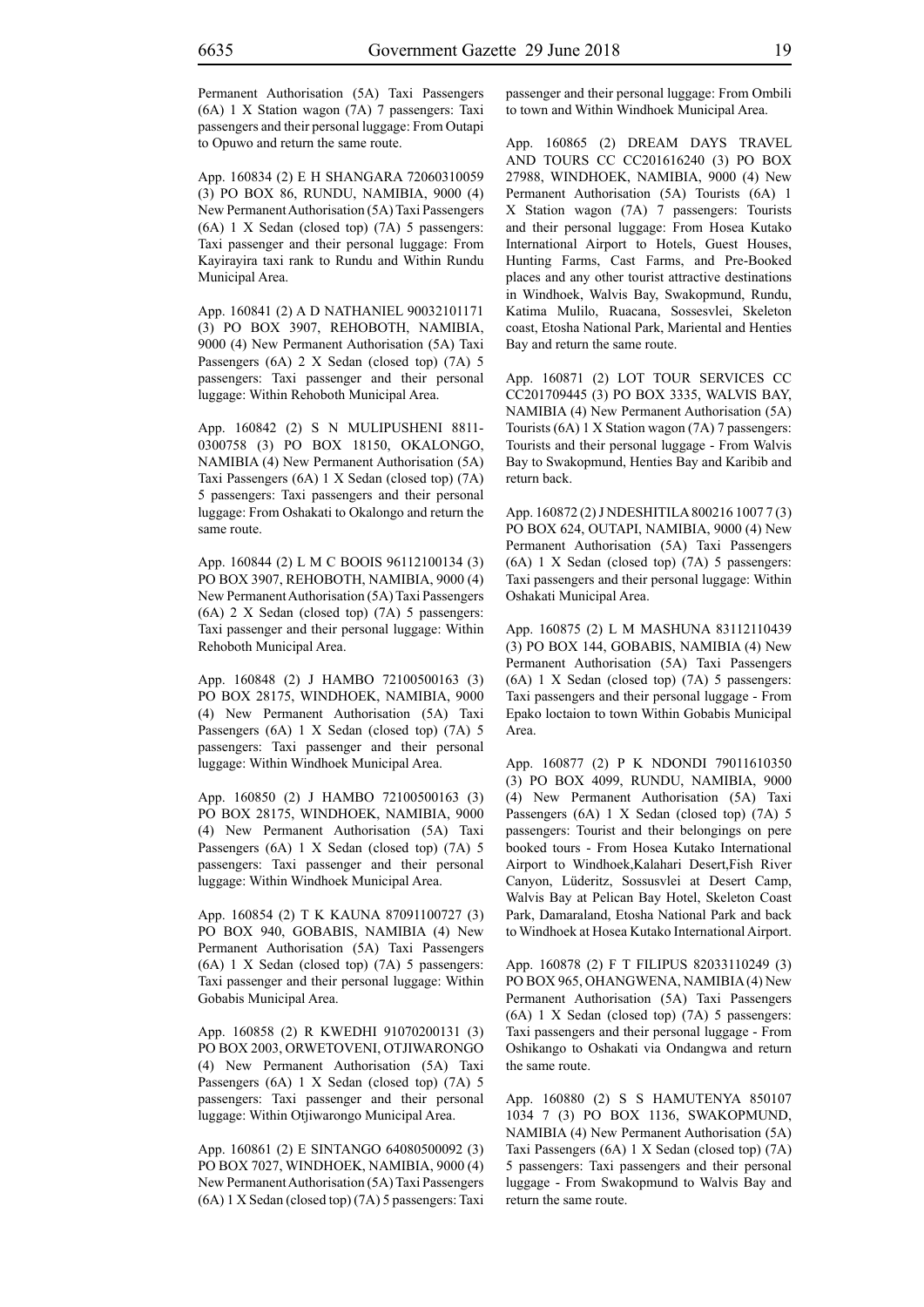App. 160881 (2) H H NAHOLE 79092710385 (3) PO BOX 649, ONDANGWA, NAMIBIA (4) New Permanent Authorisation (5A) Taxi Passengers (6A) 1 X Sedan (closed top) (7A) 5 passengers: Taxi passengers and their personal luggage - Eenhana to Oshakati via Ondangwa and return the same route.

App. 160882 (2) H H NAHOLE 79092710385 (3) PO BOX 649, ONDANGWA, NAMIBIA (4) New Permanent Authorisation (5A) Taxi Passengers (6A) 1 X Sedan (closed top) (7A) 5 passengers: Taxi passengers and their personal luggage - Eenhana to Oshakati via Ondangwa and return the same route.

App. 160883 (2) S M KAMBINDA 83060810893 (3) PO BOX 86, RUNDU, NAMIBIA, 9000 (4) New Permanent Authorisation (5A) Taxi Passengers (6A) 1 X Sedan (closed top) (7A) 5 passengers: Taxi passengers and their personal luggage: From Kayengona taxi rank to Mavanze taxi rank and return back the same route.

App. 160884 (2) P K NDONDI 79011610350 (3) PO BOX 4099, RUNDU, NAMIBIA, 9000 (4) New Permanent Authorisation (5A) Taxi Passengers (6A) 1 X Sedan (closed top) (7A) 5 passengers: Taxi passengers and their personal luggage: Within Rundu Municipal Area.

App. 160885 (2) ABSOLUT TOURS & SAFARIS CC. CC97469 (3) PO BOX 5633, AUSSPANNPLATZ, WINDHOEK (4) New Permanent Authorisation (5A) Tourists (6A) 1 X Bus (single deck) (7A) 37 passengers: Tourists as well as their personal luggage - From Windhoek and/or the Hosea Kutako International and Sossusvlei, Fish River Canyon, Swakopmund, Etosha, Opuwo, Katima Mulilo to places situated within the Republic of Namibia includuing places on the borders of Namibia with neighbouring countries and return.

App. 160889 (2) P T MATHEUS 71100200584 (3) PO BOX 13133, EENHANA, NAMIBIA (4) New Permanent Authorisation (5A) Taxi Passengers (6A) 1 X Sedan (closed top) (7A) 5 passengers: Taxi passengers and their personal luggage - From Oshakati to Omungwelume and return the same route.

App. 160891 (2) V S MARTHIN 76080800284 (3) PO BOX 13133, EENHANA, NAMIBIA (4) New Permanent Authorisation (5A) Taxi Passengers (6A) 1 X Sedan (closed top) (7A) 5 passengers: Taxi passengers and their personal luggage - From Eenhana to Ondangwa and return the same route.

App. 160892 (2) J SHAKETANGE 72062100477 (3) PO BOX 13133, EENHANA, NAMIBIA (4) New Permanent Authorisation (5A) Taxi Passengers (6A) 1 X Sedan (closed top) (7A) 5 passengers: Taxi passengers and their personal luggage - From Okongo to Eenhana and return the same route.

App. 160895 (2) D LILENGA 72100200461 (3) PO BOX 727, RUNDU, NAMIBIA (4) New Permanent Authorisation (5A) Taxi Passengers (6A) 2 X Bus (single deck) (7A) 23 passengers: Taxi passengers and their personal luggage - From Rundu to Noordoewer and return the same route.

App. 160896 (2) V S MUNGHADI 86110900230 (3) PO BOX 13133, EENHANA, NAMIBIA, 0000 (4) New Permanent Authorisation (5A) Taxi Passengers (6A) 1 X Sedan (closed top) (7A) 5 passengers: Taxi passengers and their personal luggage - From Oshikango to Ondangwa and return the same route.

App. 160898 (2) B M KARIKO 77111010280 (3) PO BOX 62323, KATUTUTA, WINDHOEK, 9000 (4) New Permanent Authorisation (5A) Taxi Passengers (6A) 1 X Sedan (closed top) (7A) 5 passengers: Taxi passengers and their personal luggage - Within Windhoek Municipal Area.

App. 160900 (2) J N NDEVAHOMA 81030610118 (3) PO BOX 13133, EENHANA, NAMIBIA (4) New Permanent Authorisation (5A) Taxi Passengers (6A) 1 X Sedan (closed top) (7A) 5 passengers: Taxi passengers and their personal luggage - From Okongo to Eenhana and return the same route.

App. 160902 (2) E KARIKO 87040900505 (3) PRIVATE BAG 13365, WINDHOEK, NAMIBIA (4) New Permanent Authorisation (5A) Taxi Passengers (6A) 1 X Sedan (closed top) (7A) 5 passengers: Taxi passengers and their personal luggage - Within Windhoek Municipal Area.

App. 160903 (2) J WILBARD 79070600307 (3) PO BOX 829, OTJIWARONGO, NAMIBIA, 90000 (4) New Permanent Authorisation (5A) Taxi Passengers (6A) 1 X Sedan (closed top) (7A) 5 passengers: Taxi passengers and their personal luggage - Within Otjiwarongo Municipal Area.

App. 160904 (2) E T S ELAGO 88091800428 (3) PRIVATE BAG 1005, USAKOS, NAMIBIA (4) New Permanent Authorisation (5A) Taxi Passengers (6A) 1 X Sedan (closed top) (7A) 5 passengers: Taxi passengers and their personal luggage - Within Karibib Municipal Area.

App. 160907 (2) J HAUFIKU 69030401826 (3) PO BOX 13133, EENHANA, NAMIBIA, 0000 (4) New Permanent Authorisation (5A) Taxi Passengers (6A) 1 X Sedan (closed top) (7A) 5 passengers: Taxi passengers and their personal luggage - From Oshikango to Ondangwa and return the same route.

App. 160913 (2) M H NAWA 77102400373 (3) PO BOX 8054, WINDHOEK, NAMIBIA, 00000 (4) New Permanent Authorisation (5A) Taxi Passengers (6A) 1 X Combi / Micro bus / Minibus (7A) 13 passengers: Taxi passengers and their personal luggage - From Katima to Oshikango Via Rundu and return the same route.

App. 160914 (2) M ONYEWU-DIALA 70072- 600551 (3) PO BOX 22566, WINDHOEK, NAMIBIA (4) New Permanent Authorisation (5A) Taxi Passengers (6A) 1 X Sedan (closed top) (7A) 5 passengers: Taxi passengers and their personal luggage - From Khomasdal T311 to town and return the same route.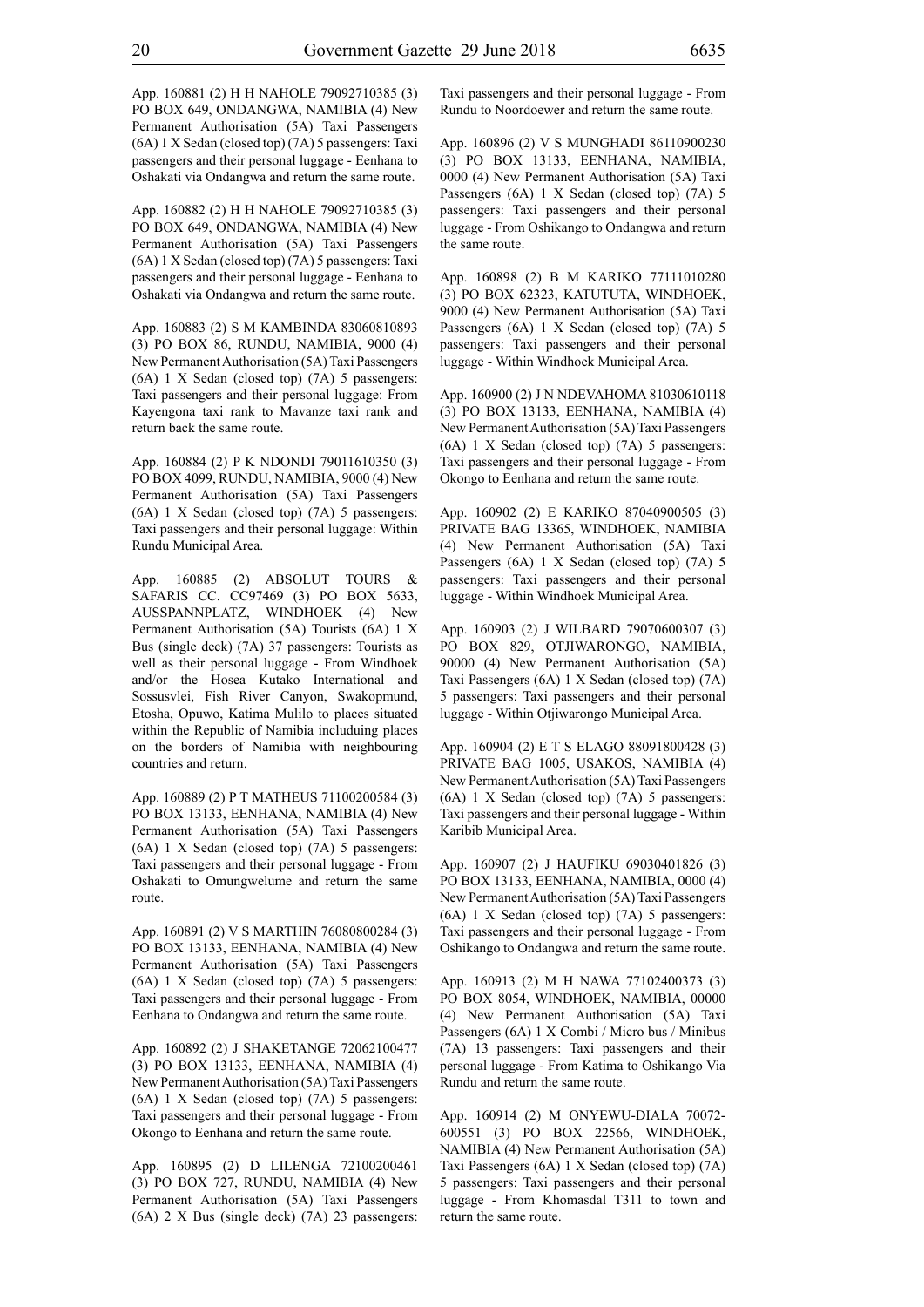App. 160915 (2) KAPILU SHUTTLE AND TOURS CC 201614582 (3) PO BOX 789, WINDHOEK, NAMIBIA (4) New Permanent Authorisation (5A) Tourists (6A) 1 X Station wagon (7A) 7 passengers: Tourists and their personal luggage - From Hosea Kutako International Airports to hotels, lodges, B&B's guesthouses in Windhoek and return the same route.

App. 160919 (2) I S UUZIGO 73013110031 (3) PO BOX 147, OKAHAO, NAMIBIA, 0000 (4) New Permanent Authorisation (5A) Taxi Passengers (6A) 1 X Sedan (closed top) (7A) 5 passengers: Taxi passengers and their personal luggage - From Okahao to Outapi and return the same route.

App. 160925 (2) J NANGULA 55120600263 (3) PO BOX 4370, WINDHOEK, NAMIBIA (4) New Permanent Authorisation (5A) Taxi Passengers (6A) 1 X Combi / Micro bus / Minibus (7A) 15 passengers: Taxi passengers and their personal luggage - From Klein Windhoek to Epukiro and return the same route.

App. 160930 (2) K MOKHATU 90030500532 (3) PO BOX 850, GOBABIS, NAMIBIA (4) New Permanent Authorisation (5A) Taxi Passengers (6A) 1 X Sedan (closed top) (7A) 5 passengers: Taxi passengers and their personal luggage - From Epako T28 to town and return the same route.

App. 160931 (2) S ANDREAS 79102400227 (3) PO BOX 8373, BACHBRECHT, WINDHOEK (4) New Permanent Authorisation (5A) Taxi Passengers (6A) 1 X Sedan (closed top) (7A) 5 passengers: Taxi passengers and their personal luggage - From Havana T143 to CBD T713 and return the same route.

App. 160933 (2) P N NESHUKU 77122400492 (3) BOX 1974, OSHAKATI (4) New Permanent Authorisation (5A) Taxi Passengers (6A) 2 X Station wagon (7A) 7 passengers: Passengers as well as their personal effects - From Oshakati to Oshikango via Ondangwa

App. 160935 (2) P N NESHUKU 77122400492 (3) BOX 1974, OSHAKATI (4) New Permanent Authorisation (5A) Taxi Passengers (6A) 1 X Station wagon (7A) 7 passengers: Taxi passengers as well as their personal effects - From Oshakati to Oshikango via Ondangwa

App. 160937 (2) M H NAWA 77102400373 (3) PO BOX 8054, WINDHOEK, NAMIBIA, 00000 (4) New Permanent Authorisation (5A) Taxi Passengers (6A) 1 X Combi / Micro bus / Minibus (7A) 13 passengers: Taxi passengers and their personal luggage - From Rehoboth to Keetmanshoop via Mariental and return the same route.

App. 160938 (2) P H T NAMBALA 85070210327 (3) PO BOX 135, ARANOS, NAMIBIA (4) New Permanent Authorisation (5A) Taxi Passengers (6A) 2 X Sedan (closed top) (7A) 5 passengers: Taxi passengers and their personal luggage - Within Aranos Municipal Area.

App. 160939 (2) K HAMUKOTO 71030400016 (3) PO BOX 5192, MONDESA, SWAKOPMUND (4) New Permanent Authorisation (5A) Taxi Passengers (6A) 2 X Sedan (closed top) (7A) 5 passengers: Taxi passengers and their personal luggage - Within Swakopmund Municipal Area.

App. 160941 (2) M NAKALE 87120300277 (3) PO BOX 5409, SWAKOPMUND, NAMIBIA (4) New Permanent Authorisation (5A) Taxi Passengers (6A) 2 X Sedan (closed top) (7A) 5 passengers: Taxi passengers and their personal luggage - Within Swakopmund Municipal Area.

App. 160942 (2) M N HAIMBODI 90052901227 (3) PO BOX 360, MARIENTAL, NAMIBIA (4) New Permanent Authorisation (5A) Taxi Passengers (6A) 2 X Sedan (closed top) (7A) 5 passengers: Taxi passengers and their personal luggage - Within Mariental Municipal Area.

App. 160943 (2) K Y ISAACS 84090111099 (3) PO BOX 2338, OSHIKANGO, NAMIBIA (4) New Permanent Authorisation (5A) Taxi Passengers (6A) 1 X Sedan (closed top) (7A) 5 passengers: Taxi passengers and their personal luggage - Within Helao Nafidi Municipal Area.

App. 160955 (2) A KANGANDJO 78120100018 (3) PO BOX 7014, OSHAKATI, NAMIBIA (4) New Permanent Authorisation (5A) Passengers (6A) 3 X Station wagon (7A) 7 passengers: Passengers and their personal luggage: From Oshakati to Omuthiya via Ondangwa and return the same route.

App. 160956 (2) S ALUVIAT 88071900516 (3) BOX 8074, MONDESA, SWAKOPMUND, 0000 (4) New Permanent Authorisation (5A) Taxi Passengers (6A) 1 X Sedan (closed top) (7A) 5 passengers: Taxi Passengers and their personal luggage - From Swakopmund to Walvis Bay.

App. 160965 (2) W L NELUMBU 84073110454 (3) PO BOX 2006, Walvis Bay, 0000 (4) New Permanent Authorisation (5A) Taxi Passengers (6A) 2 X Sedan (closed top) (7A) 5 passengers: Taxi Passengers and their personal luggage - Within Swakopmund Municipal Area.

App. 160969 (2) A MPANDE 62060710065 (3) PO BOX 7176, KATUTURA, WINDHOEK, 9000 (4) New Permanent Authorisation (5A) Taxi Passengers (6A) 1 X Sedan (closed top) (7A) 5 passengers: Taxi passengers and their personal luggage - Within Windhoek Municipal Area.

App. 160973 (2) A MPANDE 62060710065 (3) PO BOX 7176, KATUTURA, WINDHOEK, 9000 (4) New Permanent Authorisation (5A) Taxi Passengers (6A) 1 X Station wagon (7A) 7 passengers: Taxi passengers and their personal luggage - Within Windhoek Municipal Area.

App. 160975 (2) P M ERASMUS 80060700076 (3) PO BOX 2946, WINDHOEK, NAMIBIA, 9000 (4) New Permanent Authorisation (5A) Taxi Passengers (6A) 1 X Sedan (closed top) (7A) 5 passengers: Taxi passengers and their personal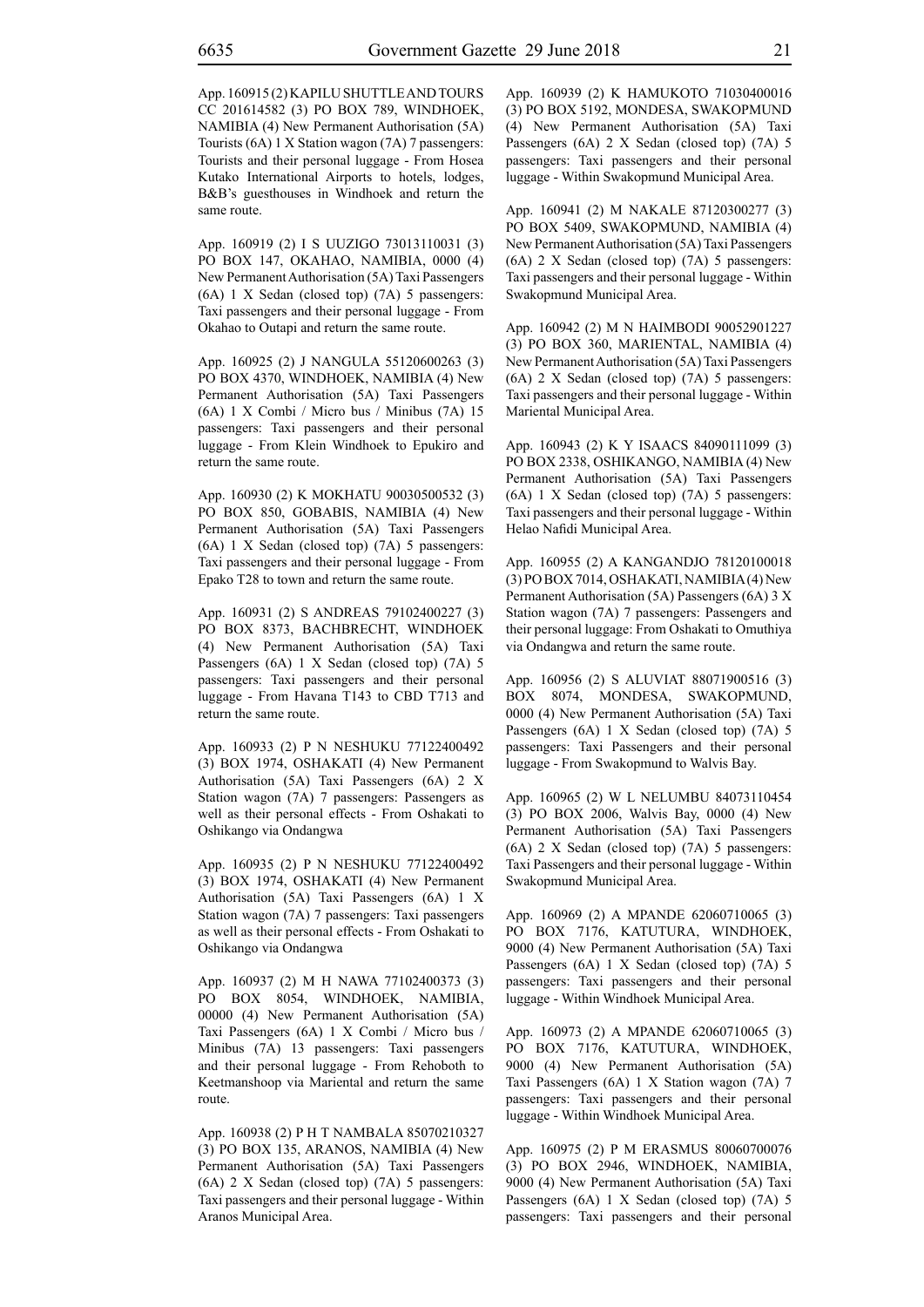luggage - From Katutura Vambo location taxi rank T24 to Shoprite taxi rank 173 and Within Windhoek Municipal Area.

App. 160977 (2) K ERASTUS 69030510226 (3) PO BOX 1946, OTJIWARONGO, NAMIBIA, 9000 (4) New Permanent Authorisation (5A) Taxi Passengers (6A) 1 X Sedan (closed top) (7A) 5 passengers: Taxi passengers and their personal luggage - Within Otjiwarongo Municipal Area.

App. 160979 (2) T H NDEMUULA 76120210075 (3) BOX 28074, WINDHOEK (4) New Permanent Authorisation (5A) Taxi Passengers (6A) 1 X Sedan (closed top) (7A) 5 passengers: Taxi passengers and their personal luggage - From taxi rank T153 and T507 Havana to Academia to town within Windhoek Municipal Area.

App. 160981 (2) M V SHIKUAMBI 64012001051 (3) PRIVATE BAG 2006, TSUMEB, NAMIBIA, 9000 (4) New Permanent Authorisation (5A) Taxi Passengers (6A) 1 X Sedan (closed top) (7A) 5 passengers: Taxi passengers and their personal luggage - Within Tsumeb Municipal Area.

App. 160982 (2) S HILENGWA 91100100636 (3) PO BOX 81, KEETMANSHOOP, NAMIBIA (4) New Permanent Authorisation (5A) Taxi Passengers (6A) 1 X Sedan (closed top) (7A) 5 passengers: Taxi passengers and their personal luggage - Within Keetmanshoop Municipal Area.

App. 160983 (2) H P ELIFAS 9211100676 (3) BOX 24994, WINDHOEK (4) New Permanent Authorisation (5A) Taxi Passengers (6A) 1 X Sedan (closed top) (7A) 5 passengers: Taxi passengers and their personal luggage - From taxi rank 157 and Academia 507 to town within Windlhoek Municipal Area.

App. 160987 (2) T SHILUMBU 91082801208 (3) BOX 24994, WINDHOEK (4) New Permanent Authorisation (5A) Taxi Passengers (6A) 1 X Hatch back (7A) 5 passengers: Taxi passengers and their personal luggae - From taxi rank t 153 to Academia T507 to town Windhoek Municipal Area.

App. 160996 (2) E N MBAVU 76030100408 (3) PO BOX 3099, VIETNAM, SWAKOPMUND, 9000 (4) New Permanent Authorisation (5A) Taxi Passengers (6A) 1 X Sedan (closed top) (7A) 5 passengers: Taxi passengers and their personal luggage - From Walvis Bay Mondesa to Henties Bay and back the same route.

App. 160997 (2) S N SHUUMBWA 85072510255 (3) PO BOX 3138, ONDANGWA, NAMIBIA (4) New Permanent Authorisation (5A) Taxi Passengers (6A) 1 X Sedan (closed top) (7A) 5 passengers: Taxi passengers and their personal luggage: From Okapya settlement to Onandjokwe and return the same route.

App. 160998 (2) J FEREIRA 8602020295 (3) PO BOX 3942, RUNDU, NAMIBIA (4) New Permanent Authorisation (5A) Taxi Passengers (6A) 1 X Sedan (closed top) (7A) 5 passengers: Taxi passengers and their personal luggage: From Kehemu to Masivi settlement and return the same route.

App. 161000 (2) JTMUNDJEBELA 87040200473 (3) PO BOX 61935, KATUTURA, WINDHOEK, NAMIBIA (4) New Permanent Authorisation (5A) Taxi Passengers (6A) 1 X Sedan (closed top) (7A) 5 passengers: Taxi passengers and their personal luggage: From taxi rank T789 town to Daan Viljoen and return the same route.

App. 161001 (2) J SHIYAKA 66071000904 (3) BOX 20, GROOT- AUB (4) New Permanent Authorisation (5A) Passengers (6A) 1 X Combi / Micro bus / Minibus (7A) 18 passengers: Taxi passengers and their personal luggage - From Groot - Aub to Monte - Christo Service Station in Katutura Windhoek and return.

App. 161005 (2) J K ALWEENDO 75013100224 (3) PO BOX 306, OUTAPI, NAMIBIA (4) New Permanent Authorisation (5A) Taxi Passengers (6A) 1 X Sedan (closed top) (7A) 5 passengers: Taxi passengers and their personal luggage: From Outapi to Ontimbu and return the same route.

App. 161007 (2) G M MATENGU 00042500044 (3) PO BOX 2646NGWEZE, KATIMA MULOLI, NGWEZE (4) New Permanent Authorisation (5A) Taxi Passengers (6A) 1 X Sedan (closed top) (7A) 5 passengers: Taxi passengers and their personal luggage - Within Katima Mulilo Municipal Area.

App. 161008 (2) C GARISEB 70061610216 (3) PO BOX 1691, OTIWARONGO, NAMIBIA, 9000 (4) New Permanent Authorisation (5A) Taxi Passengers (6A) 1 X Sedan (closed top) (7A) 5 passengers: Taxi passengers and their personal luggage - Within Otjiwarongo Municipal Area.

App. 161011 (2) S H HAILONGA 78070310375 (3) PO BOX 49, WALVIS BAY, NAMIBIA (4) New Permanent Authorisation (5A) Taxi Passengers (6A) 1 X Sedan (closed top) (7A) 5 passengers: Taxi passengers and their personal luggage - From Walvis Bay to Swakopmund and return the same route.

App. 161013 (2) H MUNYOKA 62100400398 (3) PO BOX 1281, GROOTFONTEIN, NAMIBIA (4) New Permanent Authorisation (5A) Taxi Passengers (6A) 1 X Sedan (closed top) (7A) 5 passengers: Taxi passengers and their personal luggage - Within Grootfontein Municipal Area.

App. 161014 (2) O K MUTAKALILUMO 75040- 600135 (3) PO BOX 343, KATIMA MULILO, NGWEZE (4) New Permanent Authorisation (5A) Taxi Passengers (6A) 1 X Sedan (closed top) (7A) 5 passengers: Taxi passengers and their personal luggage - From town Taxi Rank No. 2 to Dairy Compound and return the same route.

App. 161018 (2) J ITULA 83041710207 (3) PO BOX 2241, WINDHOEK, NAMIBIA, 0000 (4) New Permanent Authorisation (5A) Taxi Passengers (6A) 1 X Combi / Micro bus / Minibus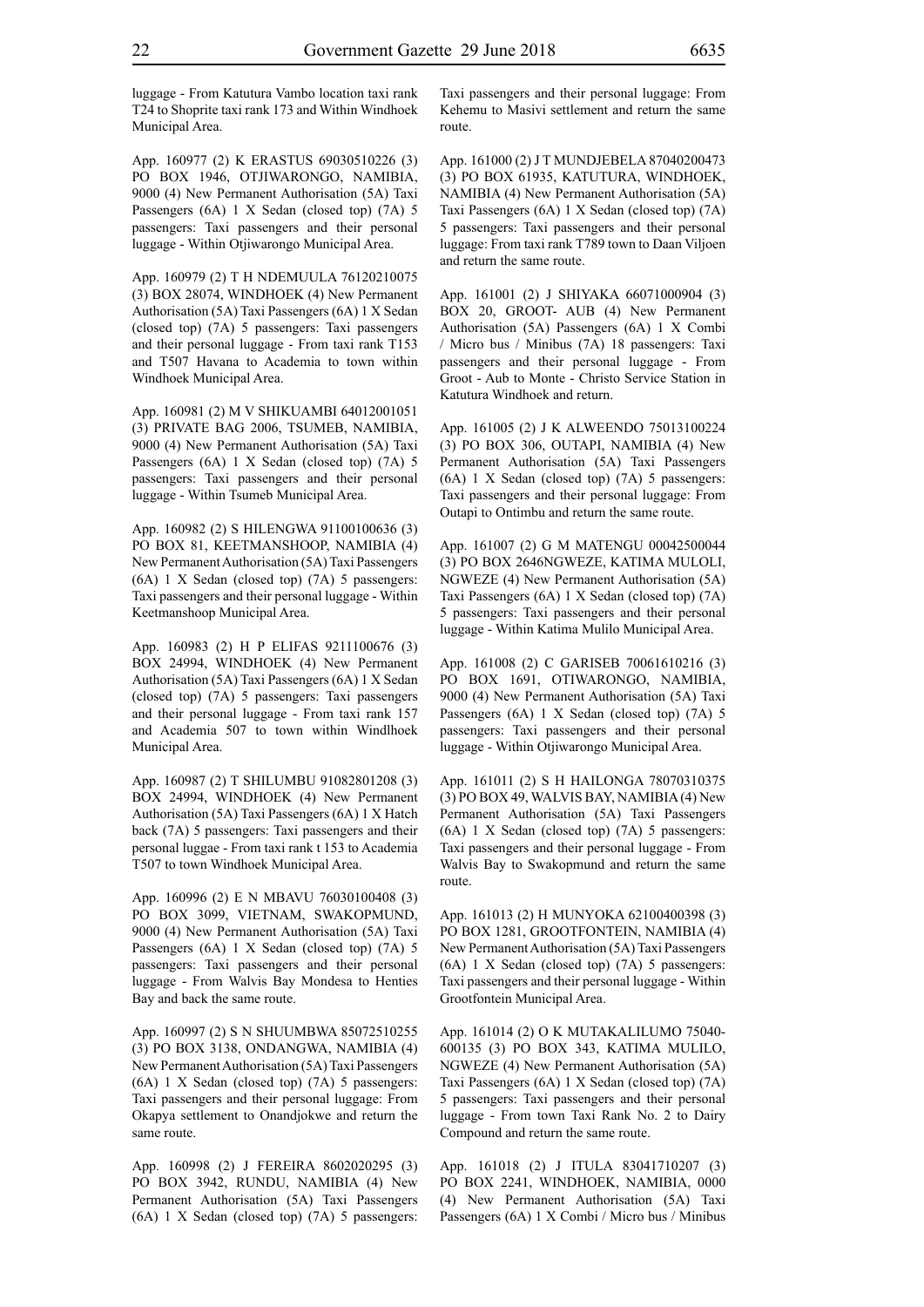(7A) 14 passengers: Taxi passengers and their personal luggage - From Ondangwa to Windhoek and return the same route.

App. 161022 (2) J N ABSALOM 90090100484 (3) PO BOX 8039, BACHBRECHT, WINDHOEK (4) New Permanent Authorisation (5A) Taxi Passengers (6A) 1 X Sedan (closed top) (7A) 5 passengers: Taxi passengers and their personal luggage - Within Windhoek Municipal Area.

App. 161030 (2) M NANYALO 85100610298 (3) BOX 3401, WINDHOEK (4) New Permanent Authorisation (5A) Taxi Passengers (6A) 1 X Sedan (closed top) (7A) 5 passengers: Taxi passengers and their personal luggage - From taxi rank 362 in Otjomuise to twon within Windhoek Municipal Area.

App. 161031 (2) D N EDWARD 85123010653 (3) PO BOX 652, OMARURU, NAMIBIA (4) New Permanent Authorisation (5A) Taxi Passengers (6A) 1 X Sedan (closed top) (7A) 5 passengers: Taxi passengers and their personal luggage - Within Omaruru Municipal Area.

App. 161034 (2) D N EDWARD 85123010653 (3) PO BOX 652, OMARURU, NAMIBIA (4) New Permanent Authorisation (5A) Taxi Passengers (6A) 1 X Sedan (closed top) (7A) 5 passengers: Taxi passengers and their personal luggage - Within Omaruru Municipal Area.

App. 161036 (2) L ELAGO 69123000619 (3) PRIVATE BAG 2184, KEETMANSHOOP, NAMIBIA (4) New Permanent Authorisation (5A) Taxi Passengers (6A) 1 X Sedan (closed top) (7A) 5 passengers: Taxi passengers and their personal luggage - Within Keetmanshoop Municipal Area.

App. 161038 (2) P N MUHATA 87080300371 (3) PO BOX 5116, WALVIS BAY, NAMIBIA, 9000 (4) New Permanent Authorisation (5A) Taxi Passengers (6A) 1 X Sedan (closed top) (7A) 5 passengers: Taxi passengers and their personal luggage - Within Walvis Bay Municipal Area.

App. 161040 (2) P N MUHATA 87080300371 (3) PO BOX 5116, WALVIS BAY, NAMIBIA, 9000 (4) New Permanent Authorisation (5A) Taxi Passengers (6A) 1 X Sedan (closed top) (7A) 5 passengers: Taxi passengers and their personal luggage - Within Walvis Bay Municipal Area.

App. 161042 (2) M N KAHORERE 81071300075 (3) PO BOX 42, ARANOS, NAMIBIA, 9000 (4) New Permanent Authorisation (5A) Taxi Passengers (6A) 1 X Sedan (closed top) (7A) 5 passengers: Passenger and their personal luggage - Within Aranos Municipal Area.

App. 161045 (2) S PAULUS 90081700733 (3) PO BOX 1308, KEETMANSHOOP, NAMIBIA (4) New Permanent Authorisation (5A) Taxi Passengers (6A) 1 X Sedan (closed top) (7A) 5 passengers: Taxi passengers and their personal luggage: Within Keetmanshoop Municipal Area.

App. 161046 (2) S PAULUS 90081700733 (3) PO BOX 1308, KEETMANSHOOP, NAMIBIA (4) New Permanent Authorisation (5A) Taxi Passengers (6A) 1 X Sedan (closed top) (7A) 5 passengers: Taxi passengers and their personal luggage: Within Keetmanshoop Municipal Area.

App. 161047 (2) T W W SHIPANGA 82051810157 (3) BOX 3401, WINDHOEK (4) New Permanent Authorisation (5A) Taxi Passengers (6A) 1 X Sedan (closed top) (7A) 5 passengers: Taxi passengers and their personal luggage - From taxi rank 87 Okuryangava in Katutura to town within Windhoek Municipal Area.

App. 161048 (2) N KALIMBWE 92111300047 (3) PO BOX 1308, KEETMANSHOOP, NAMIBIA (4) New Permanent Authorisation (5A) Taxi Passengers (6A) 1 X Sedan (closed top) (7A) 5 passengers: Taxi passengers and their personal luggage: Within Keetmanshoop Municipal Area.

App. 161052 (2) B TJOMB0NDE 73101010241 (3) PO BOX 187, OTTJIWARONGO, NAMIBIA (4) New Permanent Authorisation (5A) Taxi Passengers (6A) 1 X Sedan (closed top) (7A) 5 passengers: Taxi passengers and their personal luggage - Within Otjiwarongo Municipal Area.

App. 161055 (2) MELILA TRANSPORTATION CC201306545 (3) PO BOX 98837, PELICAN SQUARE, NAMIBIA (4) New Permanent Authorisation (5A) Taxi Passengers (6A) 1 X Sedan (closed top) (7A) 5 passengers: Taxi passengers and their personal luggage - From Hochland Park T464 to Klein Windhoek T612 and return the same route.

App. 161056 (2) S JEREMIA 61010500058 (3) BOX 60095, OKANKOLO (4) New Permanent Authorisation (5A) Taxi Passengers (6A) 1 X Combi / Micro bus / Minibus (7A) 16 passengers: Taxi passengers and their personal luggage - From Okankolo to Windhoek via Epembe Eenhana and back the same route.

App. 161061 (2) R HOEBEB 80061610046 (3) PO BOX 20825, WINDHOEK, NAMIBIA (4) New Permanent Authorisation (5A) Taxi Passengers (6A) 1 X Combi / Micro bus / Minibus (7A) 14 passengers: Taxi passengers and their personal luggage - From Windhoek to Keetmanshoop and return the same route.

App. 161063 (2) R HOEBEB 80061610046 (3) PO BOX 20825, WINDHOEK, NAMIBIA (4) New Permanent Authorisation (5A) Taxi Passengers (6A) 1 X Bus (single deck) (7A) 23 passengers: Taxi passengers and their personal luggage - From Windhoek to Walvis Bay, Swakopmund, Usakos, Karibib, Okahandja, Mariental, Keetmanshoop and Lüderitz.

App. 161066 (2) V SHANYENGANGE 770919- 50011 (3) PO BOX 11736, KLEIN WINDHOEK, NAMIBIA, 9000 (4) New Permanent Authorisation (5A) Taxi Passengers (6A) 1 X Sedan (closed top) (7A) 5 passengers: Taxi passengers and their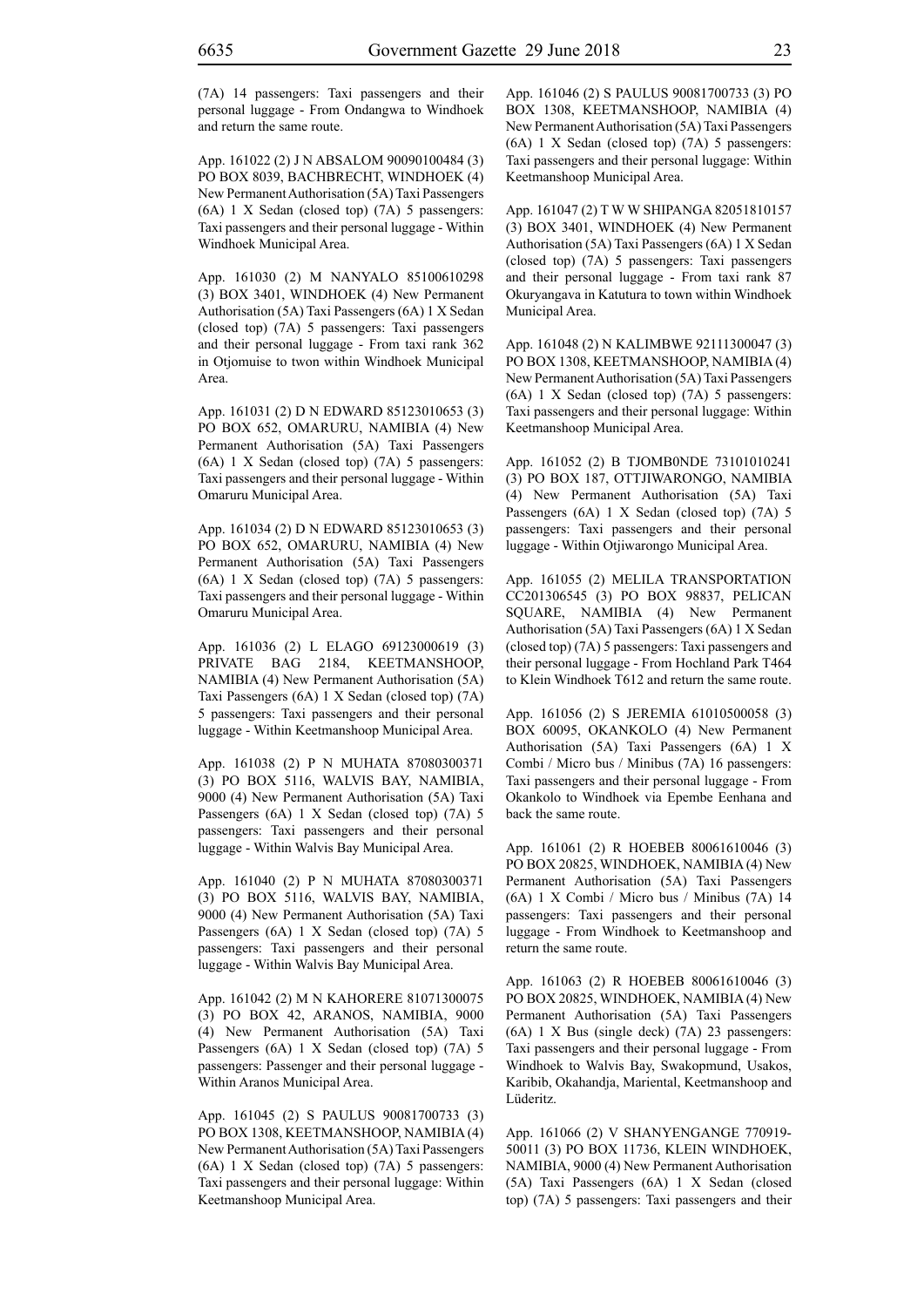personal luggage - From Goreangab T203 to Government Office park and Within Windhoek Municipal Area.

App. 161067 (2) NAMIB WILDERNESS SAFARIS (PTY) LTD. 87085 (3) PO BOX 6850, WINDHOEK, NAMIBIA (4) New Permanent Authorisation (5A) Tourists (6A) 1 X Pick-up (7A) 5 passengers: Tourists and theirr personal luggage - From Hosea Kutako International Aiport to Lodges and various places attactions on pre-booked within Namibia and neigbouring countries and return.

App. 161071 (2) A M NAKALE 71121201148 (3) PO BOX 25952, WINDHOEK, NAMIBIA, 0000 (4) New Permanent Authorisation (5A) Taxi Passengers (6A) 1 X Combi / Micro bus / Minibus (7A) 16 passengers: Taxi passengers and their personal luggage - From Okongo to Eenhana and return the same route.

App. 161074 (2) R HOEBEB 80061610046 (3) PO BOX 20825, WINDHOEK, NAMIBIA (4) New Permanent Authorisation (5A) Taxi Passengers (6A) 1 X Combi / Micro bus / Minibus (7A) 16 passengers: Taxi passengers and their personal luggage - From Windhoek to Lüderitz, Mariental, Keetmanshoop and return the same route.

App. 161076 (2) B NDJAO 80042810717 (3) PO BOX 2280, OPUWO, NAMIBIA (4) New Permanent Authorisation (5A) Taxi Passengers (6A) 1 X Station wagon (7A) 7 passengers: Taxi passengers and their personal luggage - From Otuzemba location to Katutura location and Within Opuwo Municipal Area,

App. 161090 (2) J TWADILE 75100800313 (3) PO BOX 65814, WINDHOEK, NAMIBIA (4) New Permanent Authorisation (5A) Taxi Passengers (6A) 1 X Sedan (closed top) (7A) 5 passengers: Taxi passengers and their personal luggage - From Katutura T153 to Prosperita T513 and return the same route.

App. 161092 (2) S PALEMA 82020710347 (3) PO BOX 63042, WANAHEDA, WINDHOEK, NAMIBIA (4) New Permanent Authorisation (5A) Taxi Passengers (6A) 1 X Station wagon (7A) 7 passengers: Taxi passengers and their personal luggage - From taxi rank T210 Wanaheda in Katutura to Ongombo West and return the same route.

App. 161094 (2) P P A KALIPI 88101600116 (3) PO BOX 50588, BACHBRECHT, WINDHOEK, NAMIBIA (4) New Permanent Authorisation (5A) Passengers (6A) 2 X Combi / Micro bus / Minibus (7A) 16 passengers: Taxi passengers and their personal luggage - From taxi rank T670 Central Hospital to Mix Settlement and return the same route.

App. 161095 (2) H D T SHIMONGA 00032100485 (3) BOX 25179, WINDHOEK (4) New Permanent Authorisation (5A) Taxi Passengers (6A) 1 X Sedan (closed top) (7A) 5 passengers: Taxi passengers and their personal luggage - From taxi rank 87

Okuryangava in Katutura to town within Windhoek area.

App. 161096 (2) E N N HEITA 94122700515 (3) PO BOX 20665, WINDHOEK, NAMIBIA (4) New Permanent Authorisation (5A) Passengers (6A) 1 X Combi / Micro bus / Minibus (7A) 16 passengers: Passengers and their personal luggage - From Okambebe-Omungwalume to Windhoek and return the same route.

App. 161097 (2) C A UDISHINGA 91021100374 (3) PO BOX 25179, WINDHOEK, NAMIBIA, 9000 (4) New Permanent Authorisation (5A) Taxi Passengers (6A) 1 X Sedan (closed top) (7A) 5 passengers: Taxi passengers and their personal luggage - From Okuryangava taxi rank 79 to Goreangab Dam, Greenwell Matongo, Wanaheda, Soweto, Katutura Central and to Town and return.

App. 161098 (2) R N HANGO 71061210030 (3) PO BOX 21279, WINDHOEK, NANMIBIA, 9000 (4) New Permanent Authorisation (5A) Passengers (6A) 1 X Combi / Micro bus / Minibus (7A) 16 passengers: Passengers and their personal luggage - From Windhoek to Omahenene border post via Oshakati and return the same route.

App. 161099 (2) D SIMON 91012000044 (3) PO BOX 15072, ONDANGWA, OLUNO, NAMIBIA (4) New Permanent Authorisation (5A) Taxi Passengers (6A) 1 X Sedan (closed top) (7A) 5 passengers: Taxi passengers and their personal luggage - From Oshakati to Ondangwa and return the same route.

App. 161100 (2) P KAYITANGWA 86091700553 (3) PO BOX 1295, OTJIWARONGO, NAMIBIA (4) New Permanent Authorisation (5A) Taxi Passengers (6A) 1 X Sedan (closed top) (7A) 5 passengers: Taxi passengers and their personal luggage - Within Otjiwarongo Municipal Area.

App. 161101 (2) P KAYITANGWA 86091700553 (3) PO BOX 1295, OTJIWARONGO, NAMIBIA (4) New Permanent Authorisation (5A) Taxi Passengers (6A) 1 X Sedan (closed top) (7A) 5 passengers: Taxi passengers and their personal luggage - From Ombili Extension 5 and 6 to DRC location aand Within Otjiwarongo Municipal Area.

App. 161102 (2) J M PILE 80012710350 (3) PO BOX 1162, NGWEZE, KATIMA MULILO (4) New Permanent Authorisation (5A) Taxi Passengers (6A) 1 X Sedan (closed top) (7A) 5 passengers: Taxi passengers and their personal luggage - From Katima to Mahohoma Compound and return the same route.

App. 161103 (2) T TOMAS 90080900739 (3) PO BOX 62782, WANAHEDA, WINDHOEK (4) New Permanent Authorisation (5A) Taxi Passengers (6A) 1 X Sedan (closed top) (7A) 5 passengers: Taxi passengers and their personal luggage - From Katutura to town and return the same route.

App. 161104 (2) BUSH BIRD ASSET RENTAL CC 201502430 (3) PO BOX 1606, SWAKOPMUND,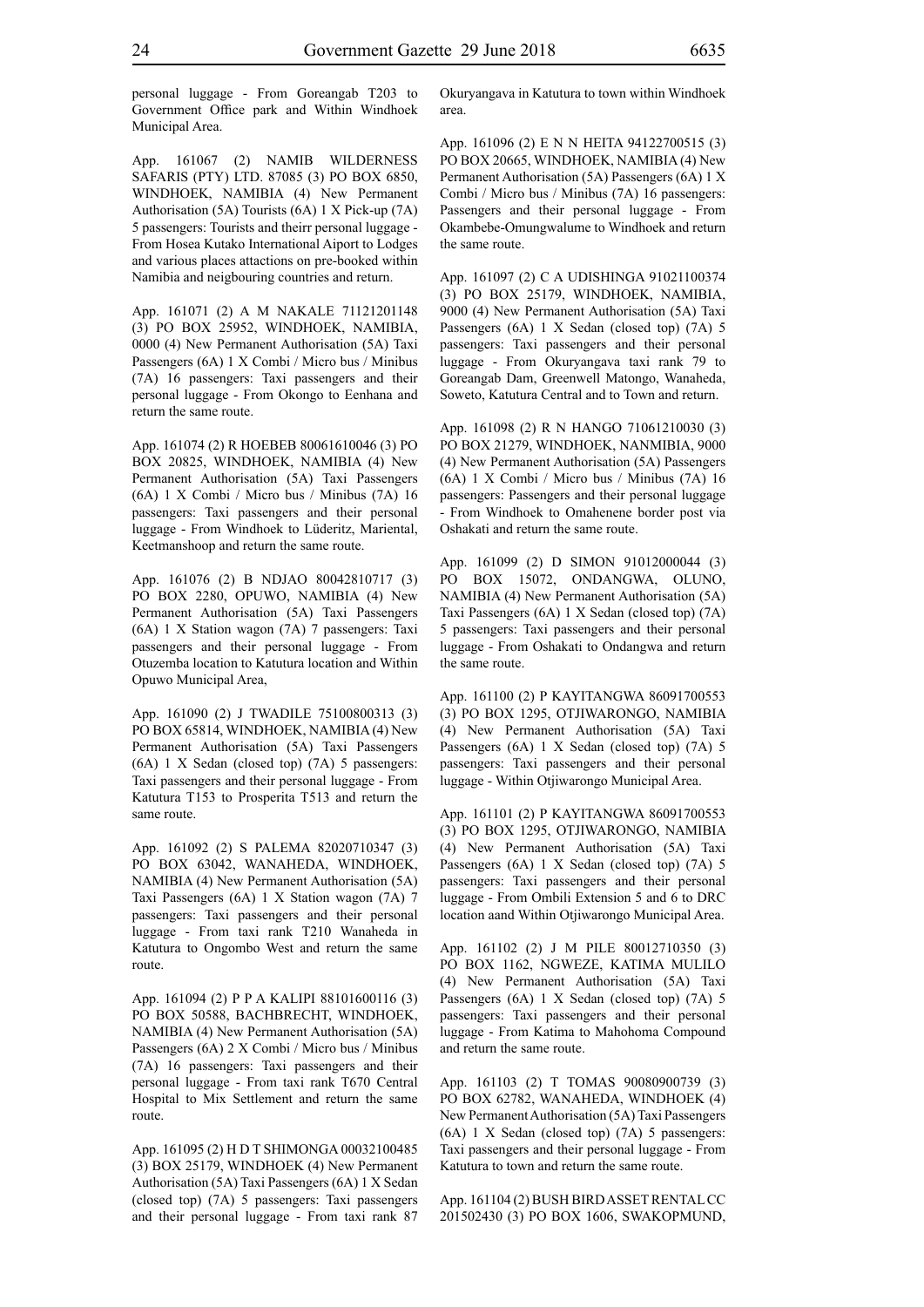NAMIBIA (4) New Permanent Authorisation (5A) Taxi Passengers (6A) 1 X Combi / Micro bus / Minibus (7A) 15 passengers: Taxi passengers and their personal luggage - To transfer Guests to Swakopmund Airfield after their flight and back to their accomodation in Swakopmund.

App. 161105 (2) L E MARTIN 88061800950 (3) PO BOX 207, OTJIWARONGO, NAMIBIA, 9000 (4) New Permanent Authorisation (5A) Taxi Passengers (6A) 1 X Sedan (closed top) (7A) 5 passengers: Taxi passengers and their personal luggage - From Tsara-Xaibes location to town and return the same route and Within Otjiwarongo Municipal Area.

App. 161106 (2) L E MARTIN 88061800950 (3) PO BOX 207, OTJIWARONGO, NAMIBIA, 9000 (4) New Permanent Authorisation (5A) Taxi Passengers (6A) 1 X Sedan (closed top) (7A) 5 passengers: Taxi passengers and their personal luggage - From Tsasa-Xaibes locatrion to town and return the same route and Within Otjiwarongo Municipal Area.

App. 161107 (2) L GABRIEL 87111500253 (3) PO BOX 5354, WALVIS BAY, NAMIBIA, 0000 (4) New Permanent Authorisation (5A) Taxi Passengers (6A) 1 X Sedan (closed top) (7A) 5 passengers: Taxi passengers and their personal luggage - Between Walvis Bay to Langstrand, Dolphinstrand and Swakopmund and return the same route.

App. 161108 (2) P S SHAPAKA 84101310130 (3) PO BOX 207, OTJIWARONGO, NAMIBIA (4) New Permanent Authorisation (5A) Taxi Passengers (6A) 1 X Sedan (closed top) (7A) 5 passengers: Taxi passengers and their personal luggage - From Orwetoveni to town and return the same route.

App. 161111 (2) E T AILONGA 79051110049 (3) PO BOX 11, OUTAPI, NAMIBIA (4) New Permanent Authorisation (5A) Taxi Passengers (6A) 1 X Sedan (closed top) (7A) 5 passengers: Taxi passengers and their personal luggage - From Outapi to Oshakati and return the same route.

App. 161113 (2) E T HAIMBONDI 89111100664 (3) PO BOX 7923, OTJIWARONGO, NAMIBIA (4) New Permanent Authorisation (5A) Taxi Passengers (6A) 1 X Sedan (closed top) (7A) 5 passengers: Taxi passengers and their personal luggage - Within Otjiwarogno Municipal Area.

App. 161115 (2) J A KAAPANDA 89081100327 (3) PO BOX 7923, OTJIWARONGO, NAMIBIA (4) New Permanent Authorisation (5A) Taxi Passengers (6A) 1 X Sedan (closed top) (7A) 5 passengers: Taxi passengers and their personal luggage - Within Otjiwarongo Municipal Area.

App. 161118 (2) P S SHIININGILA 79033110105 (3) PO BOX 1376, OUTAPI, OMBALANTU (4) New Permanent Authorisation (5A) Taxi Passengers (6A) 1 X Sedan (closed top) (7A) 5 passengers: Taxi passengers and their personal luggage - From Ruacana to Oshakati Via Outapi and return the same route.

App. 161121 (2) S M SHININGENI 81031410155 (3) PO BOX 1267, OKAHANDJA, NAMIBIA (4) New Permanent Authorisation (5A) Taxi Passengers (6A) 1 X Sedan (closed top) (7A) 5 passengers: Taxi passengers and their personal luggage - Within Otjiwarongo Municipal Area.

App. 161124 (2) T ALTENI 85060610179 (3) PO BOX 997139, AUSSPANNPLATZ, WIND-HOEK (4) New Permanent Authorisation (5A) Taxi Passengers (6A) 1 X Sedan (closed top) (7A) 5 passengers: Taxi passengers and their personal luggage - From Grysblock to town and return the same route.

App. 161134 (2) M SHIPANGA 81041810447 (3) PO BOX 62047, KATUTURA, WINDHOEK, NAMIBIA (4) New Permanent Authorisation (5A) Taxi Passengers (6A) 1 X Combi / Micro bus / Minibus (7A) 16 passengers: Taxi passengers and their personal luggage - From Windhoek to Oshakati and return the same route.

App. 161136 (2) M ENDJALA 76120500383 (3) PO BOX 22915, WINDHOEK, NAMIBIA (4) New Permanent Authorisation (5A) Taxi Passengers (6A) 1 X Sedan (closed top) (7A) 5 passengers: Taxi passengers and their personal luggage - From Okuryangava T74 to Cimbebasia and return the same route.

App. 161139 (2) M MATEUS 63040404997 (3) PO BOX 4370, WINDHOEK, NAMIBIA (4) New Permanent Authorisation (5A) Taxi Passengers (6A) 1 X Combi / Micro bus / Minibus (7A) 16 passengers: Taxi passengers and their personal luggage - From Windhoek to Epukiro and return the same route.

App. 161142 (2) S SAKEUS 90082200475 (3) PO BOX 705, ONDANGWA, NAMIBIA (4) New Permanent Authorisation (5A) Taxi Passengers (6A) 1 X Combi / Micro bus / Minibus (7A) 16 passengers: Taxi passengers and their personal luggage - From Windhoek to Oshikango and return the same route.

App. 161144 (2) S SAKEUS 90082200475 (3) PO BOX 705, ONDANGWA, NAMIBIA (4) New Permanent Authorisation (5A) Taxi Passengers (6A) 1 X Sedan (closed top) (7A) 5 passengers: Taxi passengers and their personal luggage - From Otiomuise Shopping centre T364 to UNAM Main campus T600 and return the same route.

App. 161145 (2) EP KUMONIKA 86021900324 (3) PO BOX 13069, EENHANA, NAMIBIA, 9000 (4) New Permanent Authorisation (5A) Taxi Passengers (6A) 1 X Sedan (closed top) (7A) 5 passengers: Taxi passengers and their personal luggage - From rank 88 in Katutura to Town within Windhoek Municipal Area

App. 161146 (2) I N DAVID 6906300669 (3) BOX 4370, WINDHOEK (4) New Permanent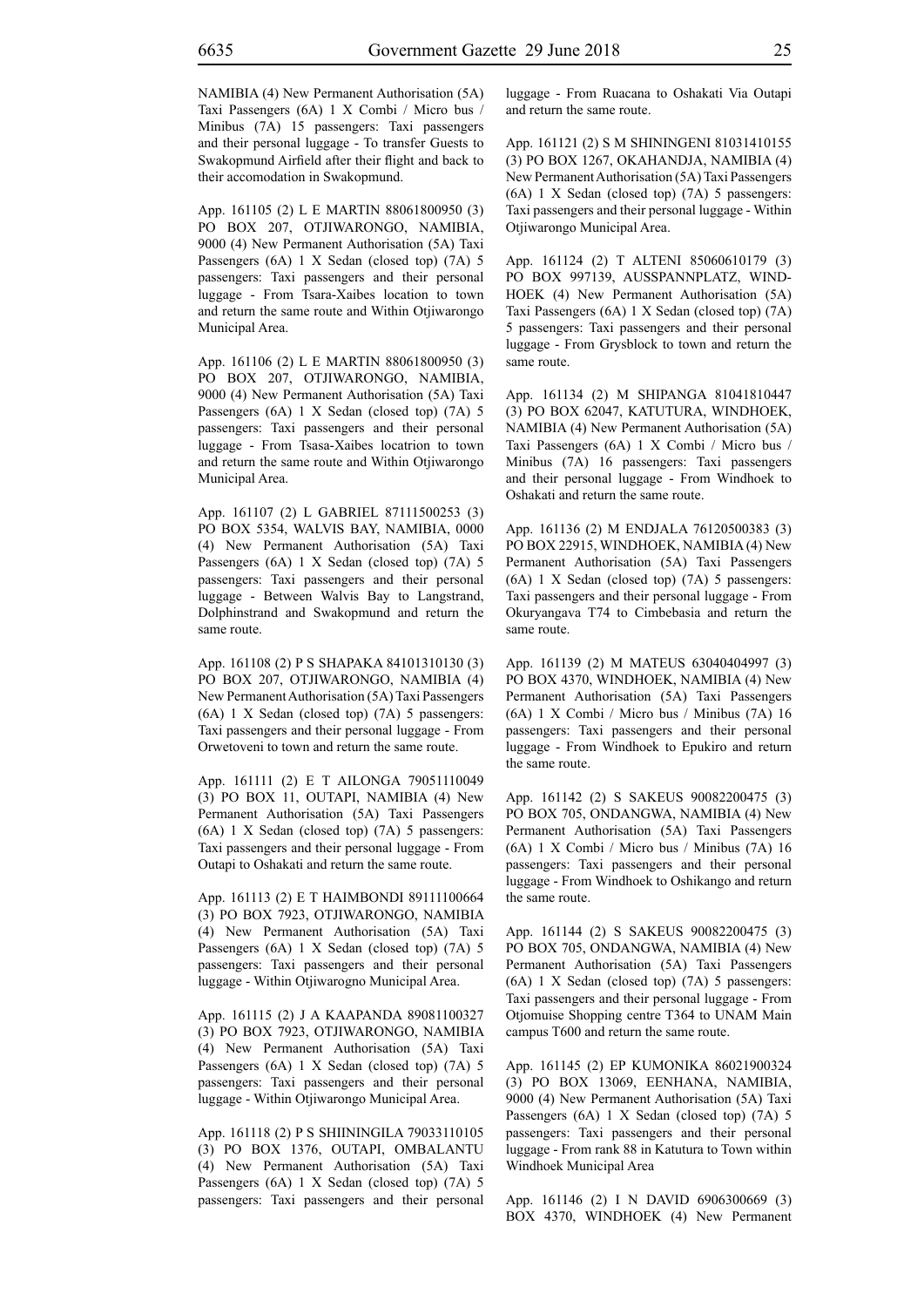Authorisation (5A) Taxi Passengers (6A) 1 X Sedan (closed top) (7A) 5 passengers: Taxi passengers and their personal luggage - From Eenhana to Okongo and back the same route.

App. 161148 (2) P S KAYUNDU 86020900665 (3) PO BOX 282, KARASBURG, NAMIBIA (4) New Permanent Authorisation (5A) Taxi Passengers (6A) 1 X Sedan (closed top) (7A) 5 passengers: Taxi passengers and their personal luggage - Within Karasburg Municipal Area.

App. 161149 (2) P S KAYUNDU 86020900665 (3) PO BOX 282, KARASBURG, NAMIBIA (4) New Permanent Authorisation (5A) Taxi Passengers (6A) 1 X Sedan (closed top) (7A) 5 passengers: Taxi passengers and their personal luggage - Within Karasburg Municipal Area.

App. 161152 (2) T HAININGA 75030410015 (3) PO BOX 2490, WALVIS BAY, NAMIBIA, 9000 (4) New Permanent Authorisation (5A) Taxi Passengers (6A) 1 X Sedan (closed top) (7A) 5 passengers: Taxi passengers and their personal luggage - From Kuisebmund to Katutura location and return the same route.

App. 161153 (2) B NDJAO 80042810717 (3) PO BOX 2280, OPUWO, NAMIBIA (4) New Permanent Authorisation (5A) Taxi Passengers (6A) 1 X Sedan (closed top) (7A) 5 passengers: Taxi passengers and their personal luggage - From Otuzemba to Katutura location and Within Opuwo Municipal Area.

App. 161154 (2) M N LUNGAMENI 86080800837 (3) PO BOX 13091, EENHANA, NAMIBIA (4) New Permanent Authorisation (5A) Taxi Passengers (6A) 1 X Sedan (closed top) (7A) 5 passengers: Taxi passengers and their personal luggage - Within Eenhana Municipal Area.

App. 161160 (2) F S MULUTA 70060710217 (3) PO BOX 1127, KEETMANSHOOP, NAMIBIA, 90000 (4) New Permanent Authorisation (5A) Taxi Passengers (6A) 1 X Sedan (closed top) (7A) 5 passengers: Taxi passengers and their personal luggage - Within Keetmanshoop Municipal Area.

App. 161171 (2) F MBUDHI 90100500633 (3) PO BOX 1943, ONDANGWA, NAMIBIA (4) New Permanent Authorisation (5A) Taxi Passengers (6A) 1 X Sedan (closed top) (7A) 5 passengers: Taxi passengers and their personal luggage - From Ondangwa to Oshakati Via Ongwediva and return the same route.

App. 161173 (2) F MBUDHI 90100500633 (3) PO BOX 1943, ONDANGWA, NAMIBIA (4) New Permanent Authorisation (5A) Taxi Passengers (6A) 1 X Sedan (closed top) (7A) 5 passengers: Taxi passengers and their personal luggage - From Ondangwa to Oshakati and return the same route.

App. 161184 (2) J N LUANDA 71101200170 (3) PO BOX 305, OSHAKATI, NAMIBIA (4) New Permanent Authorisation (5A) Taxi Passengers (6A) 1 X Sedan (closed top) (7A) 5 passengers: Taxi passengers and their personal luggage - From Oshakati to Ondangwa and return the same route.

App. 161186 (2) L S SHININGENI 89012000076 (3) PO BOX 61399, KATUTURA, WINDHOEK (4) New Permanent Authorisation (5A) Taxi Passengers (6A) 1 X Sedan (closed top) (7A) 5 passengers: Taxi passengers and their personal luggage - Within Windhoek Municipal Area.

App. 161194 (2) B B GAROBEB 81092011080 (3) PO BOX 561, REHOBOTH, NAMIBIA (4) New Permanent Authorisation (5A) Taxi Passengers (6A) 1 X Sedan (closed top) (7A) 5 passengers: Taxi passengers and their personal luggage - Within Rehoboth Municipal Area.

App. 161195 (2) U NOMSA 79091710012 (3) PO BOX 11464, KLEIN WINDHOEK, WINDHOEK, NAMIBIA (4) New Permanent Authorisation (5A) Taxi Passengers (6A) 1 X Sedan (closed top) (7A) 5 passengers: Taxi passengers and their personal luggage - From taxi rank T617 Klein Windhoek to B1 Shopping Centre next to Katutura Hospital Within Windhoek Municipal Area.

App. 161196 (2) J NGHISHIDIVALI 81033110280 (3) BOX 1360, GOBABIS (4) New Permanent Authorisation (5A) Taxi Passengers (6A) 1 X Sedan (closed top) (7A) 5 passengers: Taxi passenger and their personal luggage - From taxi rank 32 Epako to taxi rank 16 to towun within Gobabis Municipal Area.

App. 161197 (2) W K TSHEYA 82041410892 (3) PO BOX 225, OKAHANDJA, NAMIBIA (4) New Permanent Authorisation (5A) Taxi Passengers (6A) 1 X Sedan (closed top) (7A) 5 passengers: Taxi passengers and their personal luggage - Within Okahandja Municipal Area.

App. 161198 (2) M L SLINGER 78112510059 (3) PO BOX 61935, KATUTURA, WINDHOEK, NAMIBIA (4) New Permanent Authorisation (5A) Taxi Passengers (6A) 1 X Sedan (closed top) (7A) 5 passengers: Taxi passengers and their personal luggage - From taxi rank T22 Golgota to UNAM Campus Within Windhoek Municipal Area.

App. 161199 (2) M WERNER 89062000215 (3) BOX 595, LÜDERITZ (4) New Permanent Authorisation (5A) Taxi Passengers (6A) 1 X Sedan (closed top) (7A) 5 passengers: Taxi passenger and their personal luggage - From taxi rank Khomasdal to town within Windoek Municipal Area.

App. 161200 (2) E M KALENGA 78042310056 (3) PO BOX 60422, KATUTURA, WINDHOEK, NAMIBIA (4) New Permanent Authorisation (5A) Taxi Passengers (6A) 1 X Sedan (closed top) (7A) 5 passengers: Taxi passengers and their personal luggage - From taxi rank T357 Otjomuise to Eros park via Northen Industry Within Windhoek Municipal Area.

App. 161201 (2) P P A KALIPI 88101600116 (3) PO BOX 50588, BACHBRECHT, WINDHOEK, NAMIBIA (4) New Permanent Authorisation (5A)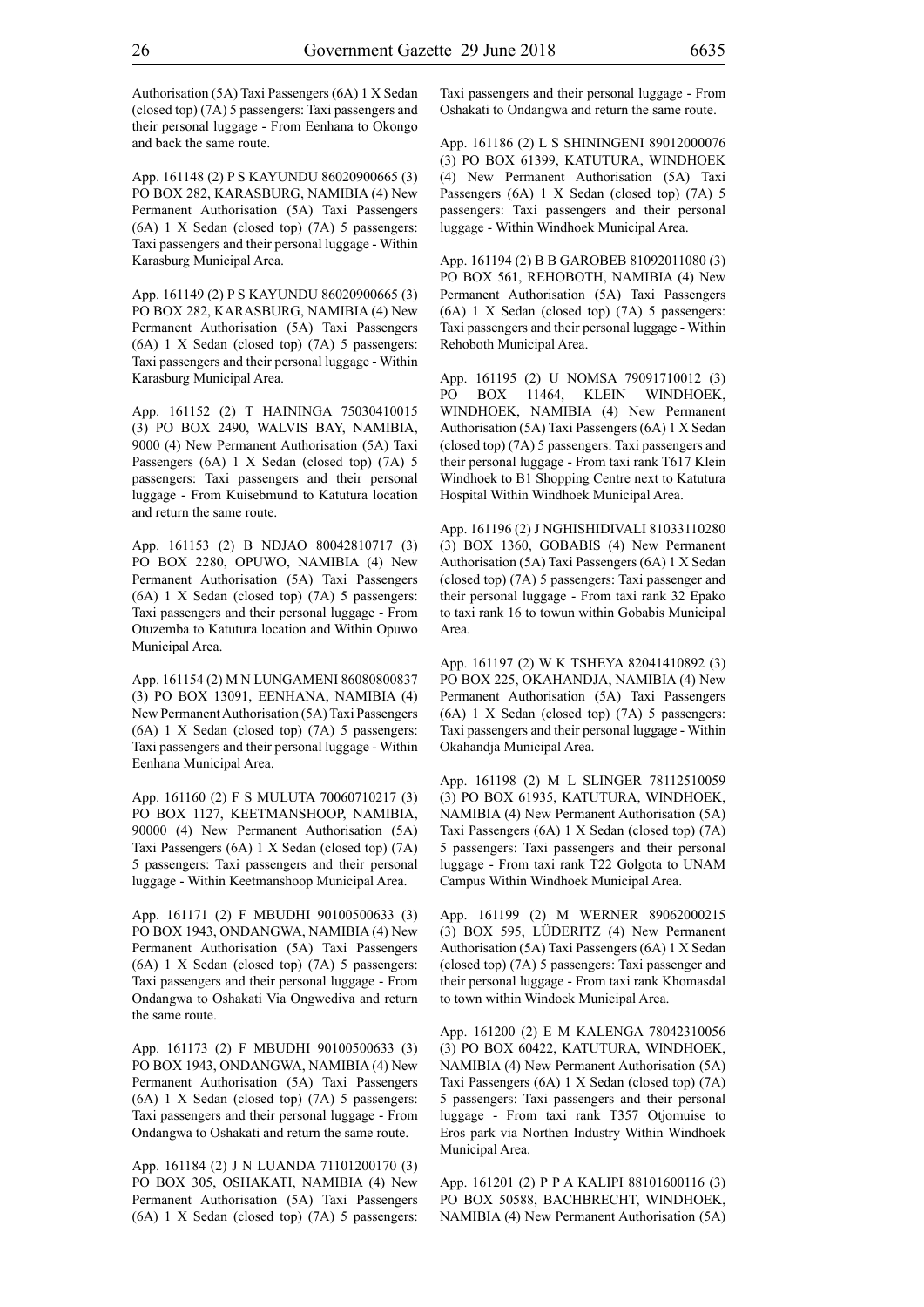App. 161202 (2) A K MATHEUS 69052600023 (3) PO BOX 22423, WINDHOEK, NAMIBIA (4) New Permanent Authorisation (5A) Taxi Passengers (6A) 1 X Sedan (closed top) (7A) 5 passengers: Taxi passengers and their personal luggage - From taxi rank T31 Shandumbala to Marua Mall and Auassblick Within Windhoek Municipal Area.

App. 161204 Permit 69584/0 (2) M HEY-MAN 55012100492 (3) PO BOX 6410, AUSS-PANNPLATZ, WINDHOEK, 9000 (4) Additional Authority (5A) Bus Passengers (6A) 1 X Combi / Micro bus / Minibus (5B) Bus Passengers (6B) 1 X Combi / Micro bus / Minibus (7A) 16 passengers: Passengers and their personal luggage - From Windhoek to Lüderitz and Oranjemund via Rehoboth and Mariental and return via the same routes. (7B) 16 passengers: Passengers and their personal luggage - From Windhoek to Keetmanshoop via Rehoboth and Mariental and return.

App. 161208 (2) K E MWIYA 86121300442 (3) PO BOX 60671, KATUTURA, WINDHOEK, NAMIBIA (4) New Permanent Authorisation (5A) Taxi Passengers (6A) 1 X Sedan (closed top) (7A) 5 passengers: Taxi passengers and their personal luggage: From Vanahenda taxi ran T142 to UNAM via Ausspannplatz within Windhoek Municipal Area.

App. 161209 (2) S NELONGO 79101310542 (3) PO BOX 61096, KATUTURA, WINDHOEK, NAMIBIA (4) New Permanent Authorisation (5A) Taxi Passengers (6A) 2 X Sedan (closed top) (7A) 5 passengers: Taxi passengers and their personal luggage: From Vanahenda taxi ran T142 to Northen Industry and Marua Mall within Windhoek Municipal Area.

App. 161212 (2) S NELONGO 79101310542 (3) PO BOX 61096, KATUTURA, WINDHOEK, NAMIBIA (4) New Permanent Authorisation (5A) Taxi Passengers (6A) 2 X Sedan (closed top) (7A) 5 passengers: Taxi passengers and their personal luggage: From Vanahenda taxi rank T142 to UNAM via Ausspannplatz within Windhoek Municipal Area.

App. 161214 (2) E K KETJI 75092000147 (3) BOX 620, GROOTFONTEIN (4) New Permanent Authorisation (5A) Taxi Passengers (6A) 1 X Sedan (closed top) (7A) 5 passengers: Taxi passengers and their personal luggagage - Within Grootfotein Municipal Area.

App. 161215 (2) J D BERRY 64111210023 (3) PO BOX 1354, GOBABIS, NAMIBIA (4) New Permanent Authorisation (5A) Taxi Passengers (6A) 1 X Sedan (closed top) (7A) 5 passengers: Taxi passengers and their personal luggage - Within Gobabis Municipal Area.

App. 161216 (2) S N ONESMUS 91070500909 (3) PO BOX 41510, AUSSPANNPLATZ, WINDHOEK (4) New Permanent Authorisation (5A) Taxi Passengers (6A) 1 X Sedan (closed top) (7A) 5 passengers: Taxi passengers and their personal luggage - From Katutura Goreangab Dam T82 and Within Windhoek Municipal Area.

App. 161223 (2) S K KALYANGU 88031000597 (3) PO BOX 99483, WINDHOEK, NAMIBIA (4) New Permanent Authorisation (5A) Taxi Passengers (6A) 1 X Sedan (closed top) (7A) 5 passengers: Taxi passengers and their personal luggage - Within Windhoek Municipal Area.

App. 161224 (2) M D SAMUNZALA 901201011203 (3) PO BOX 1119, NGWEZE, KATIMA MULILO (4) New Permanent Authorisation (5A) Taxi Passengers (6A) 1 X Sedan (closed top) (7A) 5 passengers: Taxi passengers and their personal luggage - From Mavuluma Ext 2 to Ma-Caravan West and Within Katima Mulilo Municipal Area.

App. 161227 (2) T E NAMBAHU 94030301851 (3) PO BOX 62246, KATUTURA, WINDHOEK (4) New Permanent Authorisation (5A) Taxi Passengers (6A) 2 X Sedan (closed top) (7A) 5 passengers: Taxi passengers and their personal luggage - From Ondangwa to Oshakati and Oshikango and return the same route.

App. 161231 (2) E NAMBAHU 64060404668 (3) PO BOX 62246, KATUTURA, WINDHOEK (4) New Permanent Authorisation (5A) Taxi Passengers (6A) 2 X Sedan (closed top) (7A) 5 passengers: Taxi passengers and their personal luggage - From Ondangwa to Oshakati and Oshikango and return the same route.

App. 161233 (2) A N OLAVI 85100210017 (3) PO BOX 1053, OUTAPI, NAMIBIA (4) New Permanent Authorisation (5A) Taxi Passengers (6A) 1 X Sedan (closed top) (7A) 5 passengers: Taxi passengers and their personal luggage - Within Outapi Municipal Area.

App. 161236 (2) F MBUDHI 90100500633 (3) PO BOX 1943, ONDANGWA, NAMIBIA (4) New Permanent Authorisation (5A) Taxi Passengers (6A) 1 X Sedan (closed top) (7A) 5 passengers: Taxi passengers and their personal luggage - From Ondangwa to Oshikango and return the same route.

App. 161244 (2) DAVIS MUTONGA SIUKUTA 63031000129 (3) PO BOX 878, NGWEZE, KATIMA MULILO (4) New Permanent Authorisation (5A) Taxi Passengers (6A) 1 X Sedan (closed top) (7A) 5 passengers: Taxi passengers and their personal luggage - From Bebi Extension No. 2 to town and Within Katima Mulilo Municipal Area.

App. 161249 (2) R HAINDONGO 69061500621 (3) PO BOX 2011, ONDAGWA, NAMIBIA (4) New Permanent Authorisation (5A) Taxi Passengers (6A) 1 X Sedan (closed top) (7A) 5 passengers: Taxi passengers and their personal luggage - From Eenhana to Ondangwa and return the same route.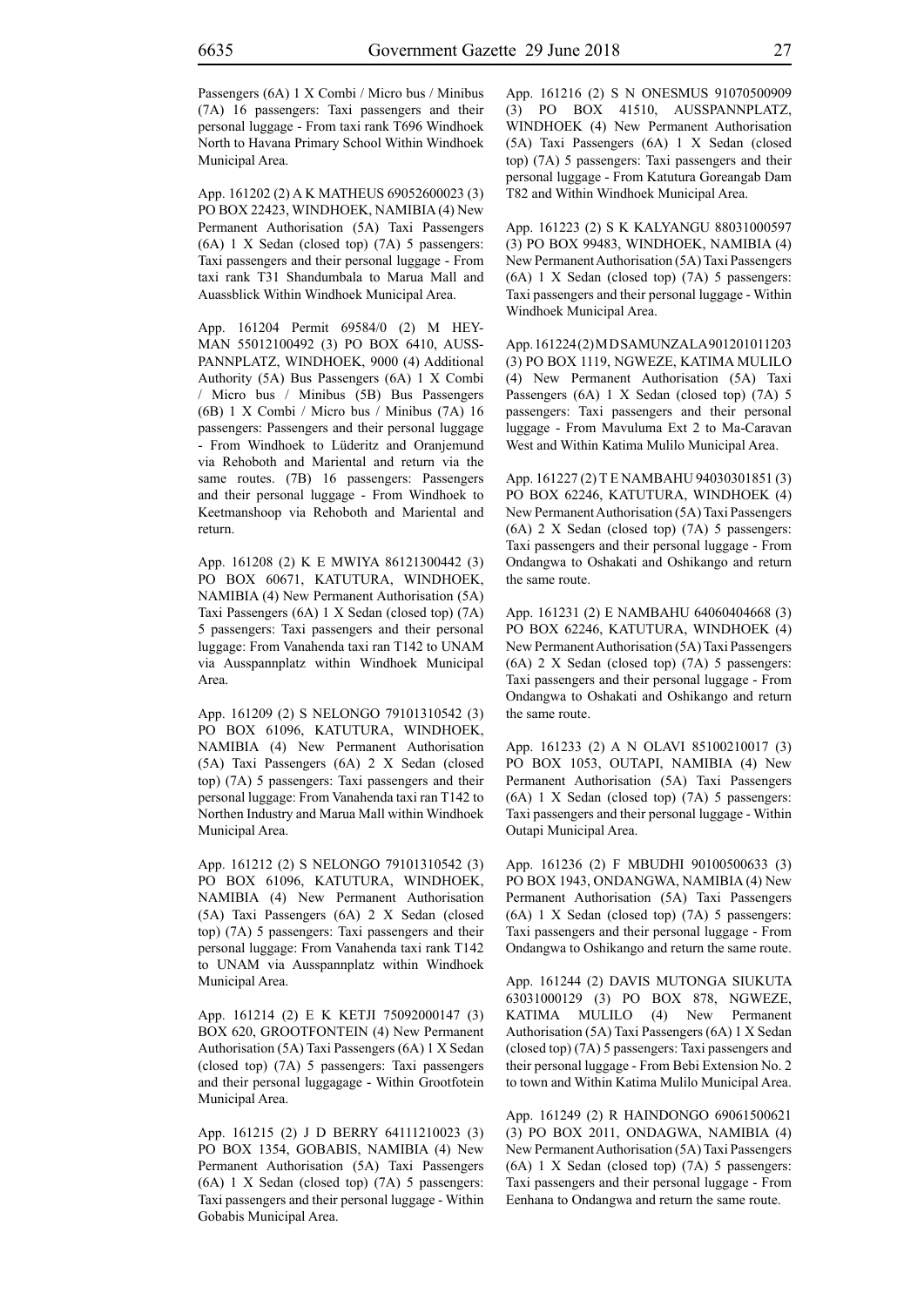App. 161253 (2) A RUBEN 90071600280 (3) PO BOX 15212, OKONGO, NAMIBIA (4) New Permanent Authorisation (5A) Taxi Passengers (6A) 1 X Sedan (closed top) (7A) 5 passengers: Taxi passengers and their personal luggage - From Eenhana to Oshikango and return the same route.

App. 161258 (2) J H MANDINDI 78040200172 (3) PO BOX 311, TSUMEB, NAMIBIA (4) New Permanent Authorisation (5A) Taxi Passengers (6A) 1 X Station wagon (7A) 8 passengers: Taxi passengers and their personal luggage - From Tsumeb to Nkure-Nkuru and return the same route.

App. 161259 (2) I C INAMBAO 78121310334 (3) PO BOX 2299, WALVIS BAY, NAMIBIA (4) New Permanent Authorisation (5A) Taxi Passengers (6A) 1 X Sedan (closed top) (7A) 5 passengers: Taxi passengers and their personal luggage - Within Walvis Bay Municipal Area.

App. 161261 (2) INDIRI TOURS CC 201501637 (3) PO BOX 1085, SWAKOPMUND, NAMIBIA (4) New Permanent Authorisation (5A) Tourists (6A) 2 X Station wagon (5B) Tourists (6B) 2 X Station wagon (7A) 5 passengers: Tourists and their personal luggage - From Windhoek Hosea Kutako International Airport Walvis Bay Airport to various places situated within the Republic of Namibia. (7B) 8 passengers: Tourists and their personal luggage - From Windhoek Hosea Kutako International Airport or Walvis Bay Airport to various places situated within the Republic of Namibia.

App. 161262 (2) J M NDURA 46090310042 (3) PO BOX 4057, RUNDU, NAMIBIA, 9000 (4) New Permanent Authorisation (5A) Taxi Passengers (6A) 2 X Sedan (closed top) (7A) 5 passengers: Passengers and their personal luggage: From Suncity and within Rundu Municipal Area.

App. 161264 (2) T N SHITHIGONA 93012900756 (3) PO BOX 72188, KHOMAS GROVE, WINDHOEK, 9000 (4) New Permanent Authorisation (5A) Taxi Passengers (6A) 1 X Sedan (closed top) (7A) 5 passengers: Passengers and their personal luggage: From taxi rank T153 in Havana to Central District and within Windhoek Municipal Area.

App. 161267 (2) R M MATJAYI 82102510980 (3) PO BOX 904, RUNDU, NAMIBIA (4) New Permanent Authorisation (5A) Taxi Passengers (6A) 1 X Sedan (closed top) (7A) 5 passengers: Passengers and their personal luggage: From Kalai to Army Base and within Rundu Municipal Area.

App. 161272 (2) B A WAKUDUMO 90022000372 (3) PO BOX 1517, RUNDU, NAMIBIA, 9000 (4) New Permanent Authorisation (5A) Taxi Passengers (6A) 2 X Sedan (closed top) (7A) 5 passengers: Passengers and their personal luggage: From Sauyema location taxi rank to Tandavera market and within Rundu Municipal Area.

App. 161276 (2) A AMON 81092010300 (3) PO BOX 506, KEETMANSHOOP, NAMIBIA (4) New Permanent Authorisation (5A) Taxi Passengers (6A) 1 X Sedan (closed top) (7A) 5 passengers: Passengers and their personal luggage: Wthin Keetmanshoop Municipal Area.

App. 161277 (2) J T GABRIEL 87050501875 (3) PO BOX 7709, OTJIWARONGO, NAMIBIA, 9000 (4) New Permanent Authorisation (5A) Taxi Passengers (6A) 1 X Sedan (closed top) (7A) 5 passengers: Passengers and their personal luggage: Within Otjiwarongo Municipal Area.

App. 161279 (2) C BOOK 68062500527 (3) PO BOX 219, KARASBURG, NAMIBIA, 9000 (4) New Permanent Authorisation (5A) Taxi Passengers (6A) 1 X Sedan (closed top) (7A) 5 passengers: Passengers and their personal luggage: Within Keetmanshoop Municipal Area.

App. 161281 (2) D J N UUSHINI 89031800171 (3) PO BOX 147, OKAHAO, NAMIBIA (4) New Permanent Authorisation (5A) Taxi Passengers (6A) 1 X Sedan (closed top) (7A) 5 passengers: Passengers and their personal luggage: From Okahao to Outapi and return back the same route.

App. 161283 (2) TOSHARI LODGE/ETOSHA GATEWAY CC 20032558 (3) BOX 164, OUTJO (4) New Permanent Authorisation (5A) Tourists (6A) 2 X Pick-up (7A) 10 passengers: Touists and their personal luggag - From Toshari lodge to Etosha National park and surrounding areas within Etosha National Park

App. 161287 (2) A WAKUDUMO 65010400138 (3) PO BOX 1517, RUNDU, NAMIBIA, 9000 (4) New Permanent Authorisation (5A) Taxi Passengers (6A) 2 X Sedan (closed top) (7A) 5 passengers: Passengers and their personal luggage: From Kaisosi location to Rundu town taxi rank and within Rundu Municipal Area.

App. 161289 (2) G KANDINGUA 71061210097 (3) PO BOX 5482, WALVIS BAY, NAMIBIA, 9000 (4) New Permanent Authorisation (5A) Taxi Passengers (6A) 1 X Sedan (closed top) (7A) 5 passengers: Passengers and their personal luggage: Within Walvis Bay Municipal Area.

App. 161291 (2) J S HAIHAMBO 73032500303 (3) PO BOX 61459, OSHAKATI, NAMIBIA, 9000 (4) New Permanent Authorisation (5A) Taxi Passengers (6A) 1 X Sedan (closed top) (7A) 5 passengers: Passengers and their personal luggage: From Onghani to Oshakati and return back the same route.

App. 161293 (2) NGHIDIPO WERNER 76031- 100282 (3) PO BOX 2970, WALVIS BAY, NAMIBIA, 9000 (4) New Permanent Authorisation (5A) Taxi Passengers (6A) 1 X Sedan (closed top) (7A) 5 passengers: Passengers and their personal luggage: Within Walvis Bay Municipal Area.

App. 161298 (2) S M SHILONGO 90040700216 (3) PO BOX 1416, WINDHOEK, NAMIBIA, 0000 (4) New Permanent Authorisation (5A) Taxi Passengers (6A) 1 X Sedan (closed top) (7A) 5 passengers: Passengers and their personal luggage: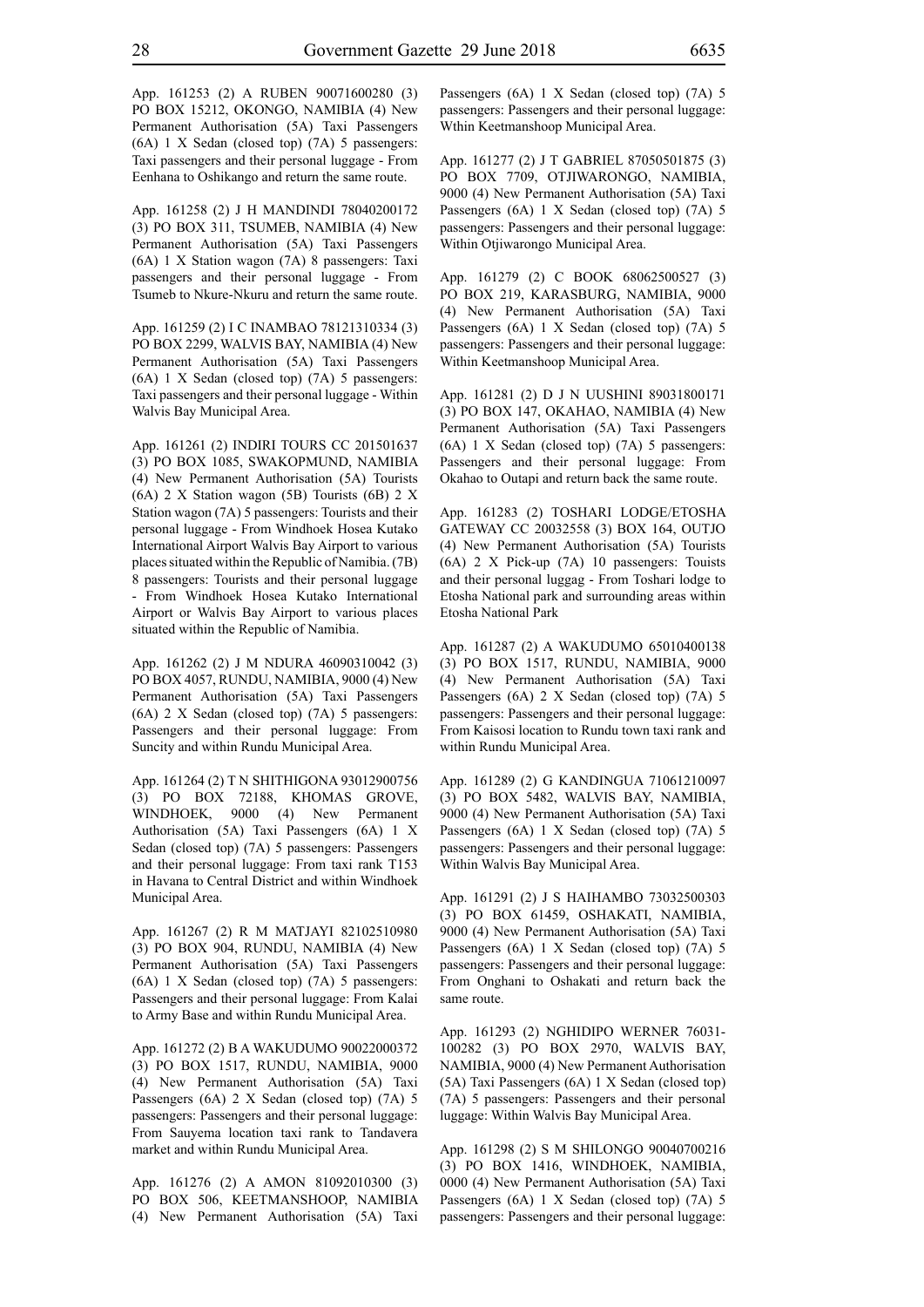From Tringulation to Omungwelume via Oshakati and return back the same route.

App. 161303 (2) W C SAAIMAN 53100100220 (3) PO BOX 10890, KHOMASDAL, WINDHOEK, NAMIBIA, 9000 (4) New Permanent Authorisation (5A) Taxi Passengers (6A) 1 X Station wagon (7A) 7 passengers: Passengers and their personal luggage: From Windhoek to Rehoboth and back the same route.

App. 161306 (2) TILLA,S GUESTHOUSE SHUTTLE AND TOURS CC20111278 (3) PO BOX 23570, WINDHOEK, NAMIBIA, 0000 (4) New Permanent Authorisation (5A) Tourists (6A) 1 X Sedan (closed top) (7A) 5 passengers: Tourists and their personal luggage - From Windhoek and/or Hosea Kutako International Aiport on pre-booked tours with a minimum duration of three days to Katima Mulilo, Ongwediva, Sossusvlei, Swakopmund, Walvis Bay, Henties Bay, Keetmanshoop, Mariental, Ai-Ais and to places situated within Namibia and return to the place of embakation.

App. 161311 (2) P IMENE 79012410134 (3) PO BOX 3012, ONDANGWA, NAMIBIA (4) New Permanent Authorisation (5A) Taxi Passengers (6A) 1 X Station wagon (7A) 7 passengers: Taxi passengers and their personal luggage - From Ondangwa to Omuthiya and return the same route.

App. 161315 (2) J N MINGELI 85060810631 (3) PO BOX 61623, WINDHOEK, NAMIBIA, 9000 (4) New Permanent Authorisation (5A) Taxi Passengers (6A) 1 X Sedan (closed top) (7A) 5 passengers: Taxi passengers and their personal luggage - From Okuryangava T79 to Grove Mall and return the same route.

App. 161320 (2) E N SHILOMBOLENI 79020- 300083 (3) BOX 1002, OHANGWENA (4) New Permanent Authorisation (5A) Taxi Passengers (6A) 1 X Sedan (closed top) (7A) 5 passengers: Taxi passengers and their personal luggage - From Eenhana to Oshikango and back the same route.

App. 160147 Permit 22679/4 (2) J WILBARD 79070600307 (3) PO BOX 829, OTJIWARONGO, NAMIBIA (4) Change Route, Particulars etc. (5A) Taxi Passengers (6A) 1 X Sedan (closed top) (5B) Taxi Passengers (6B) 1 X Sedan (closed top) (7A) 5 passengers: Taxi passengers and their personal luggage - Within Otjiwarongo Municipal Area. (7B) 5 passengers: Passengers and their personal luggage - Within Omaruru Municipal Area.

App. 160178 Permit 69543/0 (2) SUNSHINE TOURS (PTY) LTD. to AFRICA 4X4 RENTALS CC 20141116 (3) BOX 5199, WINDHOEK, NAMIBIA (4) Transfer of Authorisation (5A) Tourists (6A) 1 X Combi / Micro bus / Minibus (7A) 9 passengers: Tourists and their personal luggage - From Windhoek and/or the Hose Kutako International Airport to places situated within the Republic of Namibia including places on the borders of Namiba and return.

App. 160189 Permit 39584/0 (2) S N NGWEDA 81120910250 (3) PO BOX 4004, OMUTHIYA, NAMIBIA (4) Change Route, Particulars etc. (5A) Taxi Passengers (6A) 1 X Sedan (closed top) (7A) 5 passengers: Passengers and their personal luggage: From Ondangwa to Onankali and return the same route.

App. 160429 Permit 58928/4 (2) I KADHIKWA to F W TSHEEHAMANDJE 84111510051 (3) PO BOX 62533, KATUTURA, WINDHOEK, NAMIBIA, 9000 (4) Transfer of Authorisation (5A) Taxi Passengers (6A) 1 X Hatch back (7A) 5 passengers: Taxi passengers and their personal luggage - From taxi rank T78 in Goreangab to Town and within Windhoek Municipal Area.

App. 160458 Permit 60910/3 (2) P T NDJODHI to F W TSHEEHAMANDJE 84111510051 (3) PO BOX 62533, KATUTURA, WINDHOEK, NAMIBIA, 9000 (4) Transfer of Authorisation (5A) Taxi Passengers (6A) 1 X Hatch back (7A) 5 passengers: Taxi Passengers and their personal luggage - Operated from Taxi Rank 74 within Windhoek Municipal Area and return.

App. 160909 Permit 1788/2 (2) W IMMANUEL 60071000410 (3) PO BOX 62278, KATUTURA, WINDHOEK (4) Change Route, Particulars etc. (5A) Taxi Passengers (6A) 1 X Sedan (closed top) (5B) Taxi Passengers (6B) 1 X Sedan (closed top) (7A) 5 passengers: Taxi passengers and their personal luggage - From Oshakati to Okahao and return the same route. (7B) 5 passengers: Taxi passengers and their personal luggage - Within Windhoek Municipal Area.

App. 160947 Permit 32899/1 (2) H UUGULU 68110701035 (3) PO BOX 458, TSUMEB, NAMIBIA (4) Change Route, Particulars etc. (5A) Taxi Passengers (6A) 1 X Sedan (closed top) (7A) 5 passengers: Taxi Passengers and their personal luggage - From Nomtsoub location to town within Tsumeb Municipal Area.

App. 160972 Permit 19567/2 (2) J M MBAMBI to J H MBAMBI 51060600382 (3) PO BOX 2380, RUNDU, NAMIBIA (4) Transfer of Authorisation (5A) Taxi Passengers (6A) 1 X Sedan (closed top) (7A) 5 passengers: Passengers and their personal luggage - Within Rundu Municipal Area.

App. 161163 Permit 53384/7 (2) E M UUSHONA to P T TSHEEHAMANDJE 83060910464 (3) PO BOX 62533, KATUTURA, WINDHOEK, NAMIBIA (4) Transfer of Authorisation (5A) Taxi Passengers (6A) 1 X Sedan (closed top) (7A) 5 passengers: Passenger and their personal luggage - From Goreangab Dam rank 82 katutura to town within Windhoek Municipal Area

App. 161164 Permit 53459/7 (2) S MATEUS to P T TSHEEHAMANDJE 83060910464 (3) PO BOX 62533, KATUTURA, WINDHOEK, NAMIBIA (4) Transfer of Authorisation (5A) Taxi Passengers (6A) 1 X Sedan (closed top) (7A) 5 passengers: Passenger and their personal luggage - Within Windhoek Municipal Area.